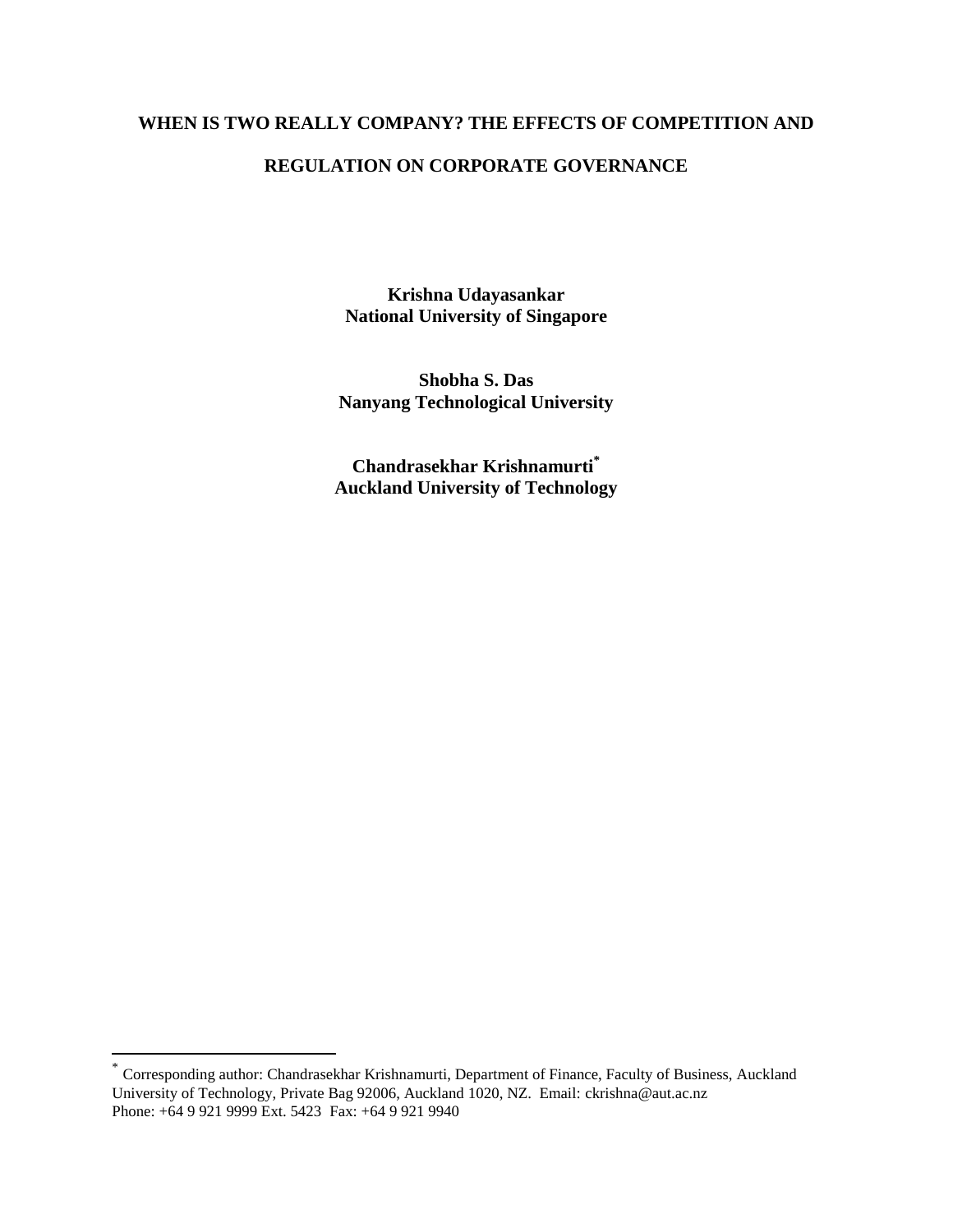# **WHEN IS TWO REALLY COMPANY? THE EFFECTS OF COMPETITION AND REGULATION ON CORPORATE GOVERNANCE**

#### **ABSTRACT**

In this paper we bring together agency, stakeholder, institutional and resourcedependence theories to study the direct and interactive effects of country regulation and competition on two dimensions of corporate governance: the overall quality of corporate governance of firms in a country, and firm-to-firm variations in corporate governance. Interactive conditions are more representative of the real-world context of corporate governance, and the contradictory pressures that firms face in such interactive conditions are better explained through the use of multiple theories of corporate governance. Using a dataset that spans 15 countries and includes 463 firms, we find that firm corporate governance is better in conditions where either regulation or competition is well-developed, by comparison with interactive conditions. We also find that while regulation enhances within- country convergence, it is likely that competition serves to enhance across-country convergence.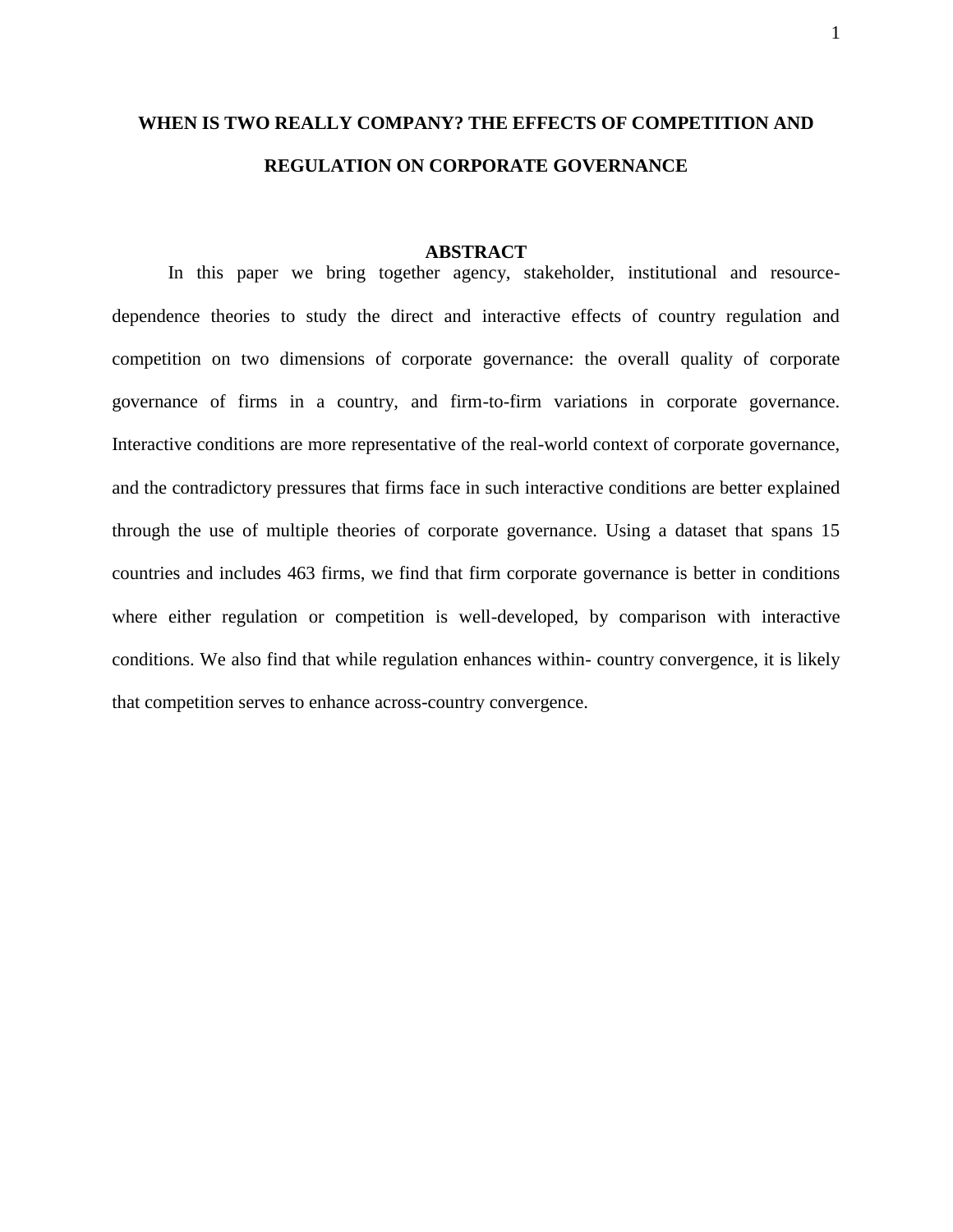# **WHEN IS TWO REALLY COMPANY? THE INTERACTIVE EFFECTS OF COMPETITION AND REGULATION ON CORPORATE GOVERNANCE**

Corporate governance, defined as "*the determination of the broad uses to which organizational resources will be deployed and the resolution of conflicts among the myriad participants in organizations*" (Daily, Dalton, & Canella, 2003: 371), has been a key domain of research, given its relevance to both firm performance and overall efficiency of the business environment. While firms are concerned with the competitive aspects of corporate governance, policy-makers attempt to bring about better governance practices, and consequently foster a better business climate, through regulation. However, despite the large volumes of work on the issue of country environments (e.g. LaPorta, Lopez-de-Silanes, Shleifer, & Vishny, 1998; LaPorta, Lopez-de-Silanes, & Shleifer, 1999; Shleifer & Vishny, 1997), the interactive impact of regulatory pressures and competitive forces on firm corporate governance has received relatively less attention.

In general, the legal environment has a strong effect on firm corporate governance (LaPorta et al., 1998). Market competition also has a disciplinary effect on firms by driving inefficient firms out (Alchian, 1950; Stigler, 1958), and making monitoring more efficient (Holmstrom, 1982; Nalebuff & Stiglitz, 1983). However, while competition reduces expropriation by managers, in itself it may be insufficient to engender better corporate governance (Shleifer & Vishny, 1997). Regulation, without a commensurate emphasis on competition may lead to compliance by firms in order to avoid punitive measures, but lacks positive incentives for firms to enhance governance. This may distort the governance incentives of the firm"s managers and produce highly inefficient outcomes. Firms may also improve their corporate governance, in a bid to attract positive attention from market intermediaries (Khanna &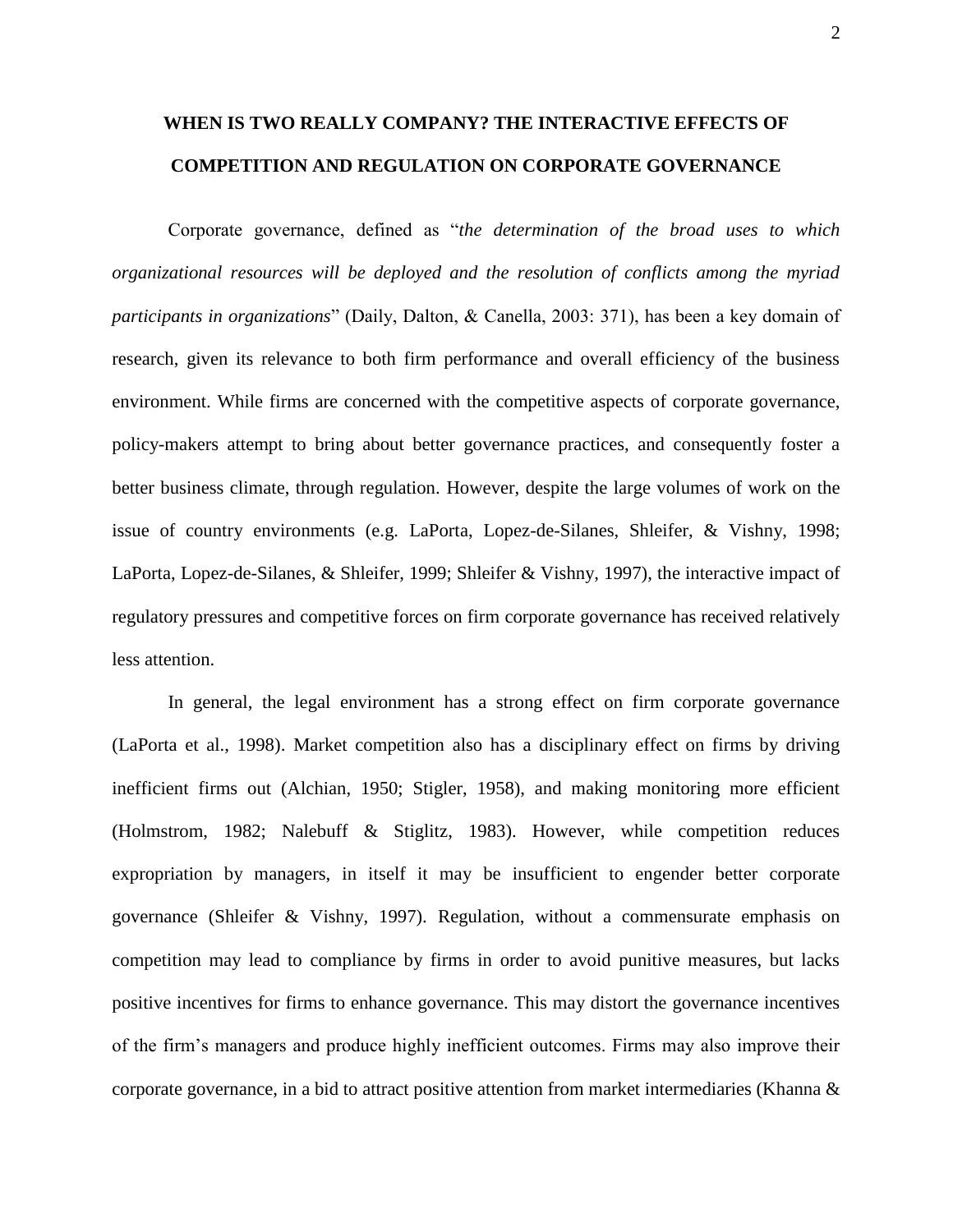Palepu, 2000), and thereby enhance the resources available to them from labor, product and capital markets. Regulation and competition therefore provide different types of incentives for firms to enhance corporate governance. In the case of regulatory pressures, firms are likely to consider the costs of non-compliance, whereas in the case of competitive forces, the focus would be on resultant benefits, such as differential access to resources, and reduced agency costs.

To reconcile these potentially contradictory pressures requires reliance on more than one theory of corporate governance alone, essentially since the governance behavior of firms in different interactive conditions is likely to be based on different motivations. While the institutional and stakeholder perspectives of corporate governance suggest that compliance with regulatory mandate is an important consideration for firms, agency and resource-dependence theories highlight the potential competitive benefits that may arise from corporate governance. Yet the resources available to firms may be limited, and environment pressures to comply may vary, with the result that regulation and competition may not always work in tandem. We therefore take a multi-theoretical perspective to explore the interactive effects of regulation and competition on firm corporate governance, as well as on corporate governance convergence. Using a dataset that spans 15 countries and includes 463 firms, we find that firm corporate governance is better in conditions where either regulation or competition is well-developed, by comparison with interactive conditions. We also find that while regulation enhances withincountry convergence, competition serves to enhance across-country convergence.

### **BACKGROUND**

### **Regulation and Competition**

We define regulation as *positive legislation and mandate, designed to enhance investor and shareholder protection,* as opposed to the possible interpretation of regulation as an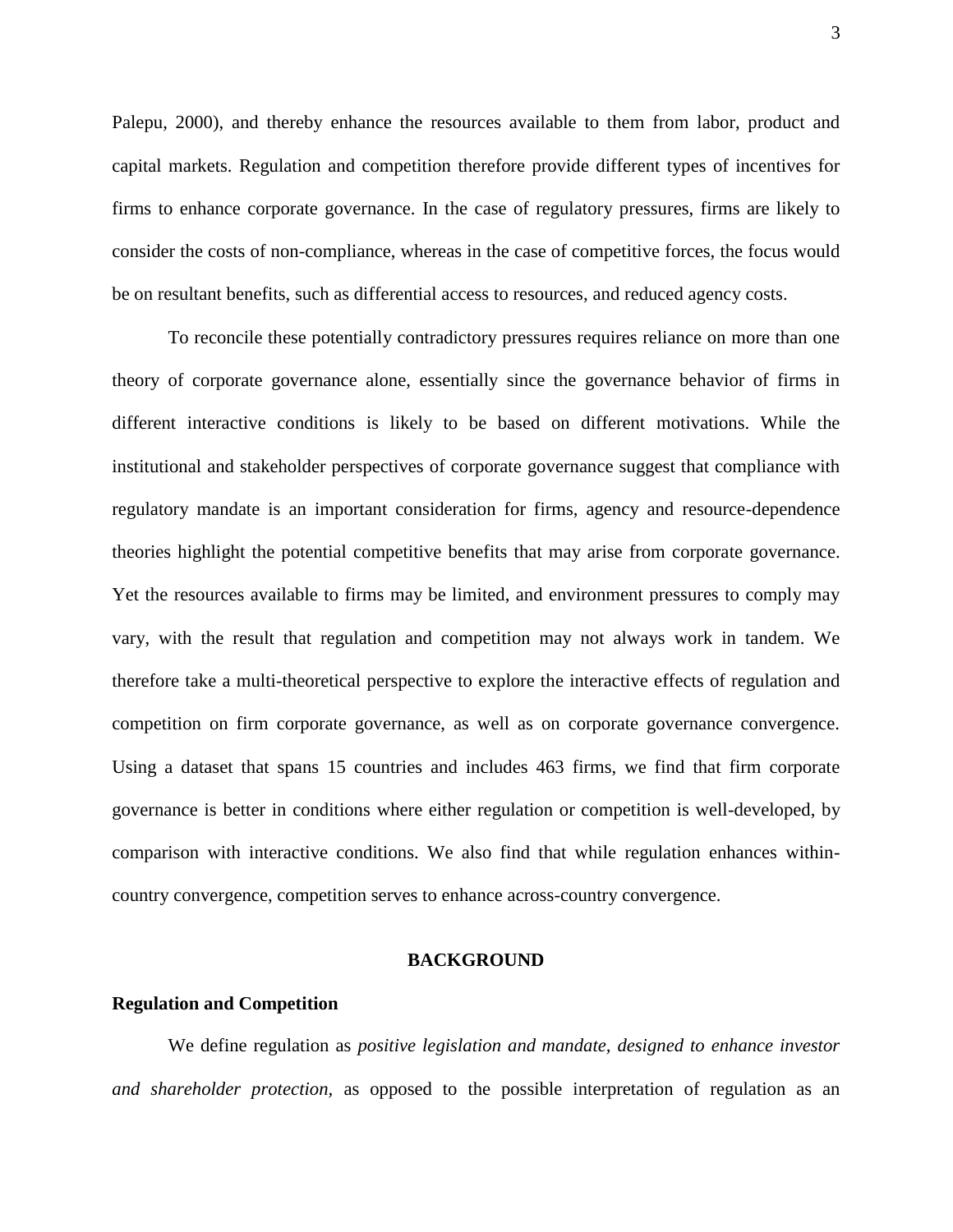impediment or obstacle to efficient conduct of business. This is in keeping with previous operationalizations of regulation, in terms of shareholder protection (LaPorta et al., 1998), judicial efficiency, and support for business (Klapper & Love, 2002), and also positions our paper in line with prior findings that positively associate the level of regulation in an environment with the quality of corporate governance therein. Similarly, we define competition as *the operation of market mechanisms, which allow for the conduct of business whereby stronger competition leads to more efficient markets*. Therefore, conditions with strong regulation and competition, in general, are viewed as desirable.

Our choice of regulation and competition as the predictor variables of interest is motivated partly by emerging research and partly by practice. Both social factors, such as regulation, and economic factors, such as the competitive environment, influence corporate governance, distinctly, and interactively (Aguilera & Jackson, 2003). Each of these forces shares links with the other (Aoki, 2001), and the influence of one may even be contingent on the other (Aguilera & Jackson, 2003). Further, governance practices found in the real world tend to emerge from a confluence of the actions of managers and policy-makers: Policy-makers attempt to change the governance environment through regulation, and managers, while concerned with regulation, would also be driven strongly by the competitive environment, in their decisionmaking.

### **Corporate Governance**

The basic postulate of this paper is that regulation and competition, directly and interactively, affect firm corporate governance. We highlight two aspects of corporate governance as being of relevance here: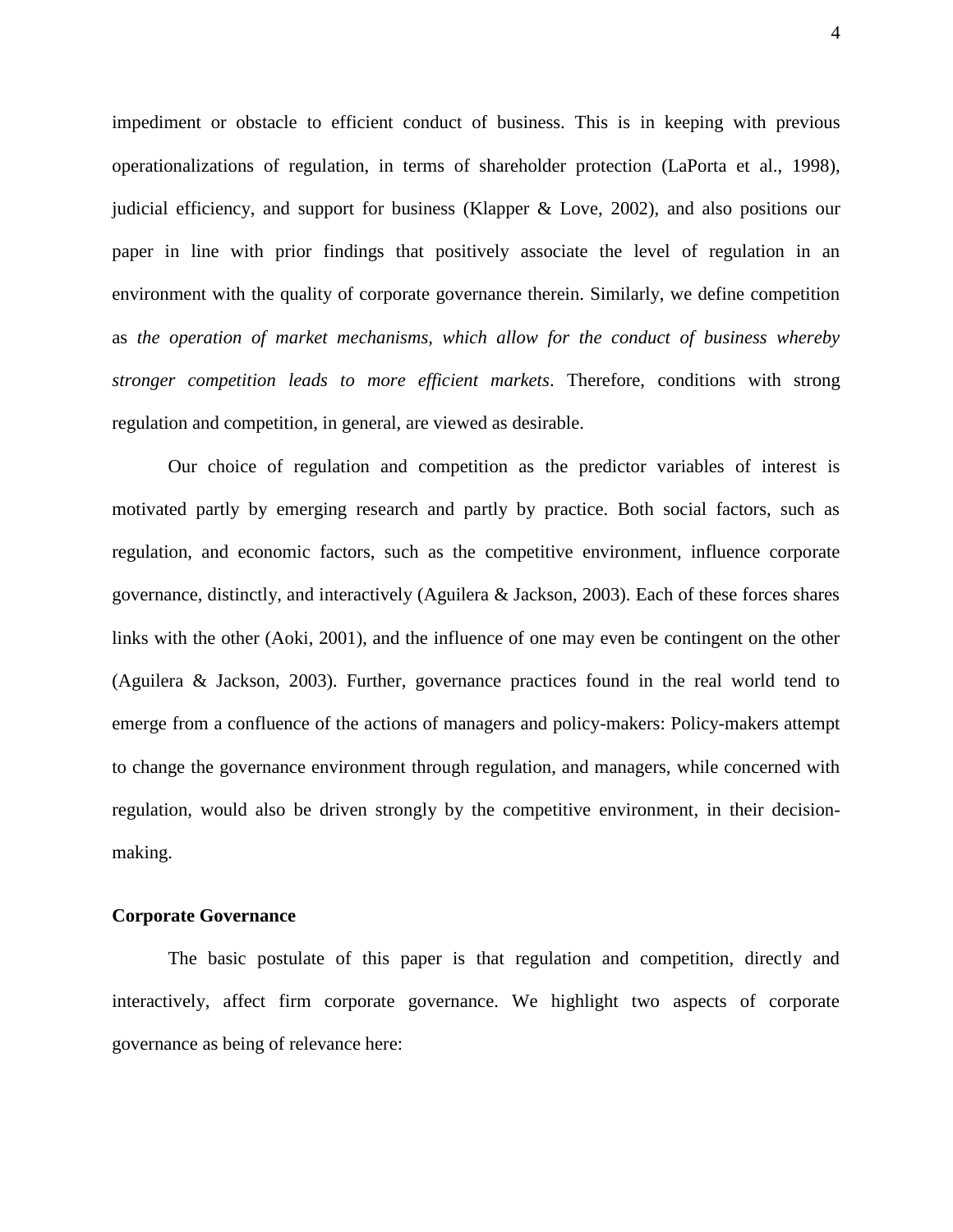*Firm Corporate Governance.* First, we are interested in assessing the extent to which a firm has mechanisms and practices that allow for the fulfillment of the aims of corporate governance, including specifically the maximization of shareholder value, and balancing stakeholder interests, as put forth in Daily, Dalton  $\&$  Canella (2003)'s broad definition. Academic research uses specific indicators drawn from the underlying theory to determine the quality of corporate governance, such as CEO characteristics (Jensen & Zajac, 2004); compensation (Cyert, Kang & Kumar, 2002); and board diversity (Carter, Simkins, & Simpson, 2003). Some researchers have also sought to combine many of these indicators to arrive at scores or indices of firm corporate governance, for example, the Governance Index (Gompers, Ishii & Metrick, 2003), the Entrenchment Index (Bebchuk & Cohen, 2005; Bebchuk, Cohen & Ferrel, 2004), and the Anti-takeover (ATI) Index (Cremers & Nair, 2005). Recently, practitioner and consulting organizations such as Credit Lyonnais Securities Asia, Governance Metrics International, and Standard & Poor offer firm scores or rankings based on a variety of governance indicators, many of which are derived from academic research, such as board independence and CEO compensation. Our first dependent variable therefore is a numerical quantification of governance quality, as represented by a firm"s score for corporate governance.

Our interest in this element of corporate governance stems from the evidence that suggests that better corporate governance leads to better performance (e.g. Black, Jang, & Kim, 2003; Durnev & Kim, 2003; Peng, 2004)<sup>1</sup>. Despite our reliance on multiple theories, this seems

 $\overline{a}$ 

 $<sup>1</sup>$  At this point, we believe it is important to distinguish between the arguments we present and</sup> seemingly contradictory evidence. A series of meta-analyses by Dalton and colleagues on ownership (Dalton, Daily, Certo, & Roengpitya, 2003), board composition (Dalton, Daily Ellstrand, & Johnson, 1998) and board size (Dalton, Daily, Ellstrand, & Johnson, 1999) suggests that there is no significant link between corporate governance and performance. These studies examine only certain facets of corporate governance, such as board of directors, and ownership,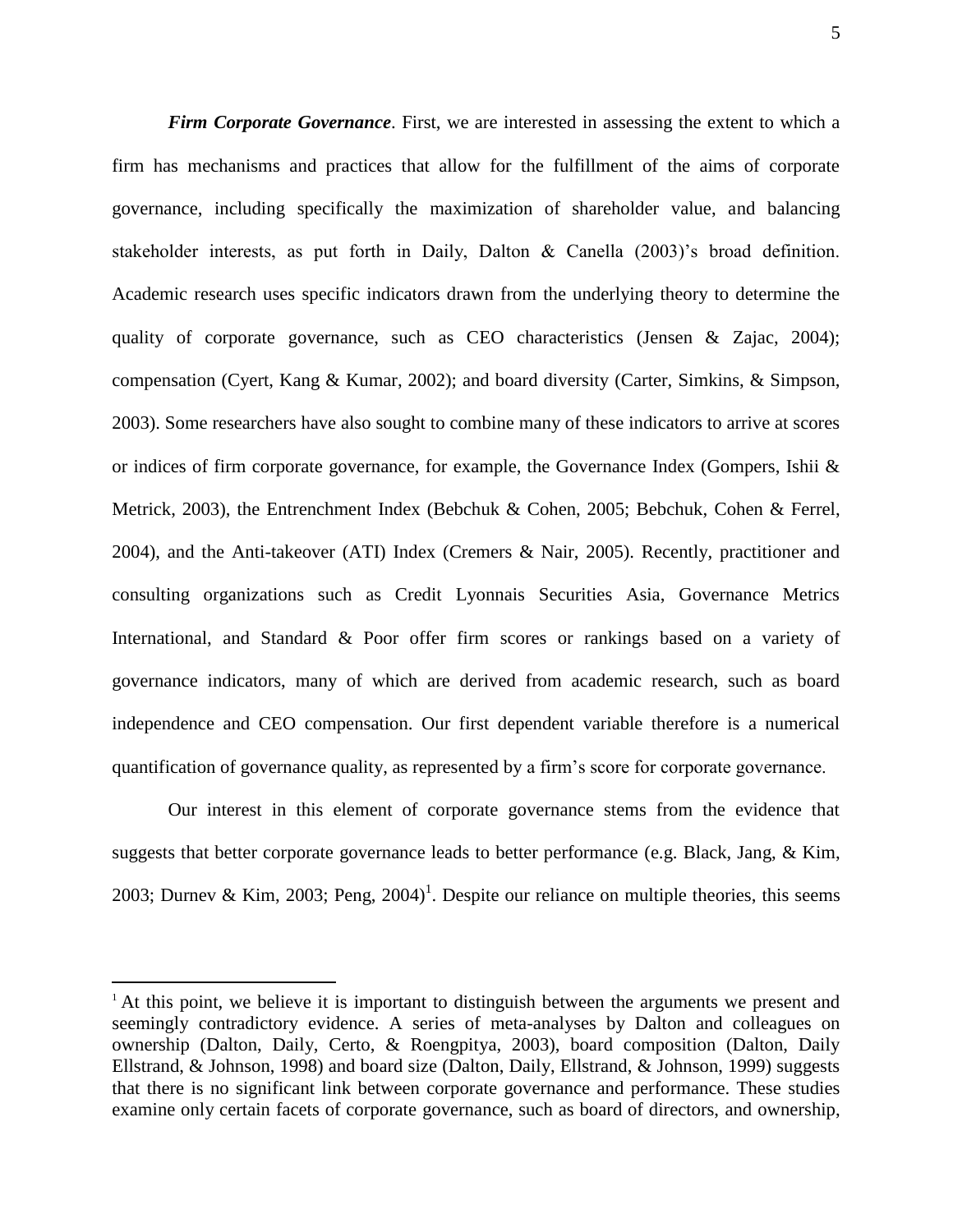to be a point of consistency between these different perspectives. Under the agency theory, firm performance is augmented by reduced costs of capital (Jensen & Meckling, 1976). Under the resource-dependence theory good corporate governance can provide the firm with increased resources (Hillman & Dalziel, 2003). Efficient stakeholder management contributes to firm performance (Hillman & Keim, 2001), and consonance with the demands of the institutional environment can provide access to resources such as legitimacy, and thereby enhance performance (Suchman, 1995).

*Variation in corporate governance.* Second, we are interested in the relative similarities or differences in corporate governance scores of firms in a particular country, as represented by our second dependent variable: the variation in a firm"s corporate governance from the environmental average. This issue is linked to the debate on convergence of corporate governance, which is briefly summarized thus: While on the one hand, researchers predict that global forces will lead to convergence of corporate governance practices towards the Anglo-American model (Aguilera & Jackson, 2003), others point to the effects of historical pathdependence in fostering variation (Bebchuk & Roe, 1999). Yet others argue for some level of convergence, though towards a hybrid model that takes into account differences in governance systems (Aoki, 1990).

This issue is of interest from a strategic point of view, since it is representative of the debate on organizational consistency, in the specific context of corporate governance. The Weberian perspective suggests that close adherence to 'rules' enhances organizational efficiency, accountability and co-ordination, which in turn may result in performance benefits (Weber, 1946). Such consistency also reduces uncertainty, and enhances accountability and reliability in

 $\overline{a}$ 

severally and distinctly. We are concerned with the overall effect of mechanisms and practices that constitute corporate governance, and refer therefore to research that shares the same concern.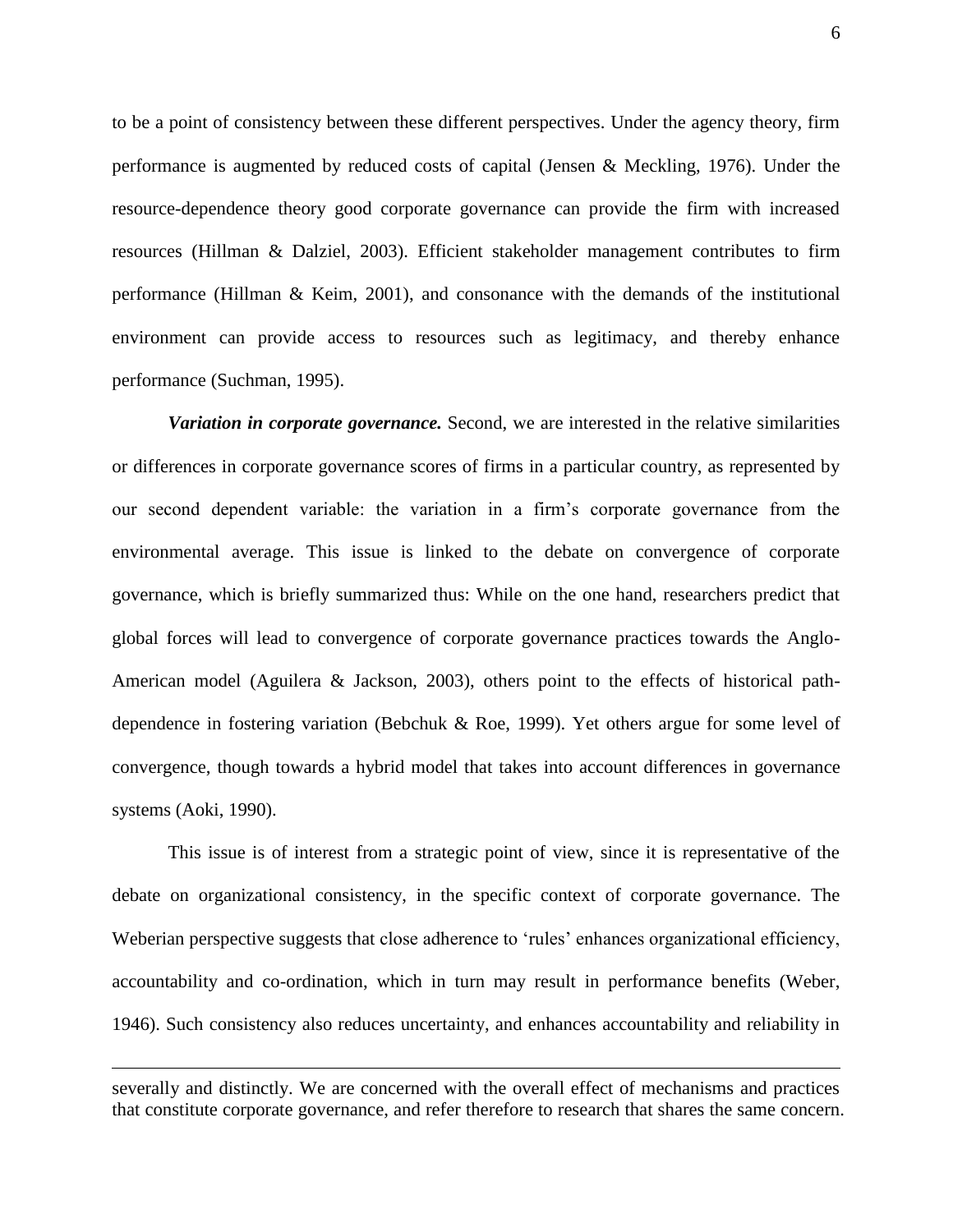the eyes of stakeholders and exchange partners (Hannan & Freeman, 1977, 1984). In this paper therefore, we look at the effects of regulation and competition on consistency (or lack thereof) of corporate governance, within a given country context. Aguilera & Jackson (2003) distinguish between within-country and across-country convergence, to suggest that processes which support the former would actually inhibit the latter. In this way, our paper goes beyond the convergence debate as it is traditionally conceived, in that we examine within-country convergence and draw linkages from our conclusions thereon back to the issue of cross-country convergence.

#### **Theories of Corporate Governance**

We are interested in how different theories of corporate governance inform the mechanisms underlying the effects of regulation and competition on corporate governance. While agency and resource-dependence theories provide links to the competitive elements of corporate governance, institutional and stakeholder theory together suggest that compliance with norms and mandate also drives firm corporate governance.

*Agency theory.* The classical arguments of Jensen & Meckling (1976) suggest that ownership and managerial interest may not be aligned, leading to agency costs (Jensen, 1986; Jensen & Meckling, 1976). The concern of the domain of corporate governance has long been to resolve the agency issue (Daily, Dalton, & Rajagopalan, 2003; Tsipouri & Xanthakis, 2004), particularly since such resolution would increase firm performance, by reducing agency costs and increasing internal efficiencies. Agency theory therefore also leads to the postulate that firms with high levels of agency are likely to face threats from firms in the environment, through the mechanism of the market for corporate control (Jensen & Ruback, 1983). This presumes the operation of an efficient competitive environment, in which information asymmetries are minimal, and competitive pressures are high. Efficient competition is also a precondition to the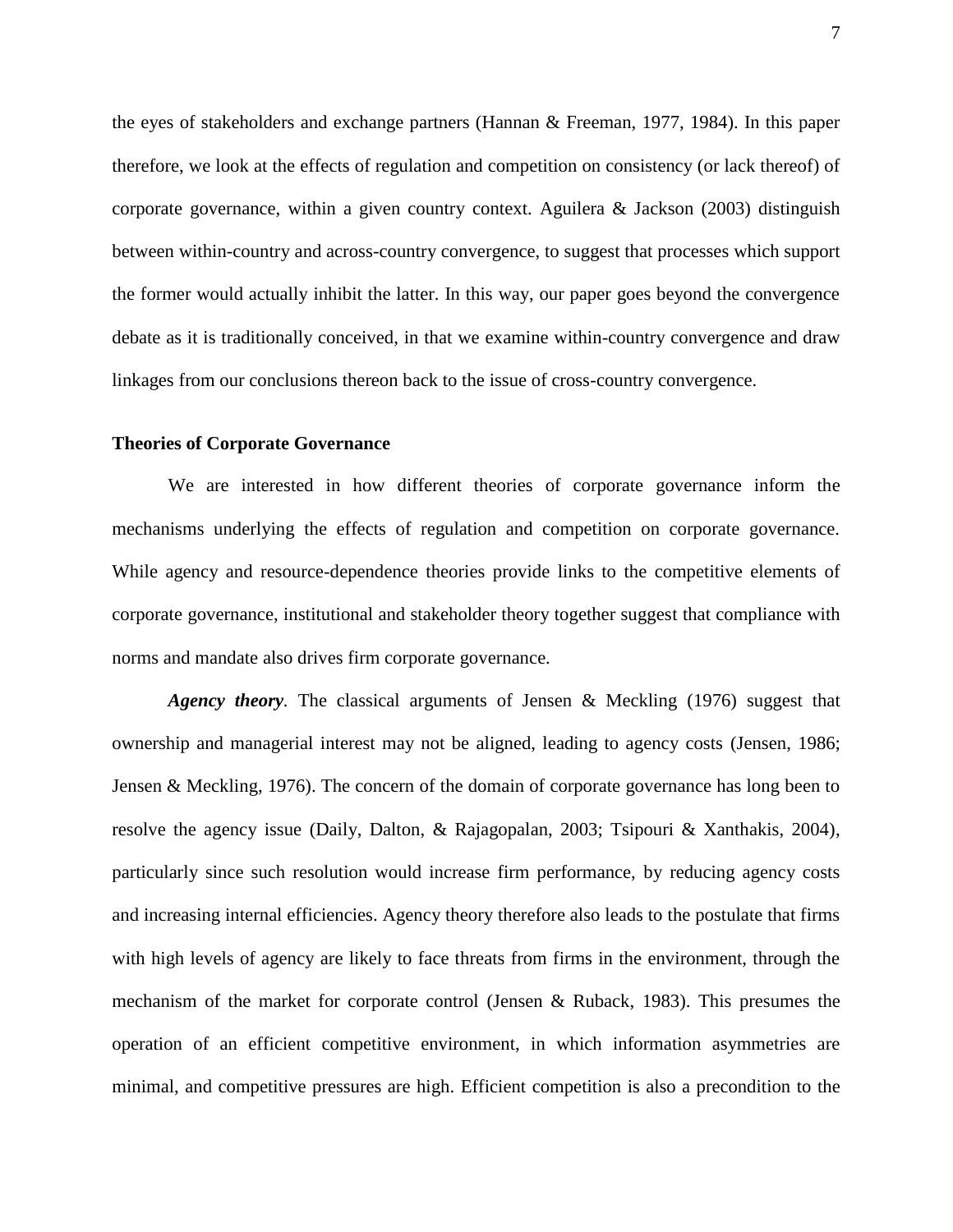general notion that reduced agency and increased managerial efficiency would lead to performance benefits, in the form of increased economic valuation by the market within which the firm operates. We therefore propose generally that the agency theory of corporate governance is likely to explain the effects on firm corporate governance particularly in competitive environments.

*Resource-dependence theory.* Boards of directors can be a key source of various resources (Pfeffer, 1972), based on human capital, such as advice and expertise, and social capital, such as legitimacy and links to other organizations, cumulatively described as board capital (Hillman & Dalziel, 2003). The relationship between board capital and firm performance is well documented (Dalton et al., 1999; Pfeffer, 1972), thereby making the resource dependence view a key theory in corporate governance. However, this view essentially presumes that firms are in a position to benefit from their board capital, implying that the organization is an efficient one. The general proposition that such human capital is of value also presumes the existence of a reasonably efficient labor market. Similarly, relational capital, such as channels of communication, is likely to be of more value in situations where such channels offer firms a competitive edge or increased advantage over their competitors. The resource-dependence theory, therefore, is also best applied in competitive environments.

*Stakeholder theory*. Freeman, (1984) in his work on stakeholder theory, proposes the concept of stakeholder management to address the ethical and moral considerations of business alongside the more competitive ones. Such views have gained much force with suggestions that the practice of stakeholder management will contribute positively to the performance of firms (Donaldson & Preston, 1995; Hillman & Keim, 2001). However, the emphasis on stakeholders may vary in keeping with the levels of protection that are provided to various stakeholder groups.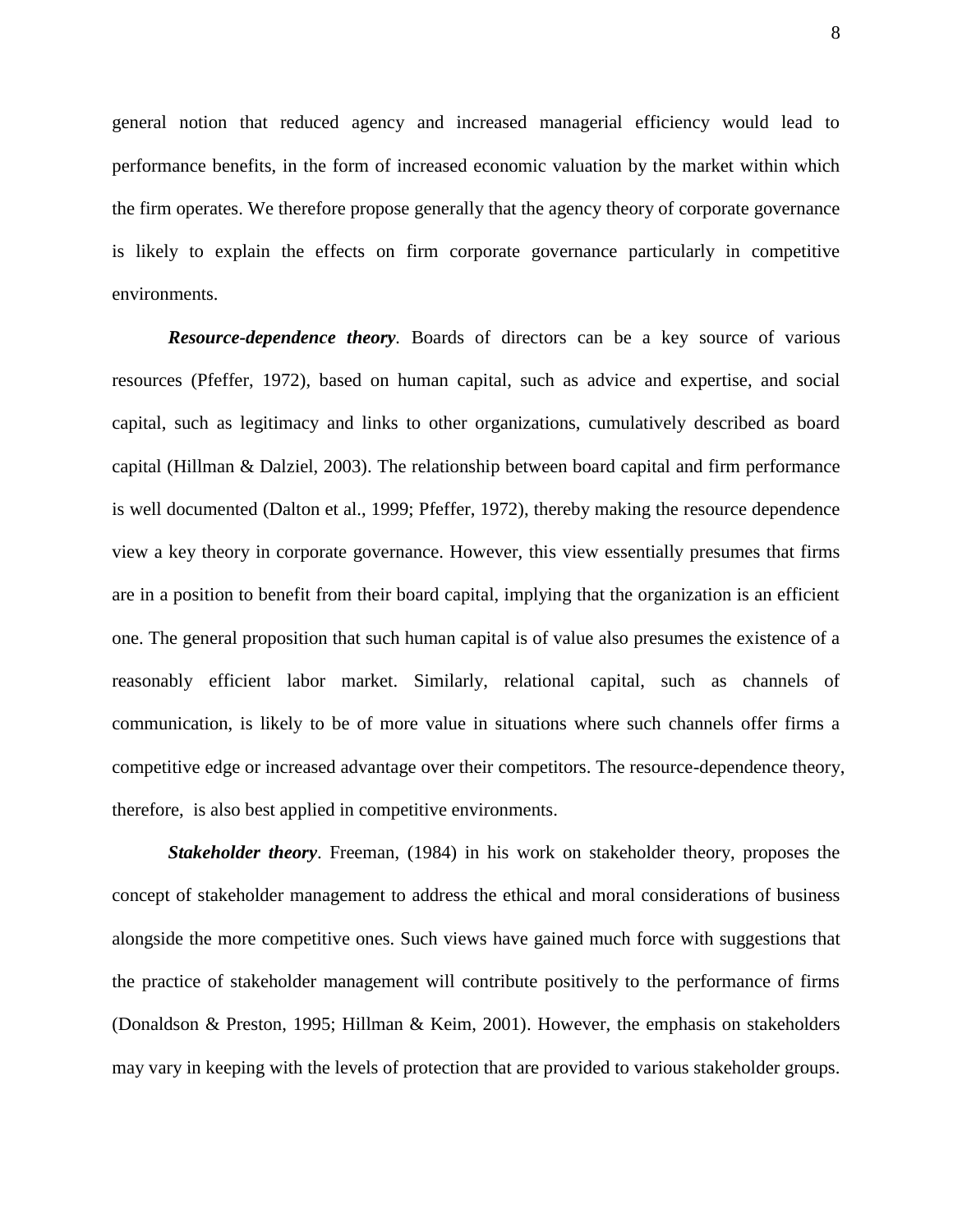Prior research shows that firm value is higher in countries with better protection of minority shareholders, (LaPorta, Lopez-De-Silanes, Shleifer, & Vishny, 2002), and in countries with strong protection of minority investor rights, overinvestment in declining industries is curbed (Wurgler, 2000). In general the operation of an effective system of stakeholder management by firms therefore assumes that such stakeholders are identified and recognized through legislation.

*Institutional theory*. Institutional theory has long advocated the performance benefits of consonance with the institutional environment (Arthur, 2003; Hart & Milstein, 2003; Oliver, 1997). The economic benefits of legitimacy are dependent on such consonance (Suchman, 1995). Specifically institutions impact firm corporate governance (e.g. Gillian & Starks, 2001; Shleifer & Vishny, 1997). Institutional actors also lead to reduced "earnings management", or the alteration of firms' reported economic performance by insiders (Leuz, Nanda, & Wysocki, 2003). However, the institutional perspective on corporate governance assumes that the business environment is adequately regulated, and both recognizes and empowers institutions to reward firms with, or withhold from firms resources such as legitimacy. Therefore, the tenets of institutional theory are also best met in a business environment with strong regulation.

# **HYPOTHESES: A MODEL OF THE EFFECTS OF REGULATION AND**

### **COMPETITION**

#### **Firm Corporate Governance Score**

Drawing mainly from the institutional and stakeholder perspectives of corporate governance, we argue, in keeping with the findings of prior research (La Porta et al, 1998, 1999) that regulation would have a positive impact on corporate governance. Where regulation is strong, firms would comply with mandate in order to avoid potential punitive repercussions. Since such regulation may empower stakeholders, and better afford protection to their rights,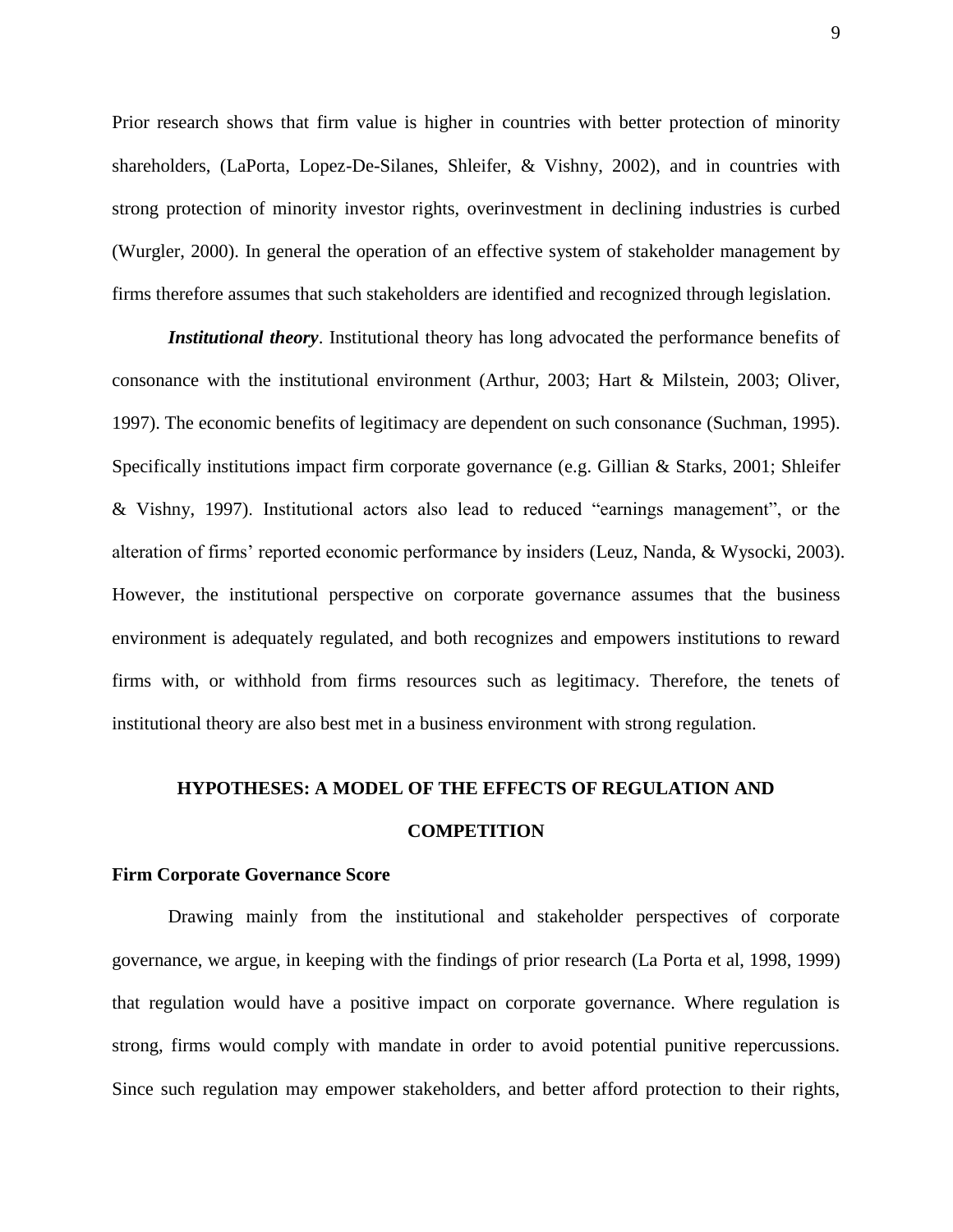firms may place more focus on managing these stakeholders, and meeting their interests. Therefore, while essentially a restatement of such prior findings, in the interests of clarity we hypothesize as follows.

### *H1. Regulation has a positive effect on firm corporate governance scores.*

Drawing from the link between corporate governance and performance, as competition grows intense, firms may use corporate governance as a means to gain some sort of competitive benefit, such as reduced costs of capital, or access to resources. We therefore use both agency and resource-dependence theories here to highlight the potential uses of corporate governance to gain some form of competitive edge. Corporate governance in itself may serve to enhance legitimacy and draw favorable attention to the firm (Khanna & Palepu, 2004a), as well as reduce the costs of capital (Stulz, 1996; 1998), and enhance the availability of resources (Peng, 2004; Hillman & Keim, 2001). Competitive forces operating in the larger business environment may exert a disciplinarian effect on firm corporate governance, and increase productive efficiency (Bertrand & Mullainathan, 2003). Where contracts protecting investors from expropriation are enforced by the market, the regulation of financial markets would be unnecessary (Stigler, 1964; Easterbrook & Fiskel, 1991). In fact, deregulation leads to the development of alternative, internal governance mechanisms by firms, for strategic reasons (Kim & Prescott, 2005; Hillman, Cannella & Paetzold, 2000), and increases the importance of the managerial function (Kole & Lehn, 1997). This suggests that competitive forces, in themselves serve to enhance corporate governance, distinct from the positive effects of regulation. We therefore hypothesize as follows.

#### *H2. Competition has a positive effect on firm corporate governance scores.*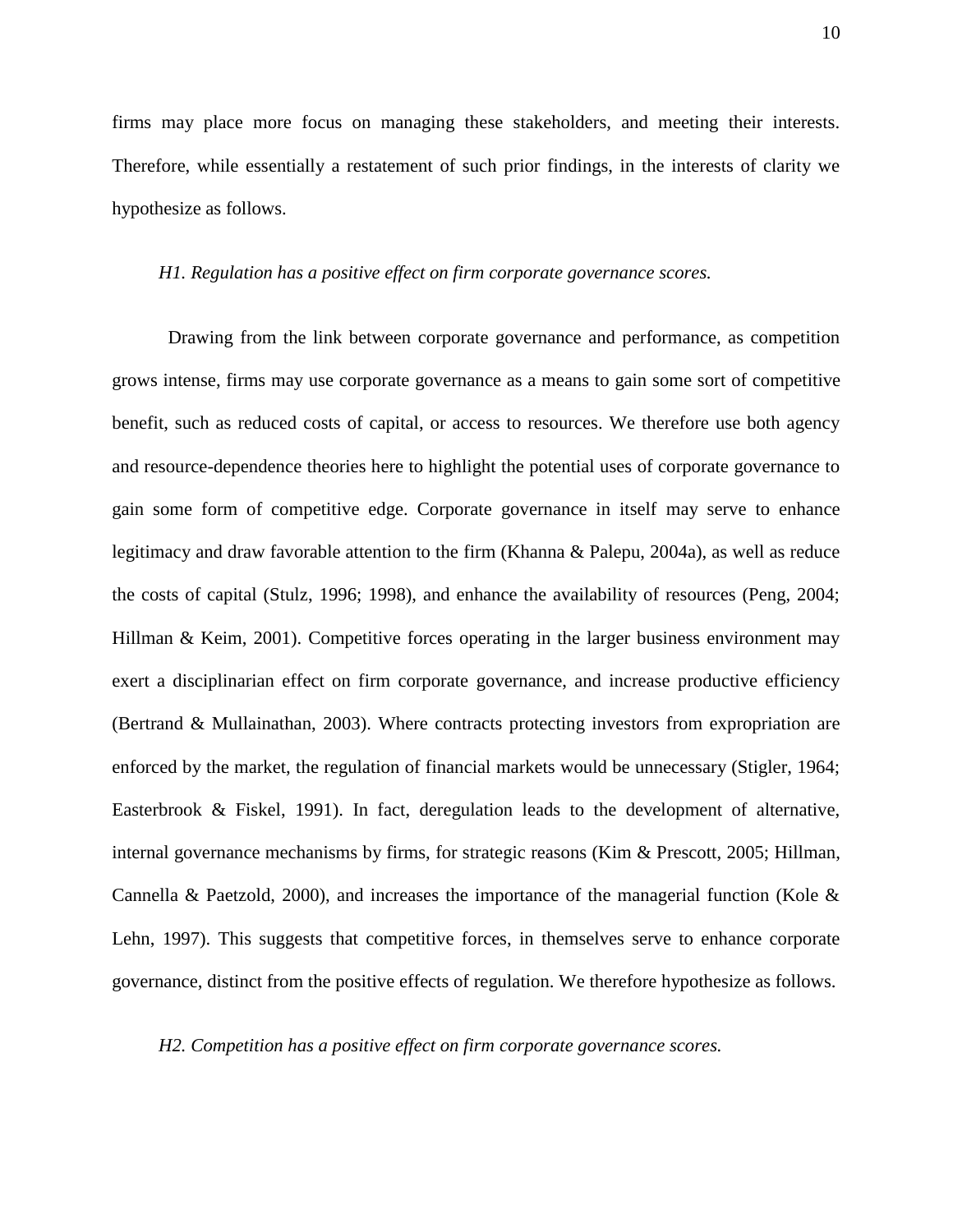In the preceding sections we identify two benefits arising from corporate governance. While the argument supporting the positive effects of regulation is that firms would choose to comply to avoid punitive costs, the competitive process is characterized by gain, rather than cost avoidance. In competitive conditions, firms would use corporate governance to gain competitive benefits, such as lower costs of capital. However, in conditions where regulation is strong, firms would have already benefited from the reduced agency costs and increased resource availability that accrue under agency and resource-dependence theories respectively. Here, stakeholder and institutional theories would serve to explain firm compliance with legal mandate.

In such situations, firms may not find it efficient to allocate their resources towards further enhancing corporate governance, particularly when such resources may be used beneficially in more traditional forms of competition. That is, we propose that the dual benefits arising from regulation and competition, may not be distinct, but rather the former may subsume the latter, when both regulation and competition are strong. Firms in such interactive conditions may not be highly-rewarded for their corporate governance, since many, if not all firms would comply with mandate to avoid punitive costs. The benefits arising from competition therefore are diluted. Faced with overall competitive pressures, and little competitive benefits forthcoming from governance, firms may even consider restricting the resources they devote to corporate governance. Firms aiming to comply with mandate may also be restricted from doing so, due to inadequacy of resources, given the competitive environment. We therefore propose that the interaction of regulation and competition embodies contrasting pressures, and therefore hypothesize:

*H3. The interaction of competition and regulation has a negative effect on firm corporate governance scores.*

11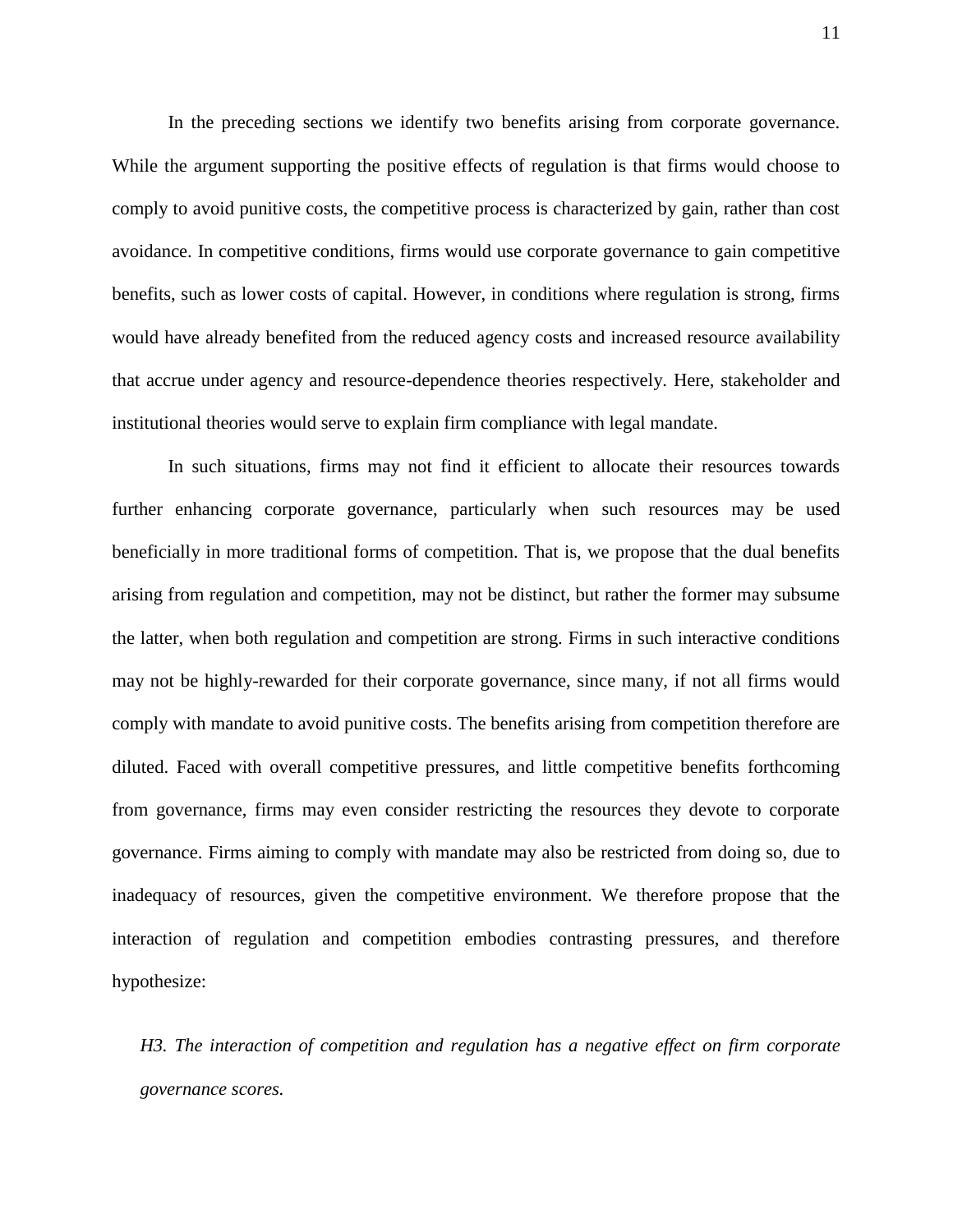### **Variation in Corporate Governance**

The effects of regulation proposed in literature thus far have been derived mainly from institutional and stakeholder perspectives of corporate governance. Institutional theory suggests that regulatory forces work predominantly through mechanisms of coercive isomorphism (Scott, 2001). The coercive nature of a well-defined regulatory environment would require that firm corporate governance meets legally set standards. Such regulatory regimes also result in a historical, or path dependent effect. For example, the historical bank monitoring systems in Japan could be linked to labor market practices (Aoki, 1994) and extent of equity cross-holdings by firms (Berglof & Perotti, 1994). Since firms within a given country environment are equally exposed to a specific regulatory regime, it is logical that firms within this regime would tend to have similar corporate governance, with little deviation from the country average. Particularly, as regulation increases, either through additional mandate, or through an increase in monitoring and enforcement of existing mandate, the coercive nature of this environmental force would ensure higher compliance with prescribed standards, and consequently, reduce the possible diversity in firm corporate governance, within a given country. The process of coercive isomorphism is therefore identified as a likely explanation for homogenization of corporate governance within a country.

As firms attempt to address the interests of multiple stakeholders, given the empowerment of the latter in well-regulated environments, the likelihood of variation in corporate governance decreases. The more the stakeholders being addressed by each firm, the greater the possibility of overlap in stakeholder groups across firms, leading to similarities in corporate governance across the latter. Also, in environments with strong and efficient regulation,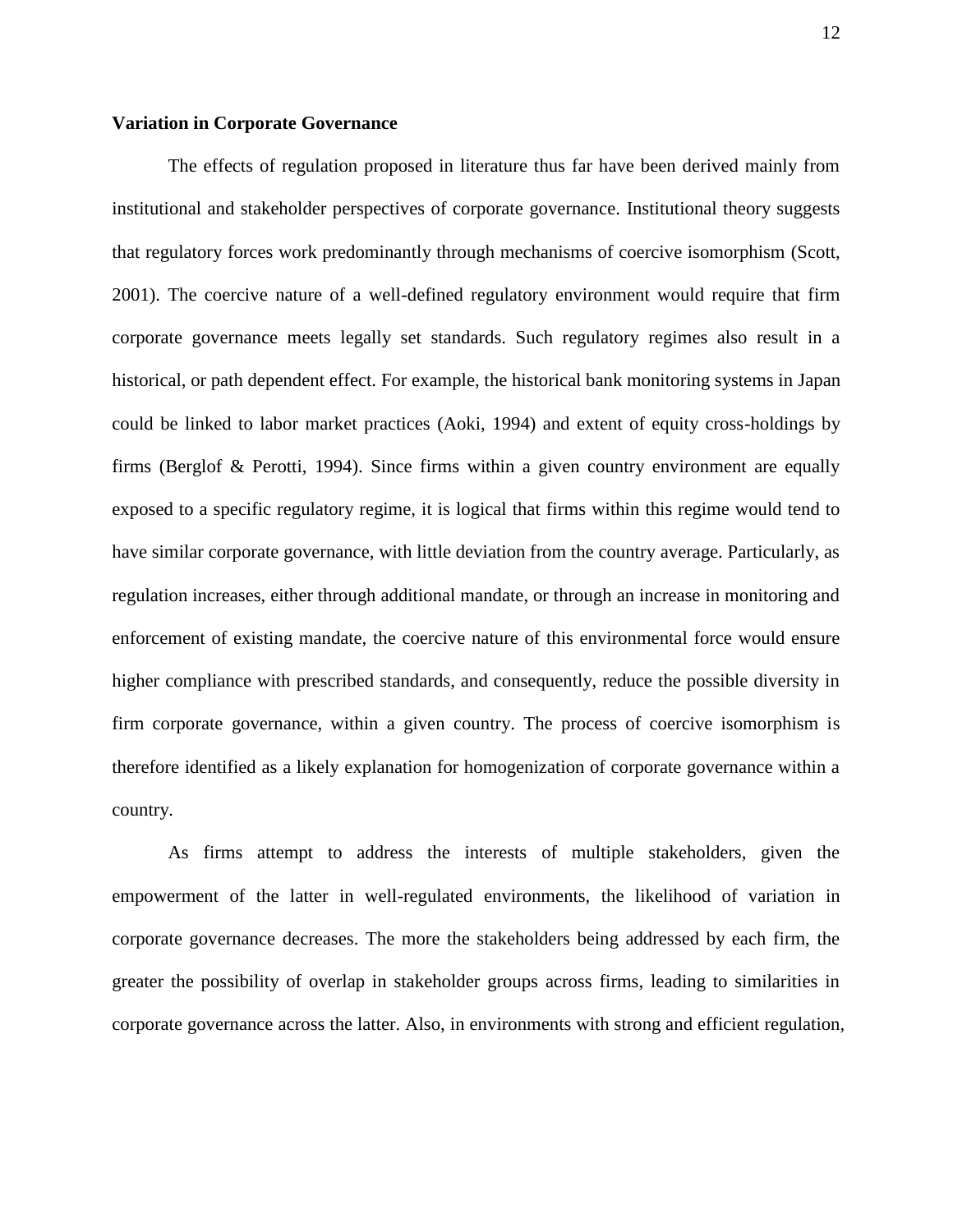there will be a trend towards convergence on the mandated standards of corporate governance, thereby reducing the variation in firm corporate governance. We therefore hypothesize:

#### *H4. Regulation has a negative effect on variation in firm corporate governance scores.*

The competitive business environment is, by implicit definition in the preceding sections, one that allows for efficient information exchange, and where the response of the market to information is fast. In such an environment, therefore, firms are likely to aim to benefit from reduced agency costs, increased monitoring, and availability of resources through improved corporate governance. Earlier, we have used agency and resource-dependence perspectives to suggest that competition affects corporate governance, essentially since better governance may lead to better firm performance. In this section, we call upon the same two theories: agency and resource-dependence, to examine the effect of competition on variation in corporate governance. While, as discussed in previous sections, competition is likely to enhance firm corporate governance, more benefits are likely to accrue to firms which not only exhibit good governance, but also display governance that is better than that of competitors.

As firms compete with each other on the basis of governance, the relative quality of corporate governance becomes important. Profit may be dependent not only on deriving benefits from corporate governance, but on deriving significantly more benefits from corporate governance than competitors. That is, it becomes important to benefit from costs of capital lower than that of competitors, and enjoy differential access to resources that cannot be easily replicated. For this reason, many firms are likely to bring about governance that is not only of a good quality, but also exceeds, or is distinct from general practice, since it may be possible for firms to gain some benefit or premium by displaying corporate governance that is better than the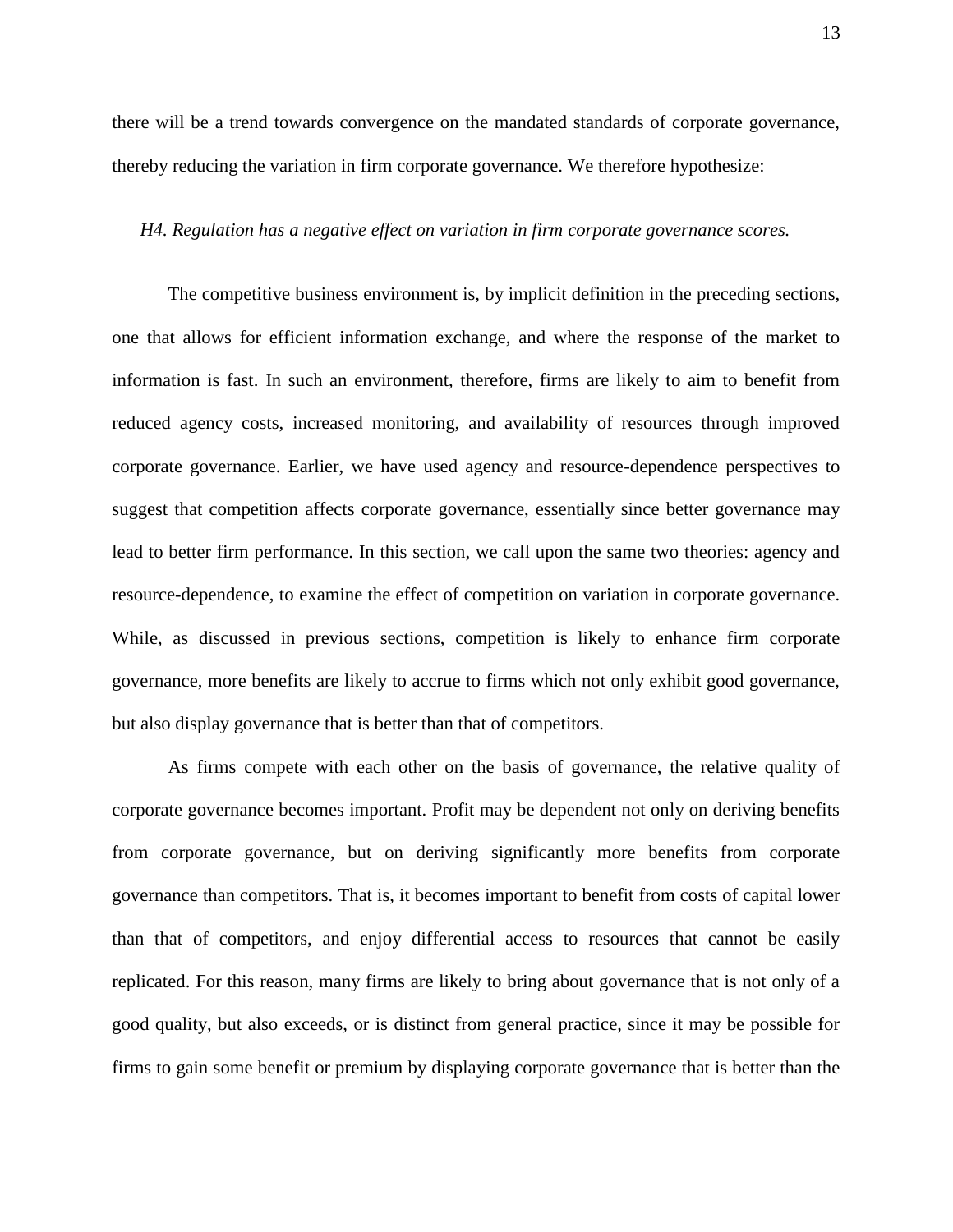norm. Firms may benefit from increased legitimacy, beneficial comparisons, and enhanced reputation, leading to better valuation in the market, as well as differential access to various resources. In such a case, the forces of competition are likely to work to increase variation in corporate governance.

#### *H5. Competition has a positive effect on variation in firm corporate governance scores.*

However, the effects of competition may be contingent on the level of regulation in the environment. Where regulation is inadequate, competitive forces may enhance isomorphism, though through mimetic processes that are distinct from the coercive processes associated with regulation. Scott (2001) identifies the mimetic branch of institutional influence as cognitive in its basis, suggesting that the institutional perspective, in addition to agency and resourcedependence theories, may be useful in explaining the effects of competition on variation in corporate governance. Compliance with mimetic influences suggests that firms respond by tending towards isomorphism on the basis of a cognitive decision to benefit from imitation, given that they may not have enough information to construct alternatives (Scott, 2001). This decision comes from the cognitive evaluation of the need to take a profitable, performanceenhancing decision, even if the decision is to imitate an action that has benefited comparable firms.

Consequently firms are likely to display mimetic isomorphism when a) informational asymmetries inhibit the pursuit of competitive advantages, and/or b) when the firm adopts imitation as a competitive tactic, irrespective of the availability of information, to enjoy resource-linked benefits available to firms that are being imitated. That is, firms may sometimes benefit concurrently from institutional and resource-dependence processes linked to corporate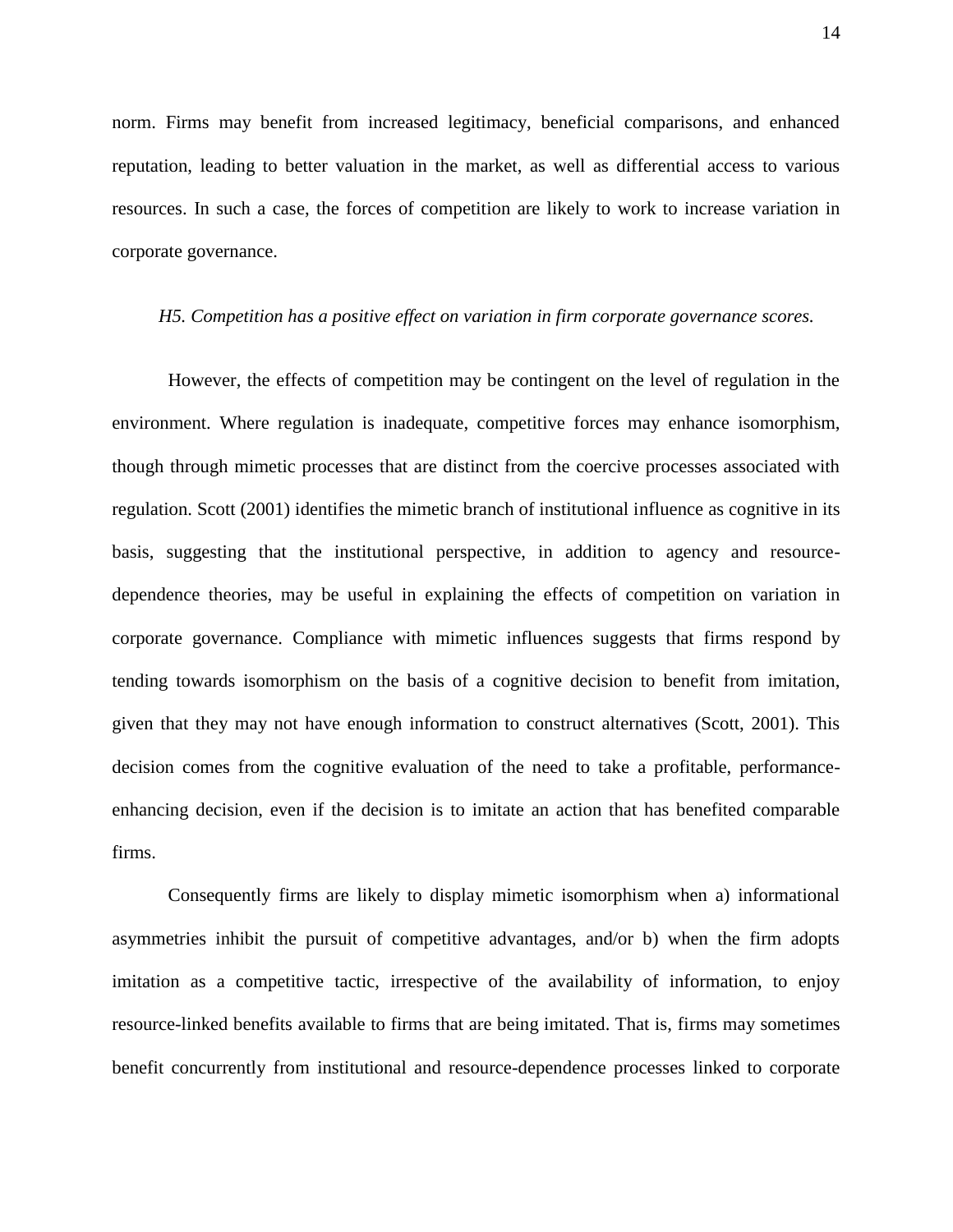governance (Peng, 2004). Isomorphism can also be a source of legitimacy for firms (Deephouse, 1996; Hillman & Wan, 2005; Suchman, 1995), and such legitimacy may confer advantages in terms of access to resources, as well as enhanced reputation. Further, adapting to country standards, as evidenced by other firms, may be essential for firm survival (Duysters  $\&$ Haagdoorn, 2001), and firms may tend to converge on some mandated or normative practices in order to reduce the threat of takeovers. This would have the effect of creating clusters of firms, with similar governance, but these clusters are in themselves likely to be distinct from each other, in terms of governance, leading to a considerable degree of firm-to-firm variation in corporate governance 2 .

Where regulation is strong, competition may not affect variation in corporate governance in the same manner. Since regulation is supported by the possibility of punitive costs for noncompliance, the convergence effects of regulation and the divergence effects of competition may lead to conflicting pressures. Therefore while in certain conditions, the interaction of regulation and competition may reduce variation somewhat, in general, it is likely to have a positive effect, as hypothesized below.

*H6. The interaction of regulation and competition has a positive effect on variation in firm corporate governance.*

Table 1 summarises these hypotheses and shows the linkages between the four theories of corporate governance, regulatory and competitive environments.

Insert Table 1 about here

 $\overline{a}$ 

<sup>&</sup>lt;sup>2</sup> We are grateful to a colleague for suggestions that led to the development of this particular argument.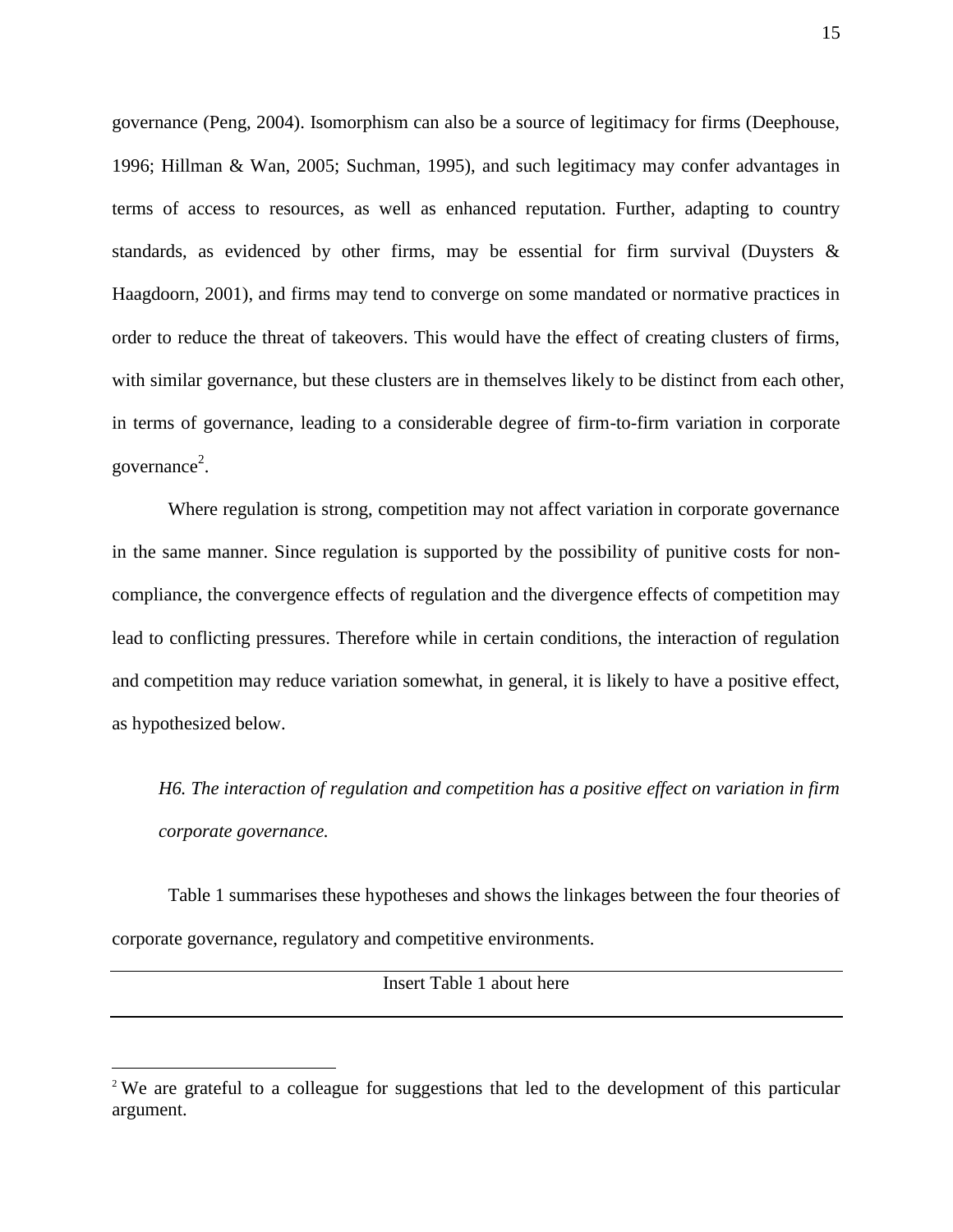### **The Distribution of Corporate Governance**

In the preceding sections we hypothesized that regulation and competition would have a negative interactive effect on firm corporate governance, and a positive interactive effect on the firm-to-firm variation in corporate governance. However, we are also interested in understanding the differences in corporate governance across broad categories of interactive conditions. In this section, we elaborate on the likely distribution of corporate governance across four broad conditions captured by dichotomous distinctions (strong and weak) of regulation and competition.

Given the conflicting incentives in the processes of competition and regulation, the effect of regulation on firm corporate governance is likely to be most pronounced in environments with less emphasis on competition. As a consequence, in environments with strong regulatory efficiency but weak competition, there will be a tendency towards convergence on the high, legally-set, standards of corporate governance. In such environments, the costs of noncompliance may outweigh possible benefits of reducing costs associated with corporate governance, and instead result in congruence between institutional, stakeholder, agency and resource-based incentives for corporate governance. We therefore suggest that such environments would exemplify the best corporate governance, by comparison with other environments. Also, in such an environment, firms are not likely to benefit from a competitive stance that draws on corporate governance to gain either increased legitimacy or increased efficiency, since many firms, if not all, would meet mandated corporate governance standards, thereby reducing the variation in firm corporate governance to be the least across all environments.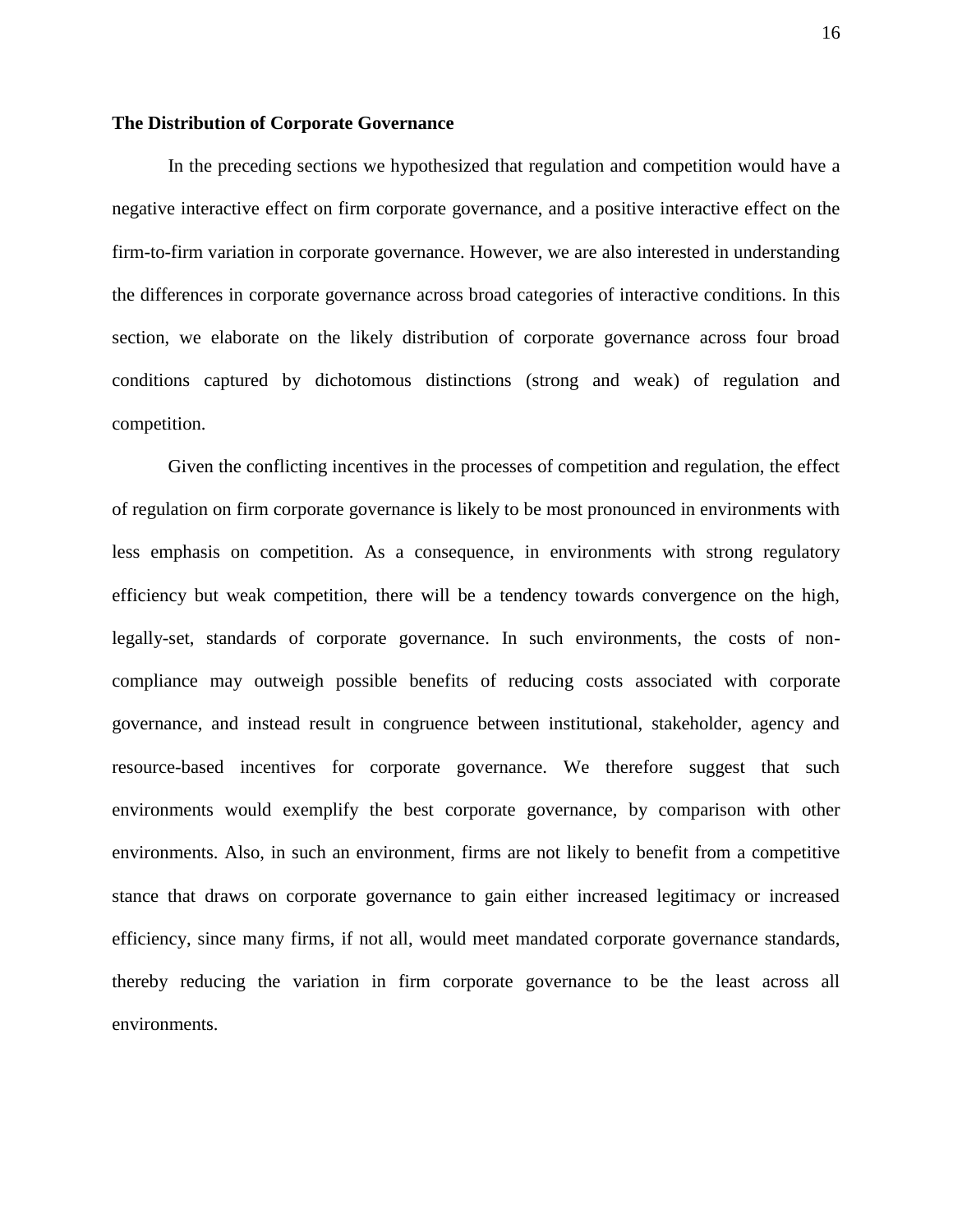Environments with strong regulation and strong competition showcase intensely competitive conditions, where the basics of corporate governance are relatively well-established. Firms would need to commit considerable resources in order to outdo their rivals and sustain their competitive advantage on the basis of corporate governance; particularly since the efficient business environment and competitive processes therein would recognize and reward only relatively distinctive corporate governance. At the point when firm corporate governance is reasonably homogenous across the environment, then no firm is likely to have a competitive edge based on corporate governance. Firms in such environments also face strong competition, and may therefore attempt to reduce costs associated with corporate governance, though only to the extent that it does not invoke the punitive costs of non-compliance that are likely in wellregulated environments. This would lead to moderately high firm corporate governance, with relatively little variation across firms.

In environments that are not well-regulated, firm may face some uncertainty as to what would constitute efficient and/or acceptable standards of corporate governance. In such environments, firms are likely to choose imitation as a means of dealing with such environmental uncertainty (DiMaggio & Powell, 1983; Henisz & Delios, 2001). As firms imitate the corporate governance of other firms in the environment to achieve competitive parity, homogenization is enhanced. However, conditions of weak regulation and strong competition also exemplify instances where it becomes important for firms to attract the attention of market intermediaries. Well-governed firms benefit more in environments with inadequate laws (Klapper & Love, 2002), since they may be able to beneficially distinguish themselves on the basis of corporate governance. These incentives however, would not provide the impetus required to meet the high standards of governance mandated in environment where regulation is, by comparison, stronger.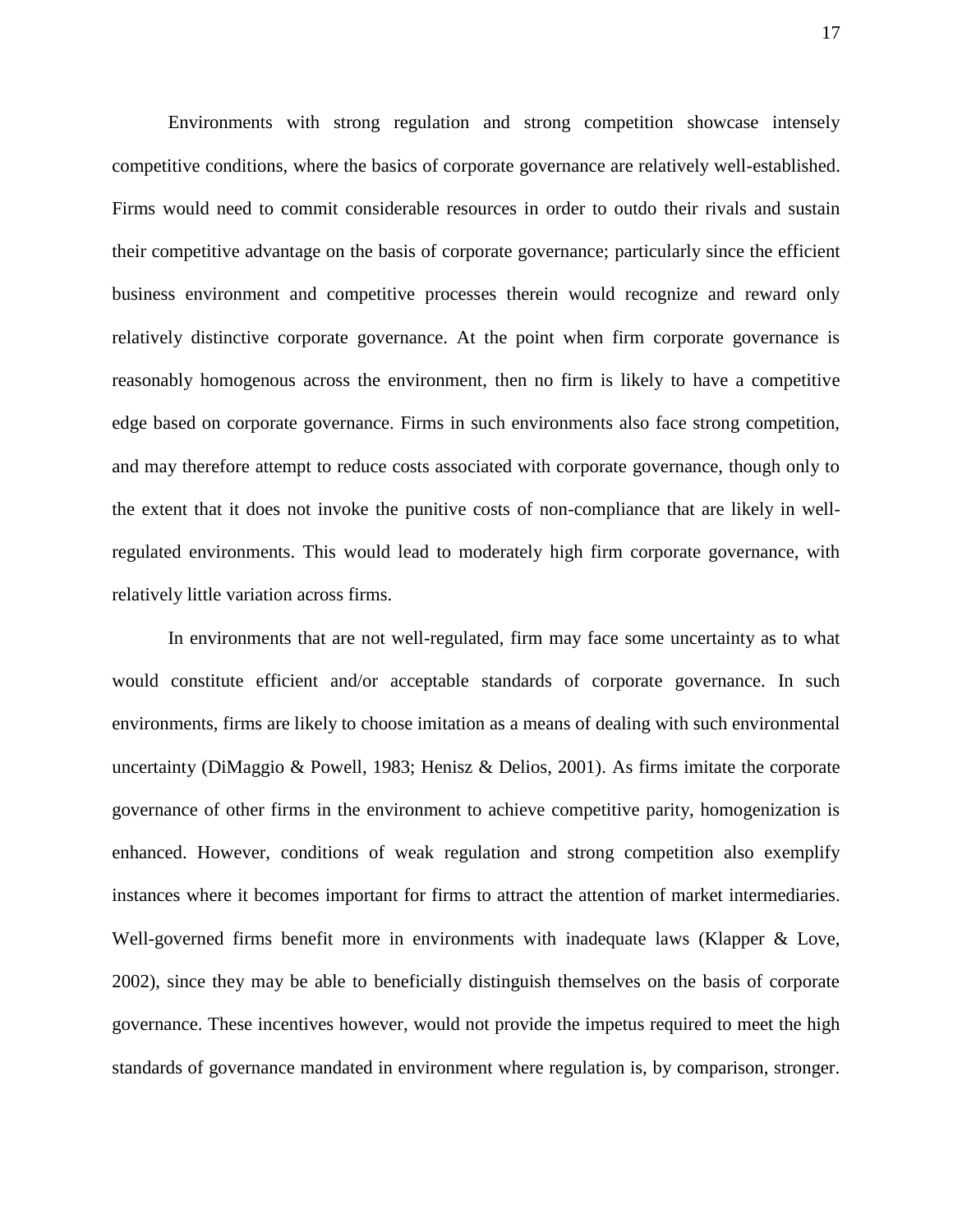Particularly, those firms with above-average corporate governance may have little incentive to further enhance their governance, given that there is no legally-defined 'high standard' of governance, leading overall, to moderate firm corporate governance scores.

The interaction of both weak regulation and weak competition is a somewhat unique situation. These environments are the least structured, and therefore not supportive of either competition or compliance on the basis of corporate governance. Doidge, Karolyi & Stulz (2004) postulate that in economies with poor regulatory development, firms will find it difficult to commit to good governance, particularly because adopting good governance practices involves costs, without any associated benefits. In the absence of regulatory mandate, firms are not required to comply, and given the absence of any competitive benefits, firms may not invest their resources towards enhancing corporate governance. It is likely that the utility of good corporate governance is perceived to be limited, and attempts to implement corporate governance practices are highly idiosyncratic to firms. Therefore, such environments are likely to embody the lowest levels of corporate governance.

However, it is not possible to conclude that corporate governance is completely absent in such environments. Particularly, some firms may view corporate governance as a means to compensate for the perceived lack of business efficiency and transparency in the country, and a few outstanding firms may exhibit better corporate governance in a bid to attract positive attention (Khanna & Palepu, 2004a). Firms which are able to compensate for the inadequate institutionalization of the country environment, for example, through business groups as substitutes for financial institutions (Khanna & Palepu, 2000; 2004b), may not gain from exhibiting better corporate governance. In such an environment there is likely to be a large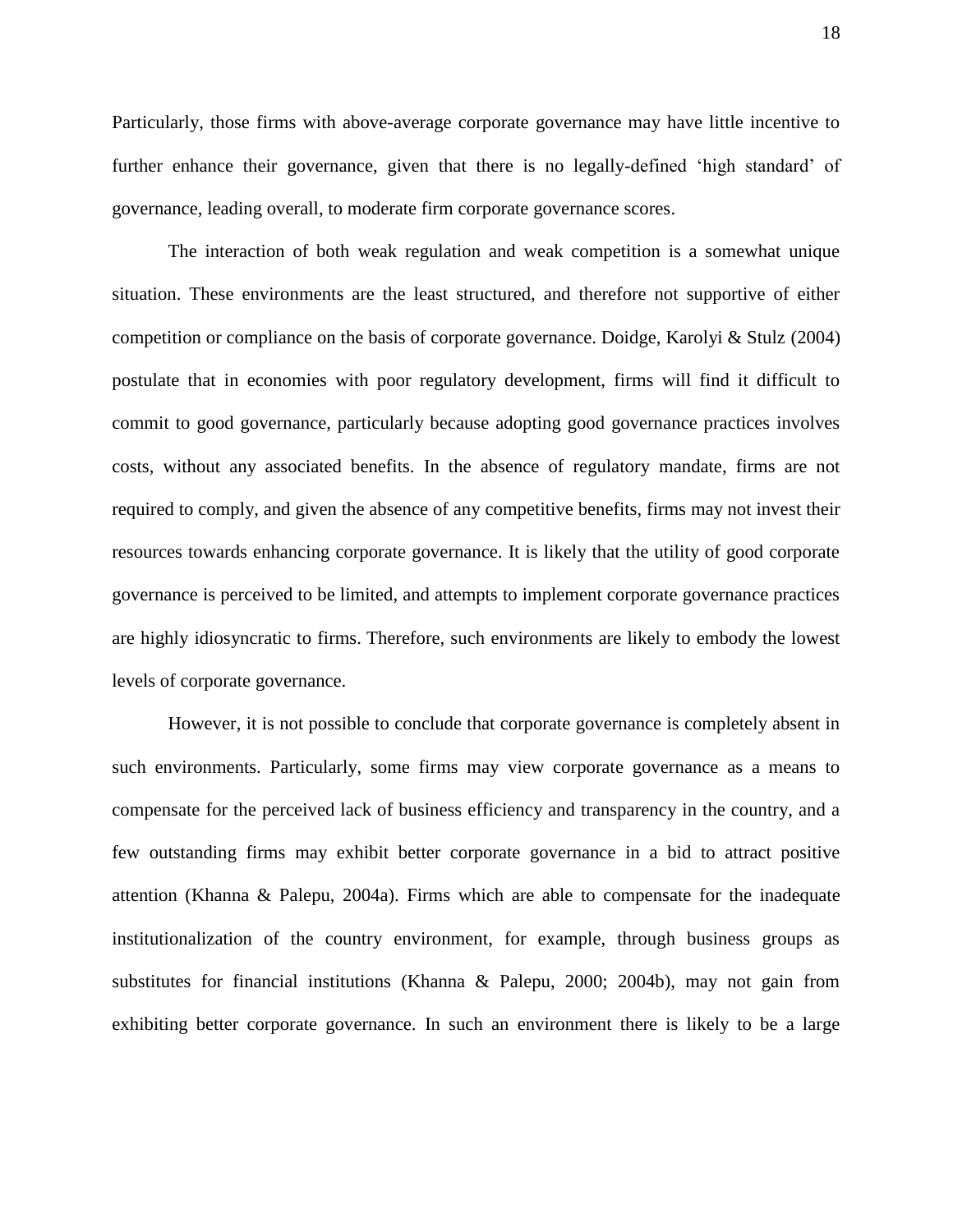variation in firm corporate governance. These arguments can be summarized to present the following set of hypotheses:

*H7: Firm corporate governance scores in the strong regulation - weak competition condition > in the strong regulation - strong competition condition > in the weak regulation - strong competition condition > in the weak regulation - weak competition condition.*

*H8: Variation in firm corporate governance scores in the weak regulation - weak competition condition > in the weak regulation - strong competition condition > in the strong regulation - strong competition condition > in the strong regulation - weak competition condition.*

Figure 1 shows the hypothesized dispersion of governance over the four conditions.

Insert Figure 1 about here

### **METHODS**

### **Data and Sample**

In order to test the hypotheses we use a cross-country dataset of 463 firms from 15 countries covered by the 2001 Credit Lyonnais Securities Asia (CLSA) report. The CLSA report is a recent, annual publication, which covers mainly emerging countries, located in Asia, Latin America, Europe and Africa, though developed economies such as Hong Kong and Singapore contribute to a sizeable a portion of the data. Table 2 shows the distribution of firms over the various countries. Due to the low number of observations in three Latin American countries,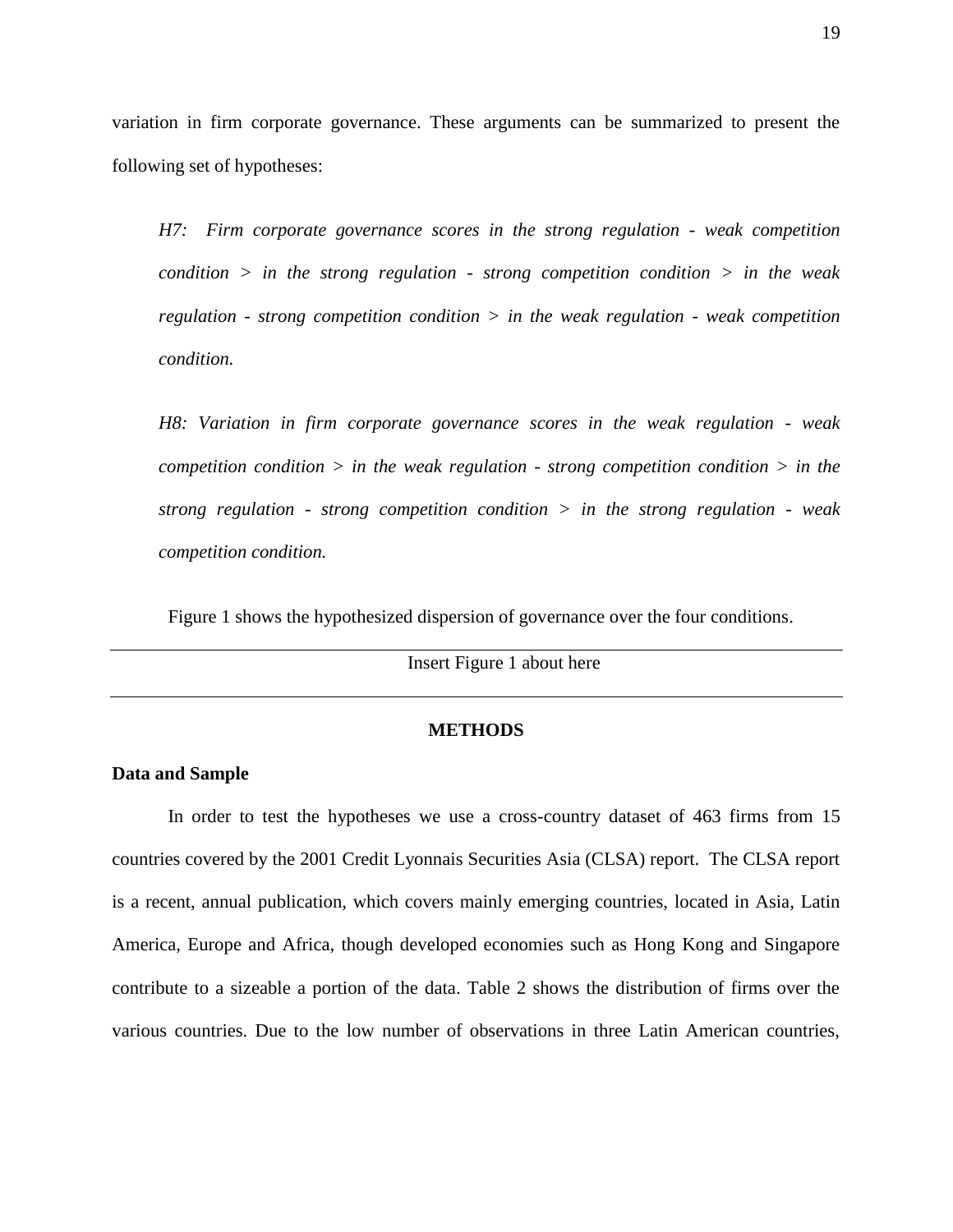namely Brazil, Chile and Mexico, firms in these countries were clubbed together as representing the South American region<sup>3</sup>.

### Insert Table 2 about here

Our data on corporate governance comes from the aforementioned CLSA report. Firms are scored on their corporate governance through a questionnaire filled out by CLSA analysts in each country<sup>4</sup>. These data have been well-used in recent studies (Black, Jang, & Kim, 2003; Chen, Chen, & Wei, 2003; Doidge, Karolyi, & Stulz, 2004; Durnev & Kim, 2003; Klapper & Love, 2002; Krishnamurti, Sevic, & Sevic, 2003). Particularly, Palepu et al. (2002) use the CLSA report in their study of convergence in corporate governance, at the country-level, and also note, after testing, that the CLSA data does indeed meet the standards of reliability required. We chose the CLSA report as our source of data on corporate governance instead of other available academic and practitioner indices for two reasons: a) the construction of the index with emphasis on the most number of indicators or mechanisms of governance, and b) the availability of data for as many countries as possible.

### **Variables**

 $\overline{a}$ 

*Independent Variables.* Our source of data on the independent variables used in this study is the World Competitiveness Report (WCR) 2000, which has also been used recently by other researchers (Glaeser, Johnson, & Shleifer, 2001; Yiu & Makino, 2002; Wan & Hoskisson,

<sup>&</sup>lt;sup>3</sup> The values of the independent variables, regulation and competition were found to be similar for these three countries, as were the values of the dependent variables. We therefore submit that aggregating data from these three countries into a single region is appropriate.

<sup>4</sup> The questionnaire assesses the companies on 57 main issues based on seven key criteria derived from the OECD Principles of Corporate Governance (2000): Management discipline, transparency, accountability, responsibility, fairness, and social responsibility, and is designed such that all questions have binary answers (yes/no), so that the analyst's subjectivity is reduced.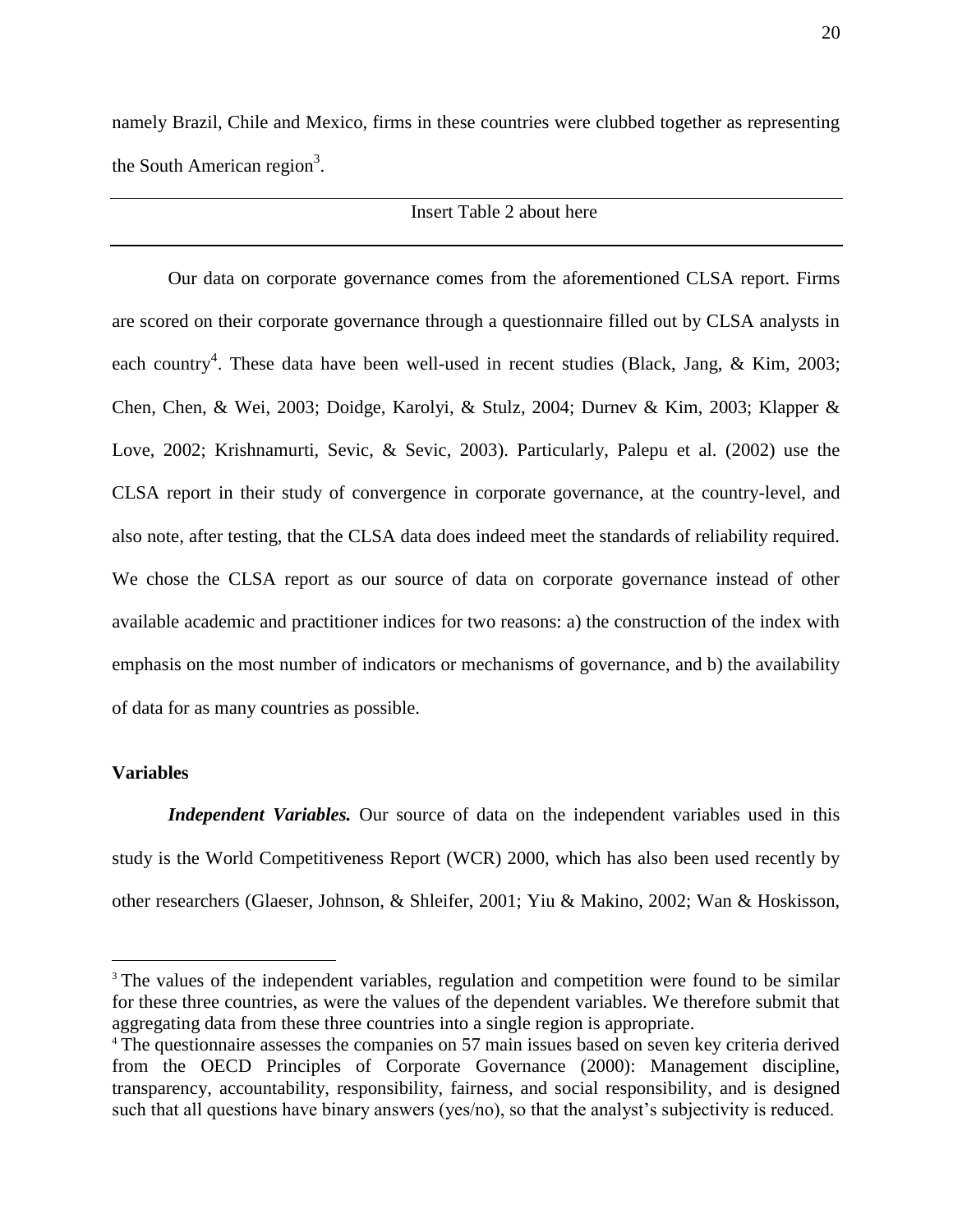2003). We lagged the independent variable by a year, in order to allow time for firms to respond to environmental forces. The WCR ranks countries on four components, Government Efficiency, Economic Performance, Business Efficiency and Infrastructure, covering a total of 286 criteria. Using a standard deviation method (SDM) that is discussed in detail in each edition of the World Competitiveness Yearbook, the criteria are scaled to compute the overall competitiveness factor, and its components, for each country surveyed. We used two of these components, Government Efficiency, which covers 73 criteria, as proxy for the strength of coercive forces in a country; and Economic Performance, which covers 79 criteria, as proxy for the strength of mimetic forces, as these two components were best suited to capture the conditions based on mimetic and coercive influences, as we conceptualized them.

The Government Efficiency component emphasizes the existence, strength and efficiency of various governmental entities, their functions and regulatory activities, which capture both the presence and strength of regulatory forces, particularly as it is relevant to business. Included in this component are sub-components dealing with the nature and quality of various business legislation, role of the central bank, and extent of protectionism, among others. We prefer this measure of overall efficacy of the regulatory environment, over measures of legislation alone, to capture both the existence of mandate and its adequate and efficient enforcement. In keeping with our definition of regulation as a positive impetus to business, the government efficiency component accords a lower ranking to countries that have protectionist regulation that impairs economic development (such as subsidies), or is inflexible. Political interference in judicial process and bureaucratic inefficiency are also considered as negative. The component also includes variables that examine the role of the judiciary, existing legislation and potential to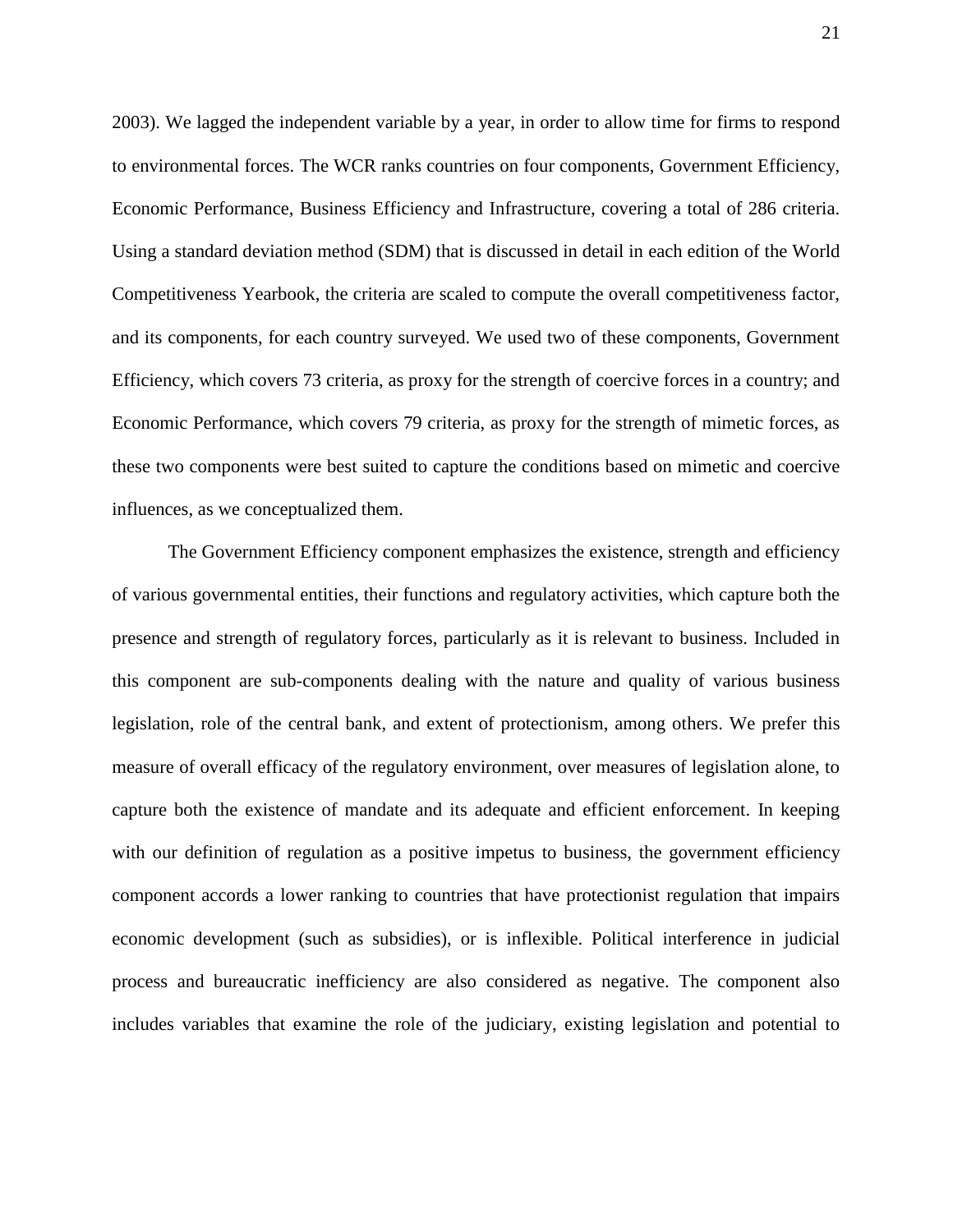introduce legislation, transparency, and corruption, suggesting that the government efficiency component of the WCR is a valid measure of regulation, in the context of this study.

Similarly, the Economic Performance component covers basic economic and competitive elements such as foreign and domestic trade, foreign investment, threats to factors of production, economic health of the economy and potential for growth, which captures the overall competitive health of the country economy, and therefore would reflect the likelihood that firms would use their corporate governance mechanisms in order to meet competitive pressures. For example, the potential to access capital markets, and foreign investments, as captured by the WCR (Pol, 2003), could impact firm corporate governance (Fiss & Zajac, 2004), and may provide incentive for firms to engage in mimetic behavior vis-à-vis corporate governance. This component includes variables traditionally considered as indicators of the level of competition in countries, such as GDP and Purchasing Power Parity (PPP), as well as recent factors that are linked to competition and market efficiency, such as economic resilience, real growth rates of goods and services, exports and employment, as well as Foreign Direct Investment (FDI) and outflow of investment.

We therefore identify the WCR in general, and 'Government Efficiency' and 'Economic Performance' to be appropriate measures of coercive and mimetic influences, for this study<sup>5</sup>. Specifically, we tested these two components of the WCR against other measures to establish their reliability. We found that our measure of regulation is strongly correlated with another measure of regulation used in prior corporate governance research - the Government Efficiency component is very strongly correlated with the country measure of "legality" used by Klapper &

 $\overline{a}$ 

 $<sup>5</sup>$  The 'Infrastructure' and 'Business Efficiency' components were examined for the relevance of</sup> their constituent elements, and were found to be less relevant to the issue under examination in this paper, as compared to the two components that we used.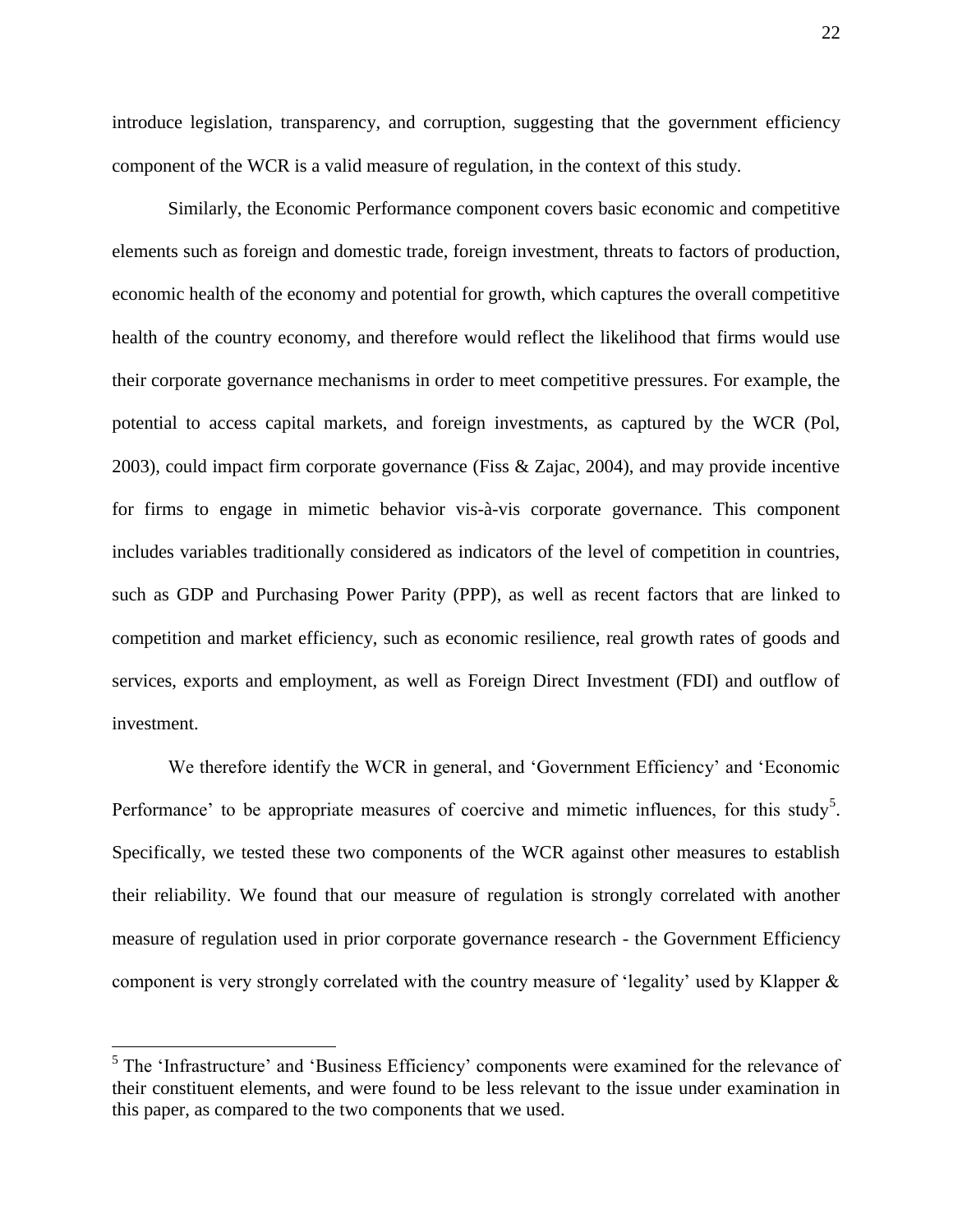Love (2002) in their study of corporate governance (0.9,  $p < 0.01$ ). We also found that the Economic Performance component is strongly correlated with the Global Competitiveness Rankings reported by the World Economic Forum  $(0.59, p < 0.01)$ , suggesting that it is an accurate and reliable measure of competition.

To test hypotheses seven and eight, we coded the regulation and competition scores for each country into categorical variables– '1' for strong, and '0' for weak, based on whether they fall below or above the middle rank for population subgroup covered by the WCR (greater than or less than 20 million)<sup>6</sup>. We calculate the four combinations of these two components of the environment, namely weak/strong regulation and weak/strong competition. The spread of countries across the four conditions is also given as part of Table 2. We find that Indonesia, Philippines and Turkey fare poorly on both the regulation and competition components. India and Korea exhibit strong competition, but remain poor on regulation. South Africa and Latin America are strong on regulation, but weak on competition. Six of the fifteen countries in our sample exhibit strong regulation and strong competition. While economies such as Singapore, Hong Kong and Taiwan could be expected to fall into this condition, we found it particularly interesting to see that China, Malaysia and Thailand were also in this group. In order to explore the possible reasons for the classification, as well as to further enhance the reliability of our measures, we looked into qualitative factors that may explain the position of all countries over the four conditions. A brief description of the countries, as well as justification of their classification, is given in Appendix A.

 $\overline{a}$ 

<sup>&</sup>lt;sup>6</sup> The bifurcation of rankings according to country size, for the year 2000, was made retrospectively available by IMD in 2003, and was advised as a more accurate representation of the relative position of countries as per the WCR.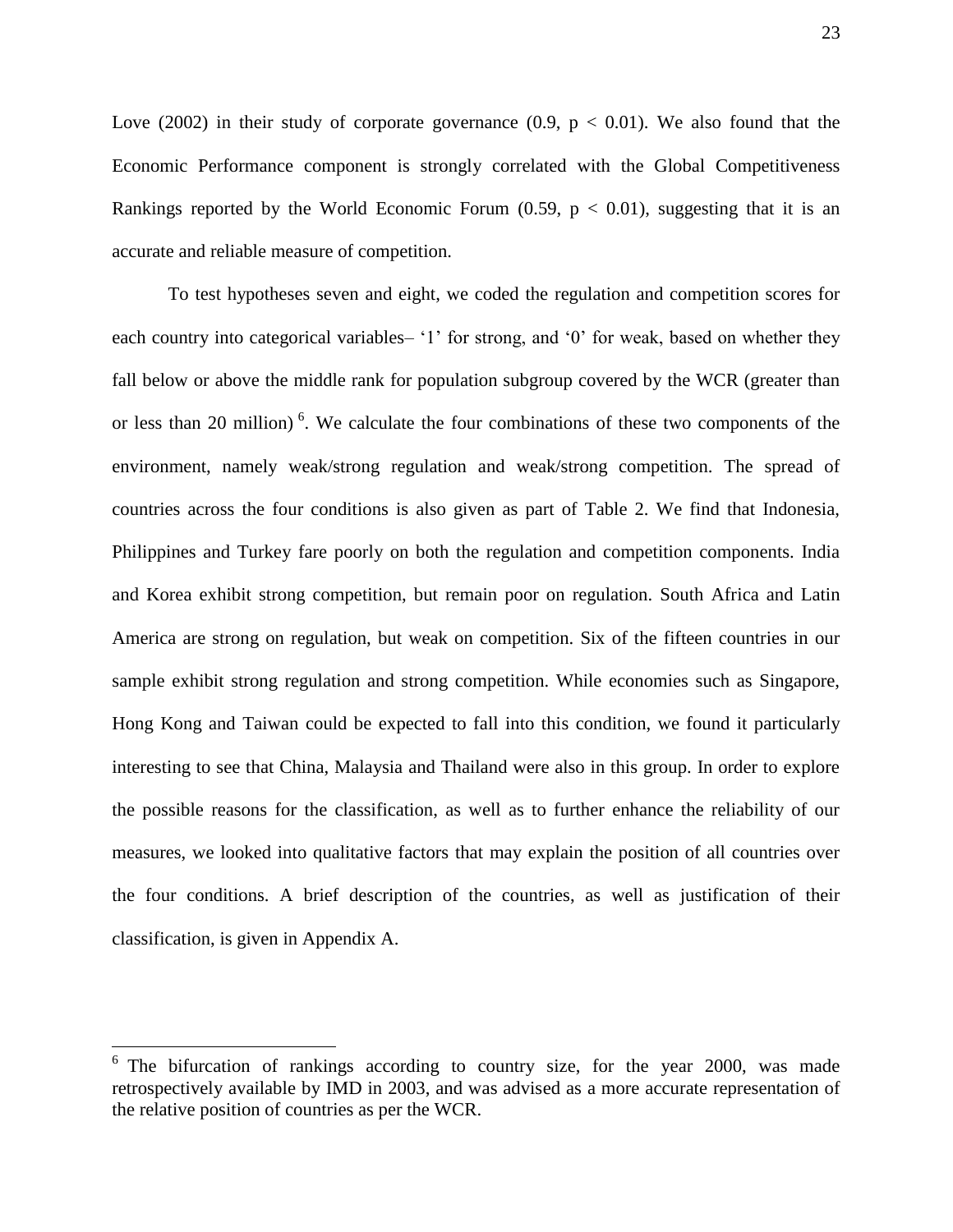*Dependent Variables.* Firm corporate governance scores are the dependent variables for hypotheses one to three, and hypothesis seven. We measured firm corporate governance using the weighted average of the seven components of the CLSA corporate governance scores. Variation in corporate governance scores of firms is the dependent variable for hypotheses four to six, and hypothesis eight. Our measure for this dependent variable is sensitive to both the number of firms in the country, as well as the difference in firm corporate governance scores. The sum of the values of this variable, for all firms in a given country, would give the variance of corporate governance scores for the population of firms in that country, in our dataset.

# *(Country Average CG – score Firm CG score) <sup>2</sup>*

### *Ncountry - 1*

*Control variables*. Since our hypotheses examine broadly the social and economic contexts of corporate governance, there remains little by way of environmental factors that are not covered under the purview of these two variables. We remain conscious that inclusion of further variables in our model may result in over-specification, though admittedly, it may contribute positively to the statistical outcomes of our tests. In order to avoid such potential overspecification, and also bearing in mind that the focus of our testing is predictive, as opposed to explanatory, we consciously trade-off the explanatory potential of our model as a whole for accurate predictive capability. However, given that our process of calculating the two independent variables, regulation and competition, involves rankings which are bifurcated on the basis of country size, we included a control variable to capture potential effects of the same. We control for country size using a simple categorical variable which has a value of 0 if the population of the country was less than 20 million, and a value of 1 if the population was 20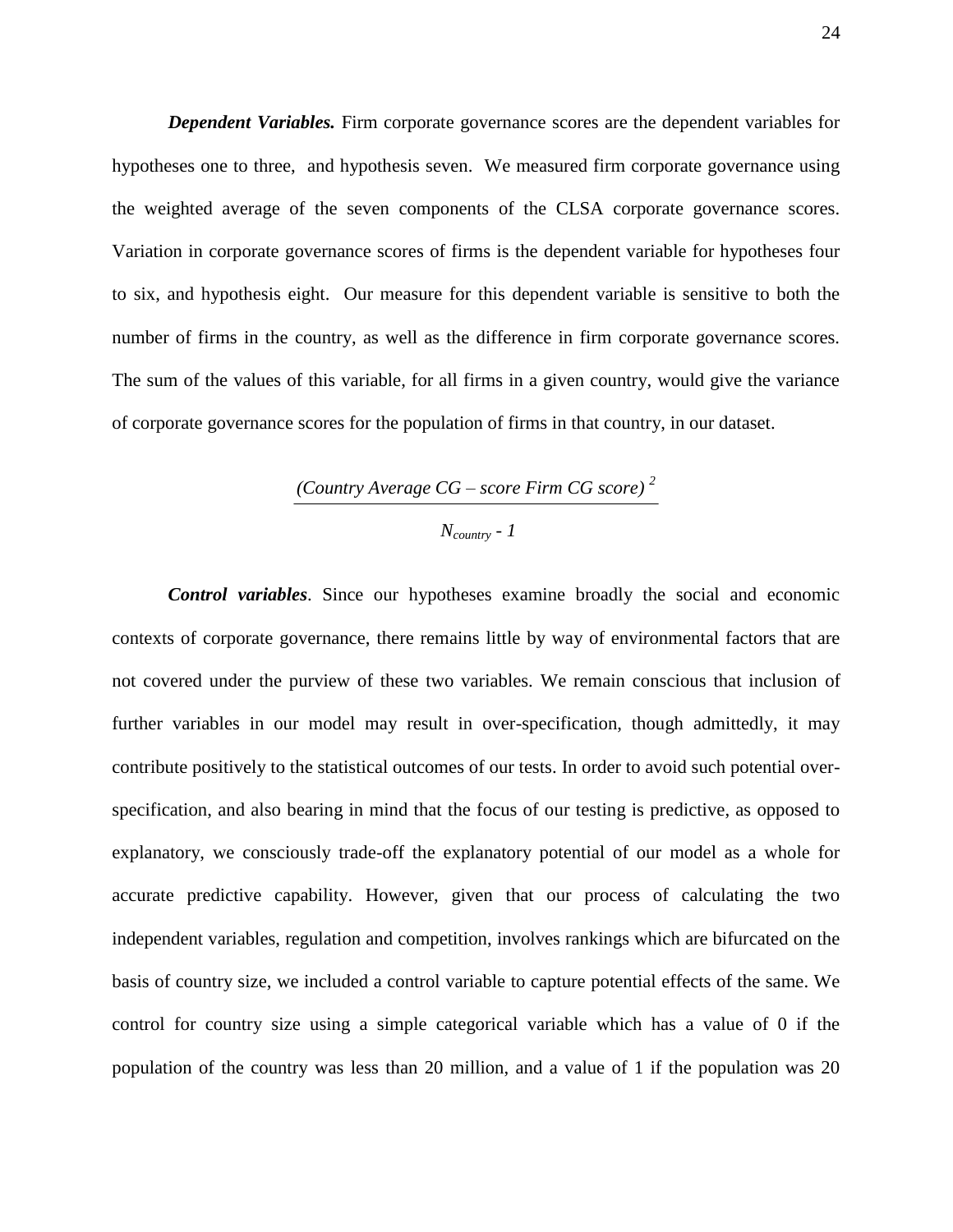million or greater, following the WCR classification of country size. We specifically do not control for industry and firm-level effects, in the interests of parsimony. Recent literature suggests that with the exception of the distinction between financial services and non-financial services, industry does not seem to affect corporate governance (Doidge, Karolyi & Stulz, 2004; Palepu, Khanna & Kogan, 2002). While many firm-level variables could be argued to affect corporate governance, we do not identify any firm characteristics as being of specific relevance to the broad links drawn here between country characteristics and firm corporate governance. We therefore have little theoretical basis to choose from the many firm characteristics that may be linked to corporate governance. Consequently, including such variables may reduce the parsimony of our model, and misrepresent the predictive power of our model by inflating the percentage of variance explained.

### Insert Table 3 about here

#### **Testing and Results**

We use a lag of a year between the independent and dependent variables, in order to ensure that firms have had time and opportunity to respond to environmental changes through their corporate governance practices. However, given the fast-paced nature of the competitive environment, as well as the quick operation of legislation in today"s business context, we restrict this lag to one year. Standard diagnostic tests were performed on the data, including tests for normality and multicollinearity. Variance Inflation Factors (VIF) statistics for each of the models were used to check for multicollinearity. In all cases, the VIF statistics suggest that multicollinearity is not an issue.

While our predictor variables are logically independent from each other, the creation of an interaction term resulted in significant correlations between the variables. We therefore used a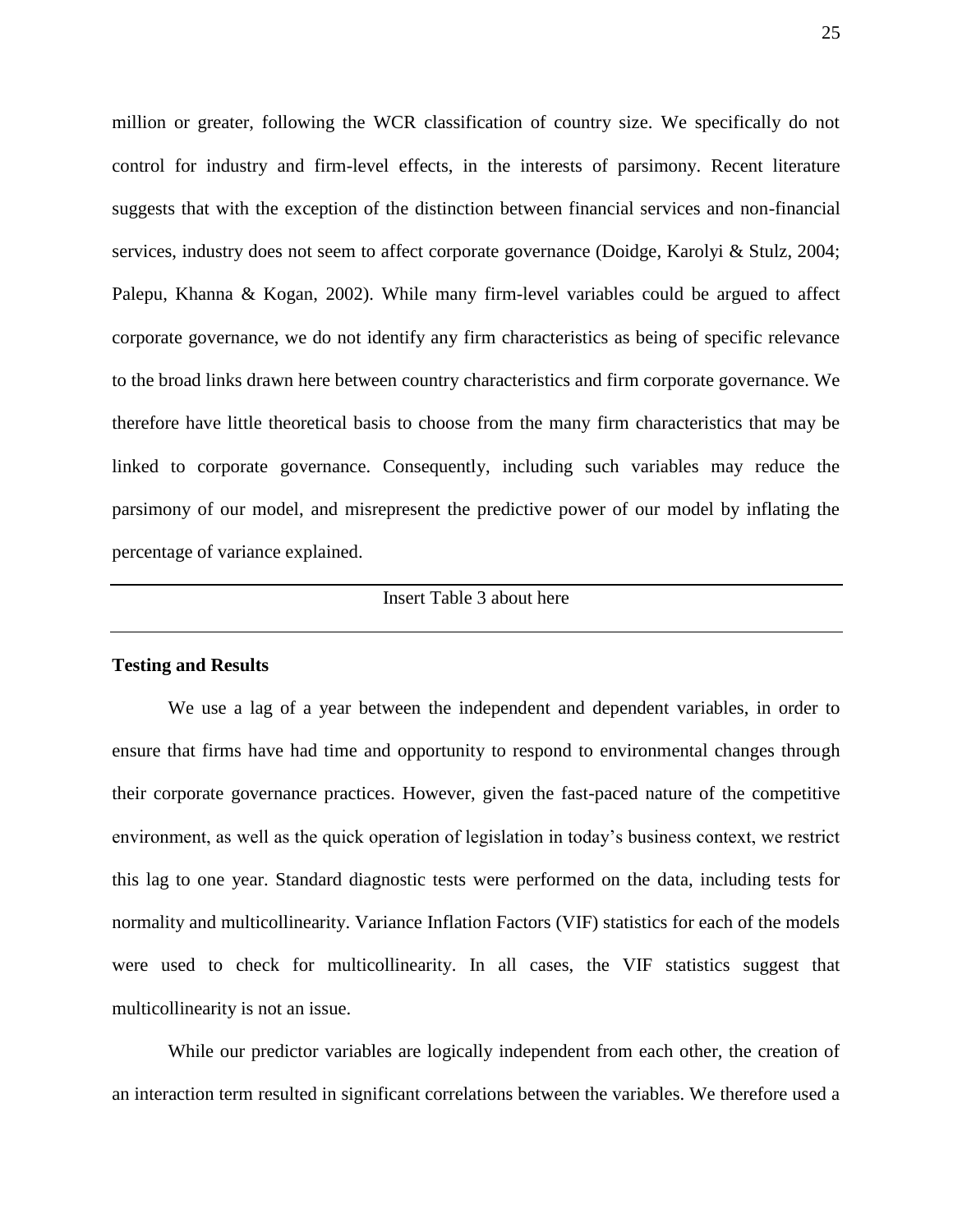partial Gram-Schmidt transformation procedure (Burrill, 1997) to orthogonalize our interaction variable, and ensure its mathematical independence from the other predictor variables. This is in order to avoid high correlation and consequent spurious multicollinearity between the main effects and interaction variables, which may lead to unstable results and low tolerances, as well as inflate the proportion of variance explained by the model as a whole, despite low explanatory power of the regression coefficients. The procedure involves regressing the interaction variable on the two main effects variables (regulation and competition) to obtain standardized residuals, which are then used in subsequent procedures in place of the interaction variable.

We then performed OLS regression to test hypotheses one to six. Our choice of this procedure, and the subsequent presentation of results derived thereby merits some explanation. While OLS regression is, in itself a well-accepted statistical procedure, we nevertheless had to address two concerns: a) the possibility of interrelation between our two dependent variables, and b) our data was likely to be right skewed, since few firms had governance scores close to zero, while many firms had governance scores close to the maximum possible score of one hundred. In the first case, the correlation between our two dependent variables firm corporate governance and variation in corporate governance is low  $(-0.13, p = 0.003)$  and therefore it is likely that the two dependent variables are not interrelated. However, we use the General Linear Models Multivariate Analysis (GLM-Multivariate) procedure in SPSS to simultaneously estimate the effects of the independent variables on both dependent variables. The results from the GLM-Multivariate procedure were identical to those obtained using OLS regression, suggesting that there is no significant relationship between the two dependent variables. We therefore present results only from the OLS procedure.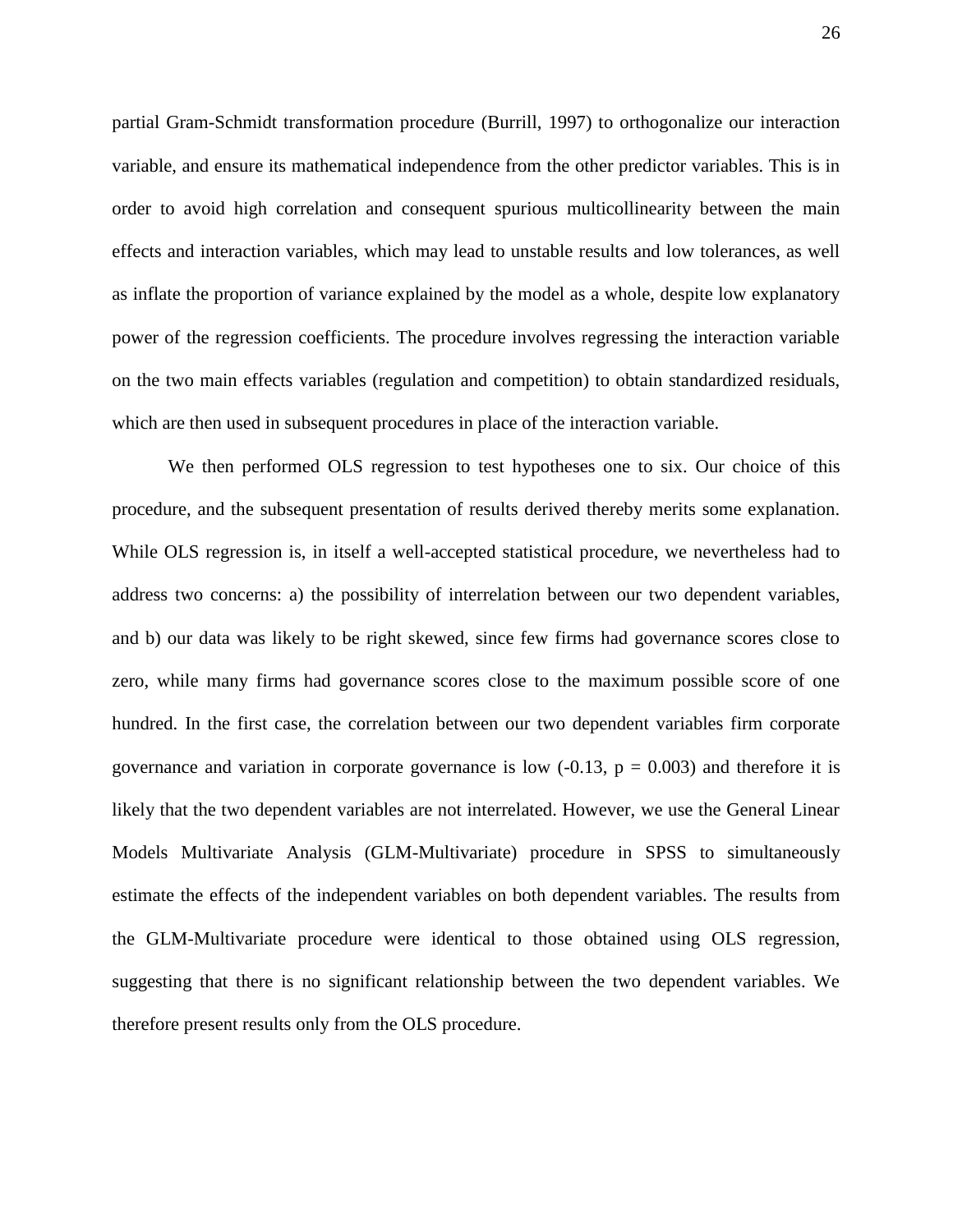In order to address the second concern, and test the stability of our results we used a simple jack-knife procedure, wherein we further tested two sub-models derived from our dataset. The jackknife method (Crask & Perreault, 1977; Quenouille, 1949; Tukey, 1958) involves repetitively dropping different cases or subsets of cases from the analysis to determine how stable results are across various configurations of cases (Ang, 1998). In the first of our two submodels, we dropped the firms with the highest corporate governance scores in each country environment, to arrive at a reduced sample. Similarly, in the second sub-model we dropped the firm with the lowest corporate governance scores in each country environment, to arrive at a second reduced sample. We ran different OLS regression models for each of the dependent variables on these reduced datasets and found the results to be similar to the universal (fulldataset) model<sup>7</sup>. Using procedures described in Yu (2003), the jack-knifed coefficients were computed by averaging the 'pseudo-coefficients' from both sub-models, and these coefficients were then used to derive t-statistics to assess the stability of the coefficients. We concluded, on the basis of these results that our results from the universal model were stable.

Using dummy variables to represent the four interactive conditions of regulation and competition, we ran tests of means using ANOVA to test hypotheses seven and eight. All results are presented below. Descriptives and bivariate correlations of dependent variables, independent variables, and the control variable are given in Table 3. Table 4 provides the results of the regression model.

Insert Table 4 about here

 $\overline{a}$ 

 $<sup>7</sup>$  Results are available from the authors.</sup>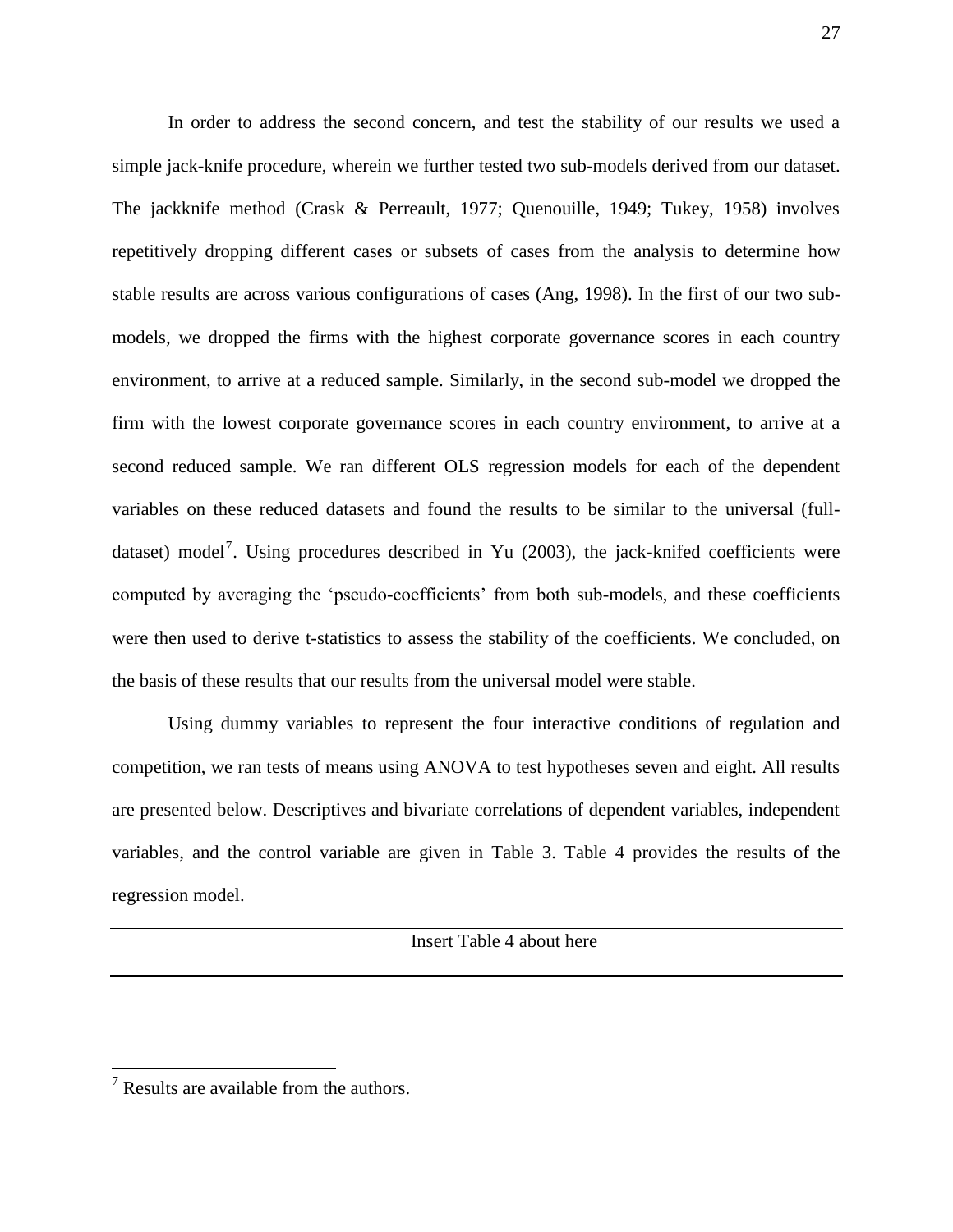*Regression Analysis.* Two regression models were run to examine the main and interactive effects of regulation and competition on firm corporate governance, and variation in corporate governance, respectively. Results are presented in Table 4. Model 1 tests hypotheses one to three and model 2 tests hypotheses four to six. Both models are significant with R-square of 0.27 (F-value = 41.71,  $p = 0.000$ ), and (F-value = 0.09,  $p = 0.000$ ) respectively. The results from model 1 are as follows: The control for country size was positive and significant ( $\beta$  = 0.55,  $p = 0.000$ ). The coefficient for regulation is positive and significant ( $\beta = 1.04$ ,  $p = 0.000$ ), providing support for hypothesis one. Contrary to our expectations, the effect of competition on firm corporate governance was negative ( $\beta$  = -0.64, p = 0.000). Therefore, hypothesis two was not supported. The coefficient for the variable capturing interaction between regulation and competition is negative and significant ( $\beta$  = -0.26, p = 0.000), thereby providing support for hypothesis 3. Model two tested the direct and interactive effects of regulation and competition on variation in firm corporate governance. The control for country size had a negative coefficient (β  $= -0.28$ ,  $p = 0.001$ ). As hypothesized, regulation had a negative and significant effect on variation ( $\beta$  = -0.42,  $p$  = 0.000), whereas competition, and the interaction of regulation and competition both had positive and significant effects ( $\beta = 0.28$ ,  $p = 0.000$ ;  $\beta = 0.29$ ,  $p = 0.000$ , respectively). Hypotheses four, five and six are therefore supported.

### Insert Table 5 about here

*Comparison of Means.* Tables 5 and 6 provide the results of one-way ANOVA tests, with firm corporate governance scores, and variation in firm corporate governance scores as the two dependent variables. These tests show that that there is a statistically significant difference in firm corporate governance scores, and variation in firm corporate governance scores across the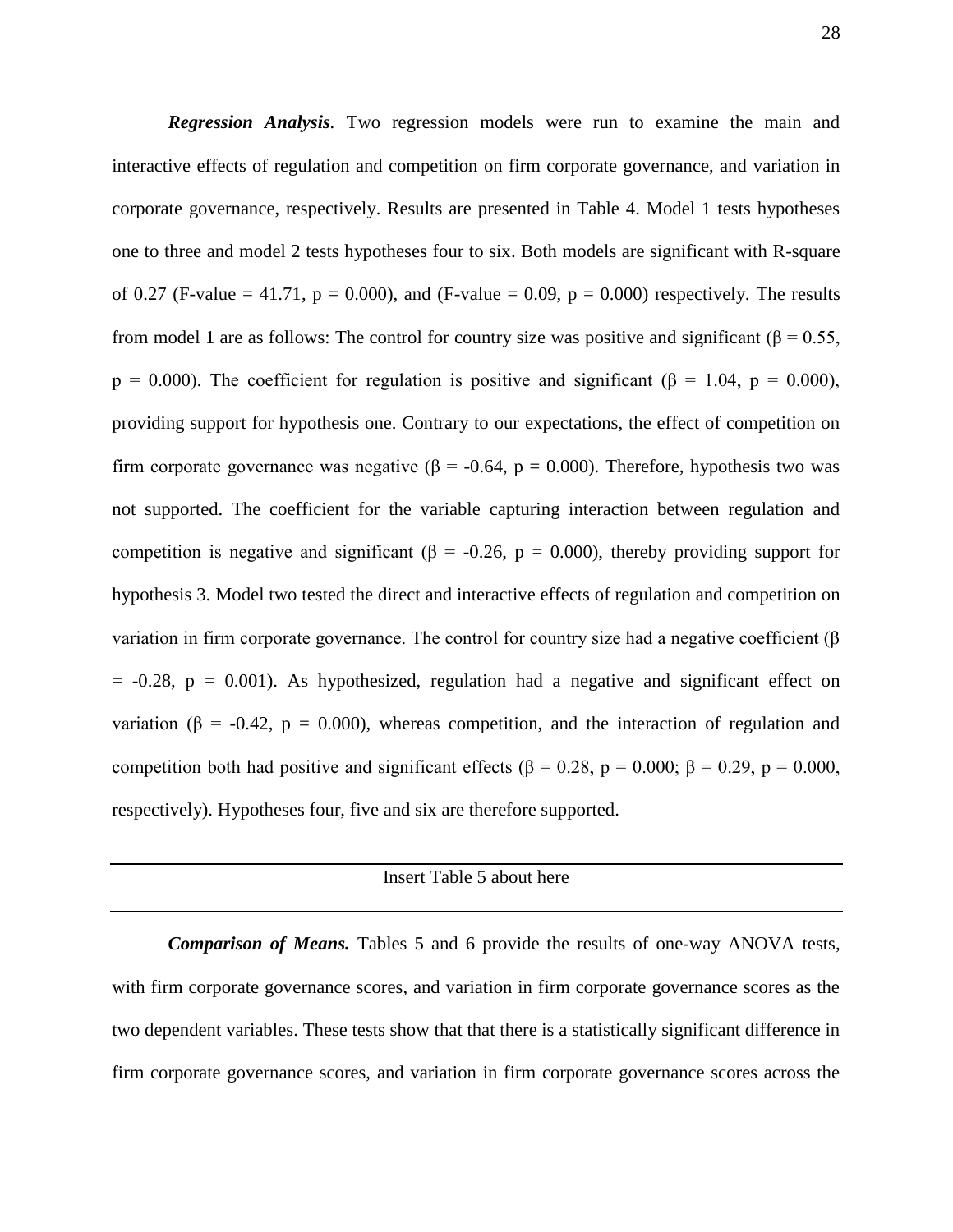four conditions of strong/weak regulation and strong/weak competition ( $F = 50.34$ ,  $p = 0.000$ ; F  $= 21.55$ , p=0.000 respectively). Tukey's HSD post-hoc tests reveal that all the group means are significantly different from one another. Firms in environments characterized by strong regulation and weak competition have the highest corporate governance scores (mean  $= 64.47$ ) followed by firms in environments with strong regulation and strong competition (mean = 57.81), and then by firms in environments with weak regulation and strong competition (mean = 53.4). Firms in environments with weak regulation and weak competition have the lowest corporate governance scores (mean  $= 41.43$ ). Pairwise comparisons show that the difference in means across all four conditions are statistically significant, and fall in the order mentioned above, thereby providing support to hypothesis seven.

Hypothesis eight was only partially supported. The results show that as hypothesized, variation is highest in the weak regulation – weak competition condition (mean  $= 7.30$ ), and was lowest in strong regulation – weak competition condition (mean  $= 1.34$ ). While the mean values of variation in the two former conditions were significantly different from each other and from values of mean variation in the weak regulation - strong competition and strong regulation – strong competition conditions (mean  $= 1.36$ , and 3.54 respectively), we failed to find a significant difference in the mean values of variation, between the latter two conditions. That is, we were unable to find support for part of hypothesis eight, which proposed that variation would be higher in the weak regulation – strong competition condition, as compared to the strong regulation – strong competition condition. We explore some of the possible explanations for our findings in the next section.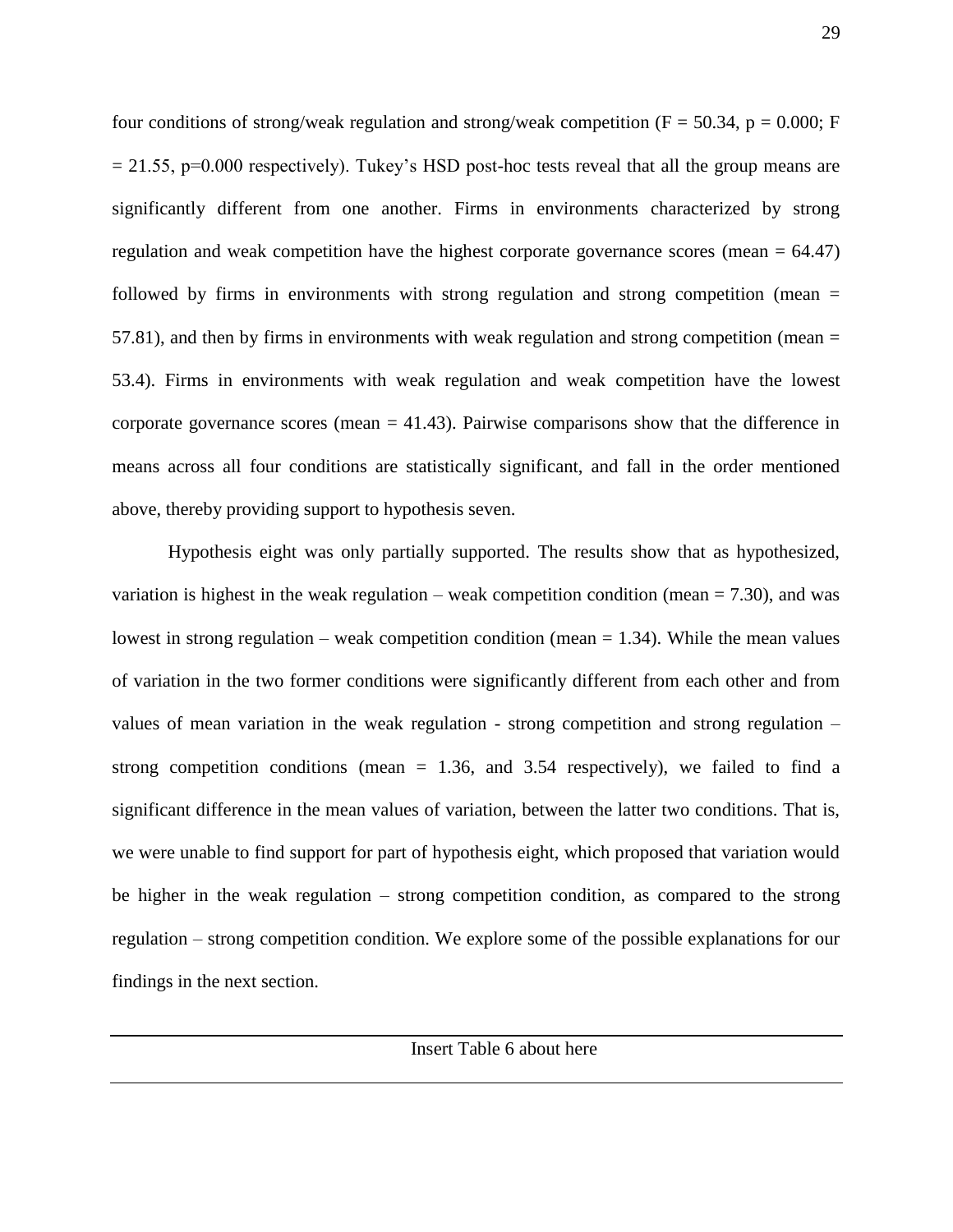### **DISCUSSION**

### **Effects of Regulation and Competition**

Our results provide support for all hypotheses except two and eight. While hypothesis two was rejected, we found partial support for hypothesis eight. In keeping with findings in prior research, based primarily on institutional and stakeholder perspectives of corporate governance, stronger and more effective regulation tends to foster better corporate governance. As firms increasingly comply with such mandated standards, similarities in mechanism, practices and key stakeholder groups result in increased within-country convergence. We also find that as hypothesized, competition has a positive effect on variation in firm corporate governance scores. Based on agency and resource-dependence theories, we argued that firms would attempt to distinguish themselves from competitors on the basis of corporate governance in order to enjoy lower costs of capital and differential access to resources, resulting in greater variation in corporate governance. Hypotheses three, six and seven, which dealt with interactive conditions of regulation and competition all received support. We relied on all four theories of corporate governance: agency, stakeholder, resource-dependence, and institutional, to argue that interactive conditions place multiple, sometimes opposing pressures on firms, leading therefore to a negative effect on firm corporate governance scores, and a positive effect on variation in governance scores, respectively.

Hypotheses two was not supported. We had predicted that competition would have a positive effect on firm corporate governance. Our argument was based on the premise that the competitive benefits accruing from corporate governance would serve as impetus for firms to enhance the latter. However, the results suggest that as competition increases, firms may actually dilute corporate governance than enhance it. Looking back to theory, we see that this is not in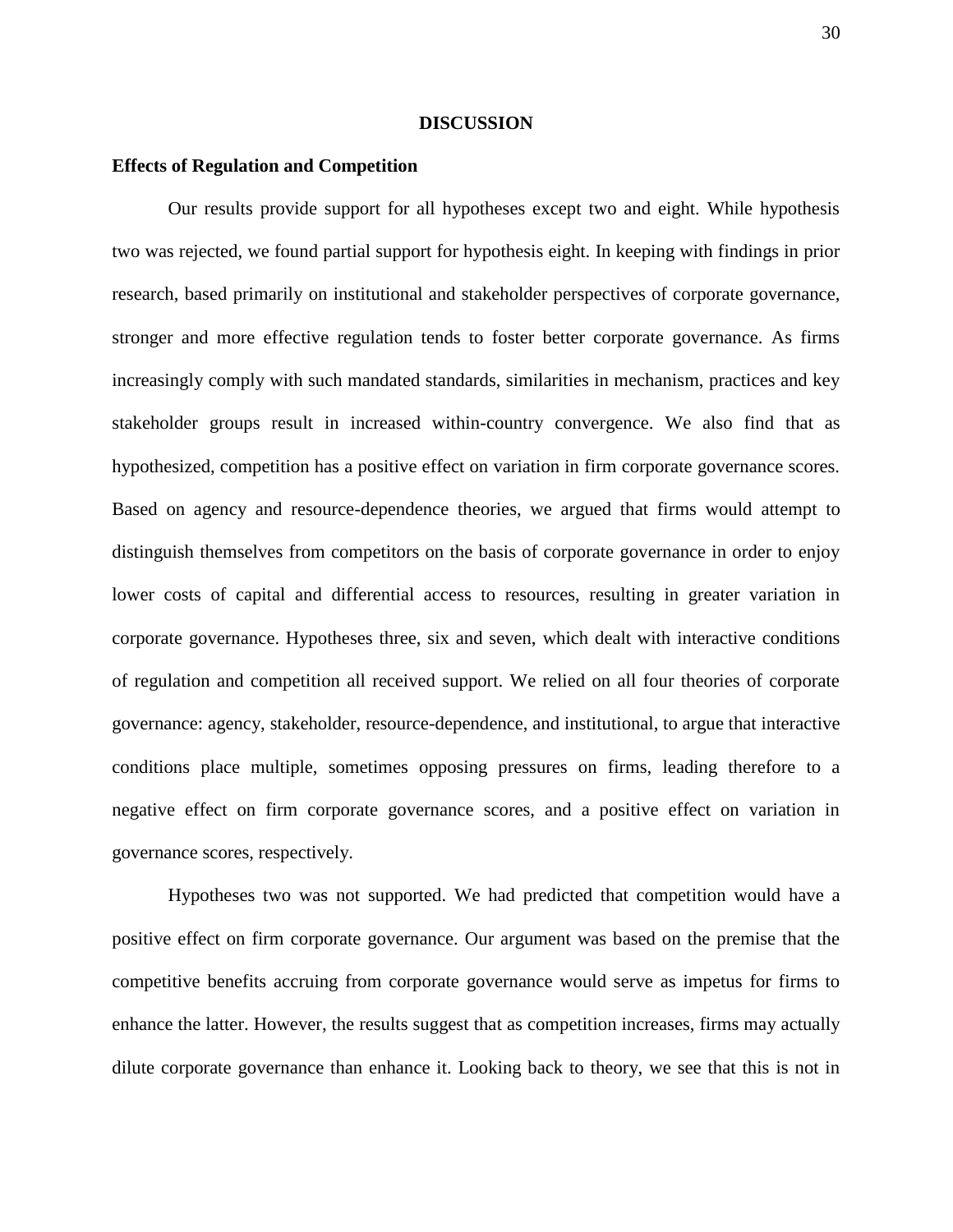contradiction with institutional and stakeholder theories of governance – possibly, firms have little to gain from consonance with institutional norms, or would not be subject to punitive costs for non-compliance with mandate. However, we it difficult to reconcile this finding with the tenets of agency and resource-dependence theory, which in fact are the basic theoretical drivers behind out arguments relating competition to corporate governance. An alternative explanation is that our data cover countries where the forces of competition are not as yet sufficiently developed for us to be able to find effects of competition as hypothesized. However, this is an insufficient alternate explanation for the results because our measure of competition is relative to a large set of countries, including many developed economies such as the United States. Therefore, it is not likely that our results are affected by the choice of countries in our dataset, which is indeed a sample representative of the global population.

We therefore explain these results as follows: While our data are in themselves suitably rigorous, they do admittedly cover a number of countries that have recently engendered strong levels of competition – in other words, newly competitive economies. In such economies, it may be possible that firms do not adequately understand the potential benefits of governance, particularly since these benefits may not be well-institutionalized. In countries with a longer history of well-developed competition, the relationship between corporate governance and performance may be recognized and established enough to motivate firm governance behavior, and may therefore result in a positive relationship between competition and governance, as hypothesized. Therefore, while the level of competition in emerging economies is, *per se,* adequate to represent a sample of the global population, indeed there are differences in the processes underlying corporate governance, in such emerging economies.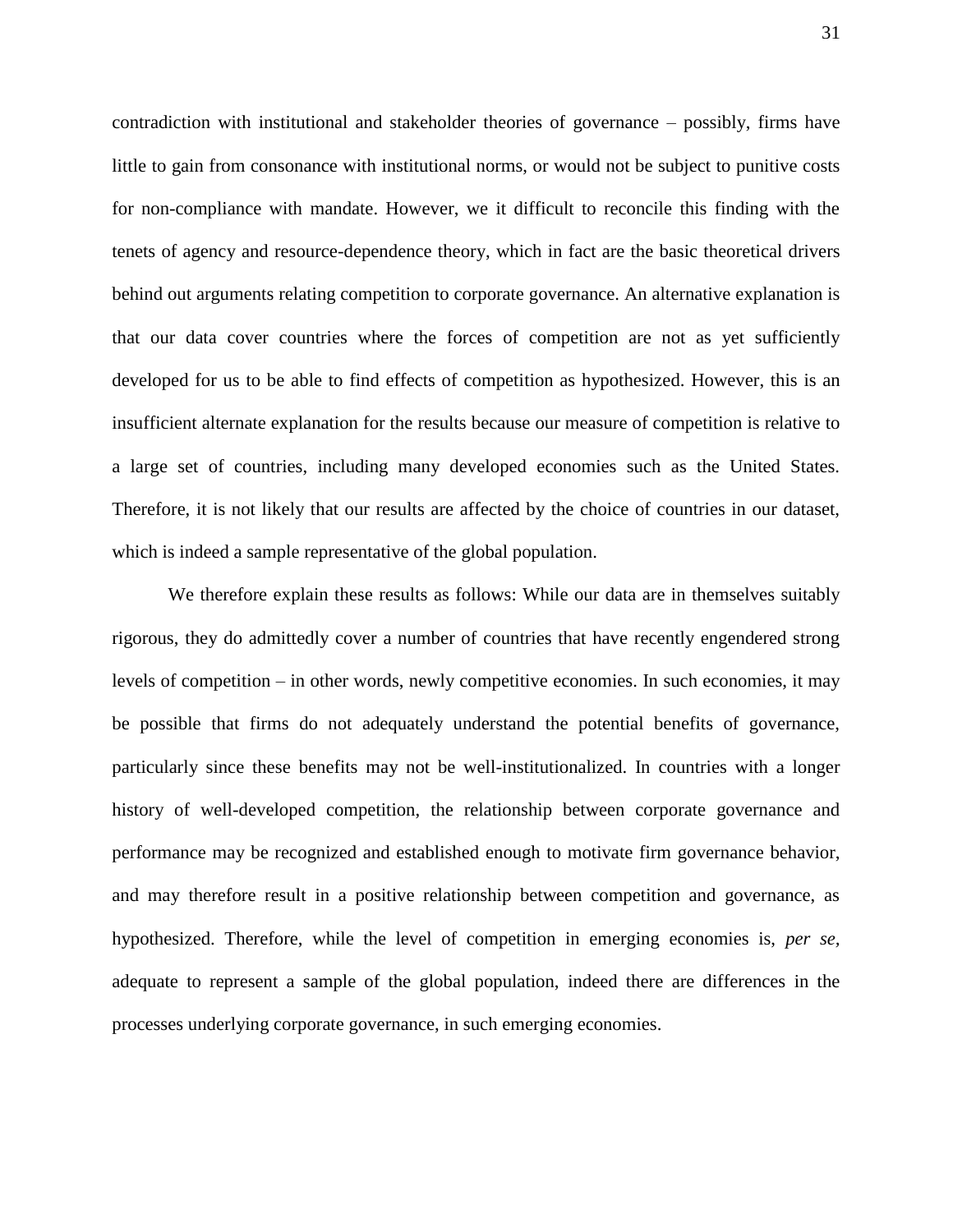Contrary to part of hypothesis 8 we find that variation in firm corporate governance scores is higher in conditions of strong regulation and strong competition, than in conditions of weak regulation and strong competition. While we expected that the coercive effects of strong regulation would always override the effects of competition, the results lead us to reconsider this view. We had, it appears, underestimated the isomorphic influences of competition, particularly in conditions where regulation is inadequate. Perhaps, there may be some form of governance threshold, beyond which the marginal costs associated with corporate governance is low, and proximity to this threshold may result in more idiosyncratic responses to environmental pressures. This would lead to variation in corporate governance as evidenced by the data.

These explanations would not have been possible had we relied on a single theory of corporate governance alone. For example, reliance on institutional theory alone would not help us recognize the exceptions to the coercive isomorphic effects of regulation that are apparent in strong regulation and competition conditions. Similarly, reliance on agency theory alone may be inadequate to explain the impetus given to corporate governance in developing economies, where competition may be, comparatively, weaker. This is in keeping with the general trend expressed by many researchers, that a single model of corporate governance may not be applicable across all country contexts. For example, Lee  $\&$  O'Neill (2003) suggest that the precepts of agency theory, which dominates corporate governance in the U.S context, may not be generalizable to other countries. Perotti  $\&$  von Thadden (2003) note that governance systems based on debt control, such as in European countries, are different from the Anglo-Saxon context of the U.S. and U.K., where management or equity control is more prevalent; and Berglof & Perotti (1994) suggest that country-specific phenomena, such as the Keiretsu system of corporate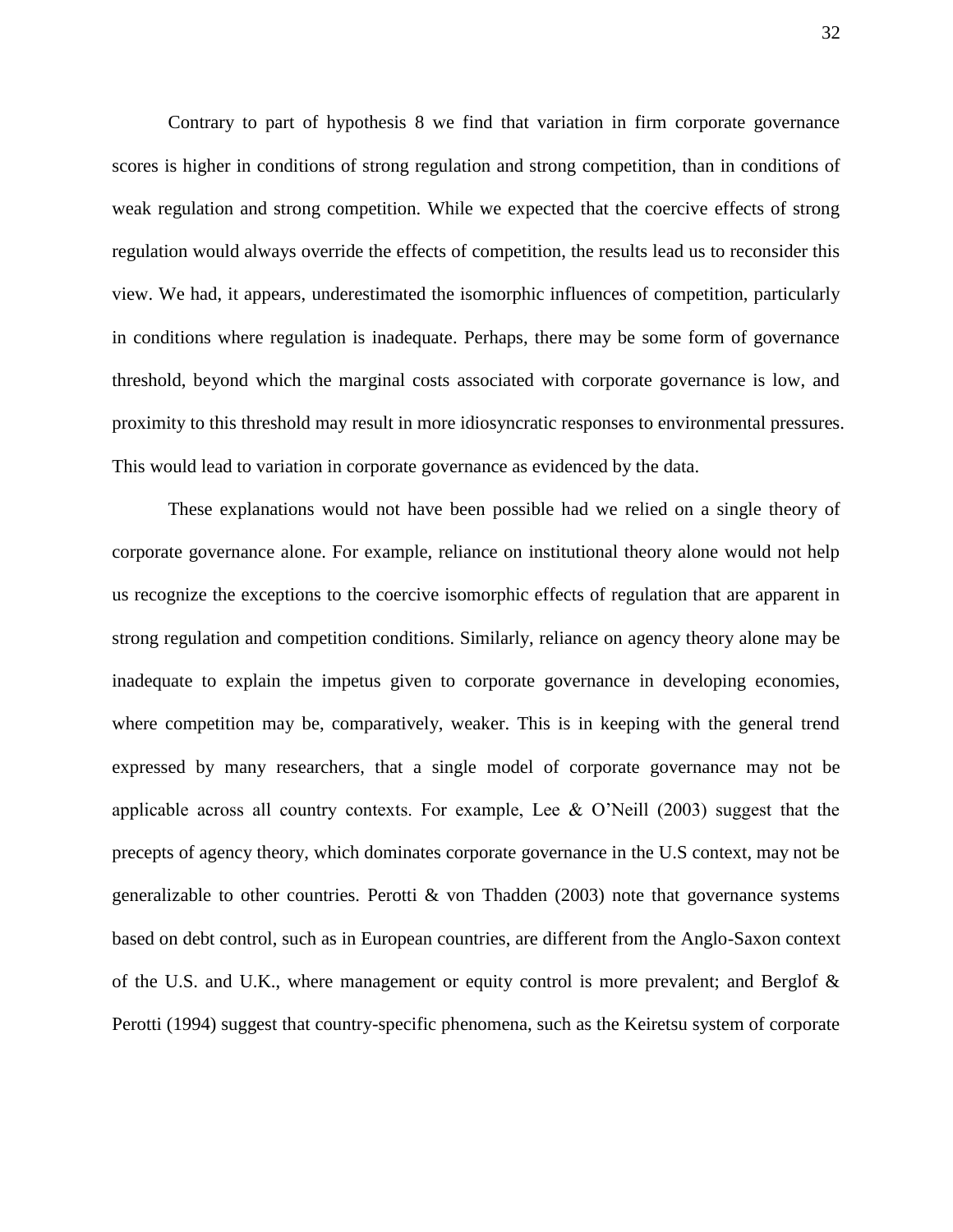governance can be effective means of ensuring internal discipline given the capital structure of Japanese firms.

### **Within and Across-country Convergence**

We relied on the arguments of Aguilera & Jackson (2003), to propose that when firms within a country tend to be more similar to each other, they are likely to be different from firms in other countries. We find that both within-country convergence, and within-country divergence (implying cross-country convergence), are phenomena that can both be observed in our study. Our paper essentially demonstrates that multiple theories of corporate governance affect outcomes in each different environmental condition. Consequently, we conclude that different governance logics determine firm governance outcomes in each condition. *Prima facie*, this presents arguments in favour of the path dependence view of corporate governance (Bebchuk & Roe, 1999). As different logics shape the evolution of the governance environment in different countries, divergence becomes more likely. However, our results also show that strong competition does result in cross-country corporate governance convergence.

Taking these observations in totality, we conclude that hybrid convergence, through the clustering of firms is the most likely outcome. That is, clusters of firms are likely to be similar in terms of their governance, with variations between clusters within a country. For example, while firms in the top score cluster of each country may be different from other clusters firms in the same country; these firms may be significantly similar across countries. Particularly, our earlier arguments that firms may enhance corporate governance to gain competitive benefits provides support for this view – across countries, top scorers may be motivated by the prospect of competitive benefits, irrespective of the strength or weakness of regulation in those environments, leading to across-country convergence.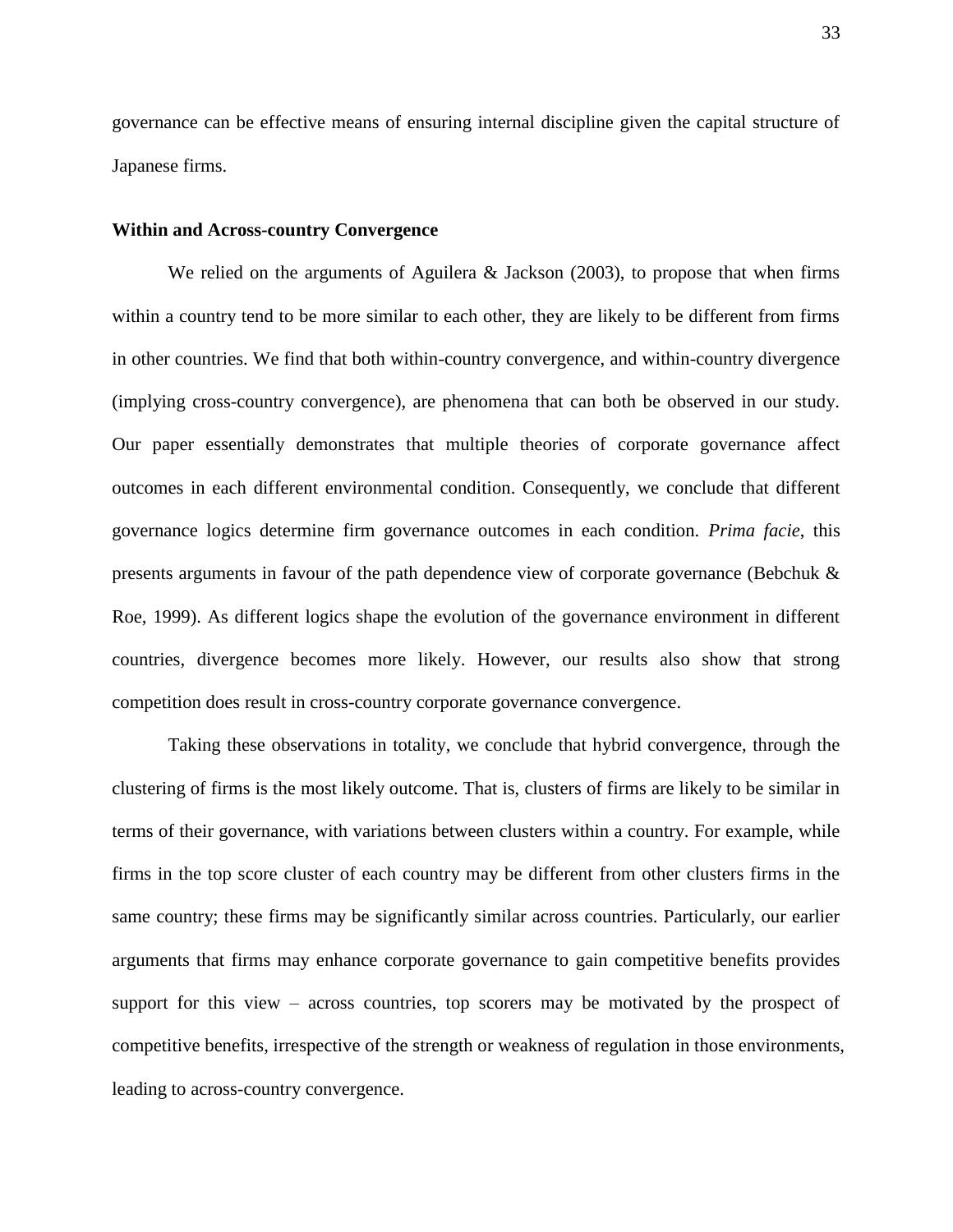#### **CONCLUSION**

We draw upon multiple theories of corporate governance, namely, agency resourcedependence, institutional and stakeholder perspectives, to examine the effects of regulation and competition on firm corporate governance. We found that regulation enhances firm corporate governance, and within-country convergence, whereas competition has a negative effect. We explore the interactive effects of regulation and competition, and specifically examined the distribution of corporate governance across four distinct interactive conditions. An interesting avenue for future research would be a longitudinal study that separates the effect of the intensity of competition and regulation (the focus of this study) on firm corporate governance from the temporal effect of the two forces as they gain foothold in a country.

Our paper makes two key contributions. First, it provides an integrative view of corporate governance, whereby the processes underlying corporate governance may vary from country to country. Different governance logics affect firm governance in different environments, leading to variations in firm governance behavior. Reliance on a single theory of corporate governance is therefore inadequate when considering governance in its global context, and also, may preclude consideration of alternatives in the case of even a single country environment. Second, we contribute to the debate on within and across-country convergence of corporate governance, and suggest the occurrence of hybrid convergence as a way to reconcile the two opposing perspectives of corporate governance convergence.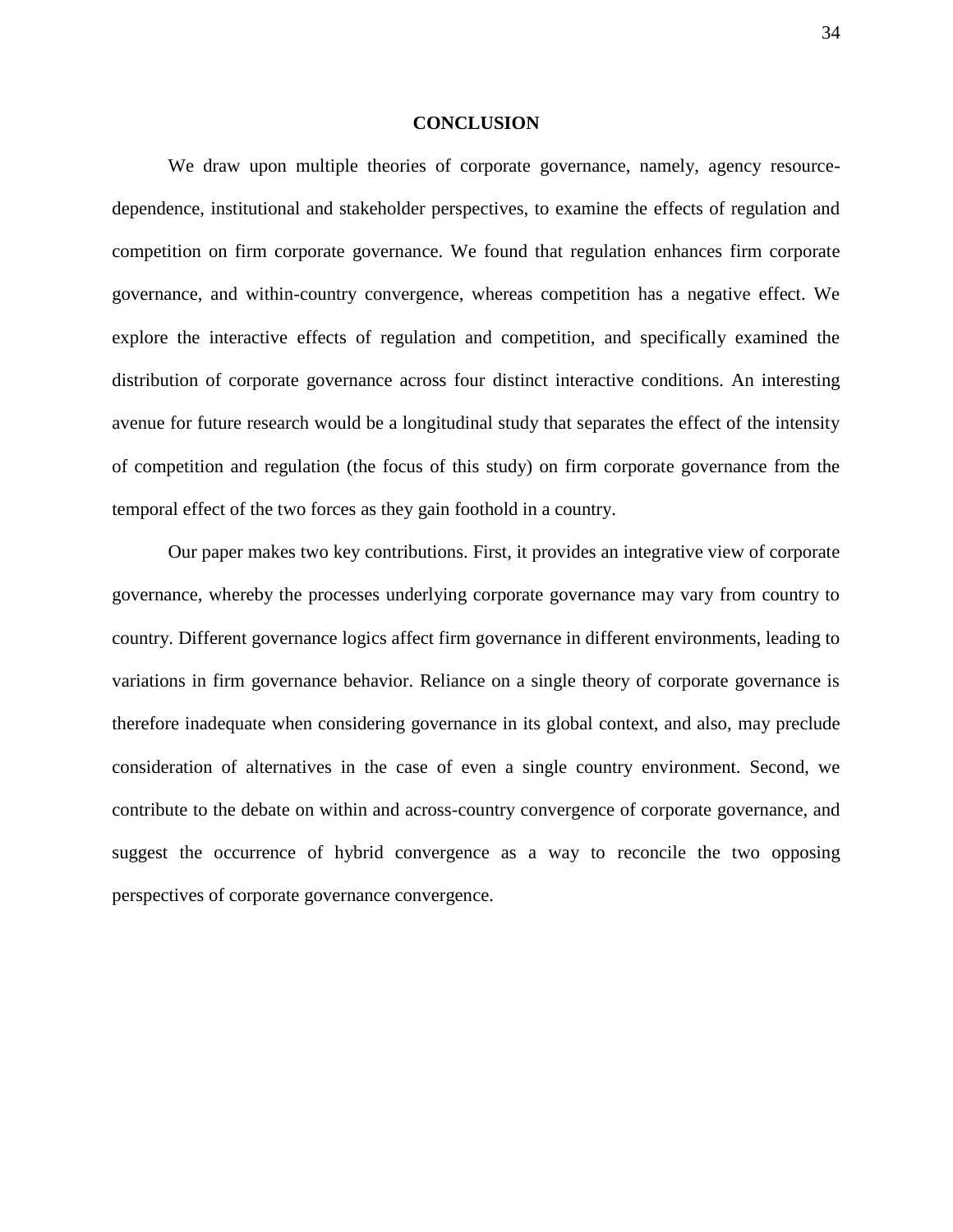### **REFERENCES**

Aguilera, R. V., & Jackson, G. 2003. The Cross-National Diversity of Corporate Governance: Dimensions and Determinants. *Academy of Management Review*, 28: 447-467.

Alchian, A. 1950. Uncertainty, evolution and economic theory. *Journal of Political Economy*, 58: 211-221.

Aoki, M. 1990. Towards an economic model of the Japanese firm. *Journal of Economic Literature*, 28: 1-27.

Ang, R. P. 1998. Use of the Jackknife Statistic to Evaluate Result Replicability. *Journal of General Psychology*, 125: 218-228.

Arthur, M. M. 2003. Share price reactions to work-family initiatives: An institutional perspective. *Academy of Management Journal*, 46 (4): 497-505.

Bebchuk, L. A., & Cohen, A. 2005. The costs of entrenched boards. *Journal of Financial Economics*, 78 (2):409-433.

Bebchuk, L. A., Cohen, A., & Ferrell, A. 2004. What matters in corporate governance? *Harvard Law School Olin Discussion Paper No. 491.*

Bebchuk, L. A., & Roe, M. J. 1999. A theory of path dependence in corporate ownership and governance. *Stanford Law Review*, 52: 127-170.

Berglof, E., & Perotti, E. 1994. The Governance Structure of the Japanese Financial Keiristsu. *Journal of Financial Economics*, 36: 259-284.

Bertrand, M., & Mullainathan, S. 2003. Enjoying the quiet life? Corporate governance and managerial preferences. *Journal of Political Economy,* 111: 1043-1075.

Black, B. S., Jang, H., & Kim, W. 2003. Does corporate governance affect firm value? Evidence from Korea, *Working Paper no. 209. Stanford Law School*. Stanford: CA.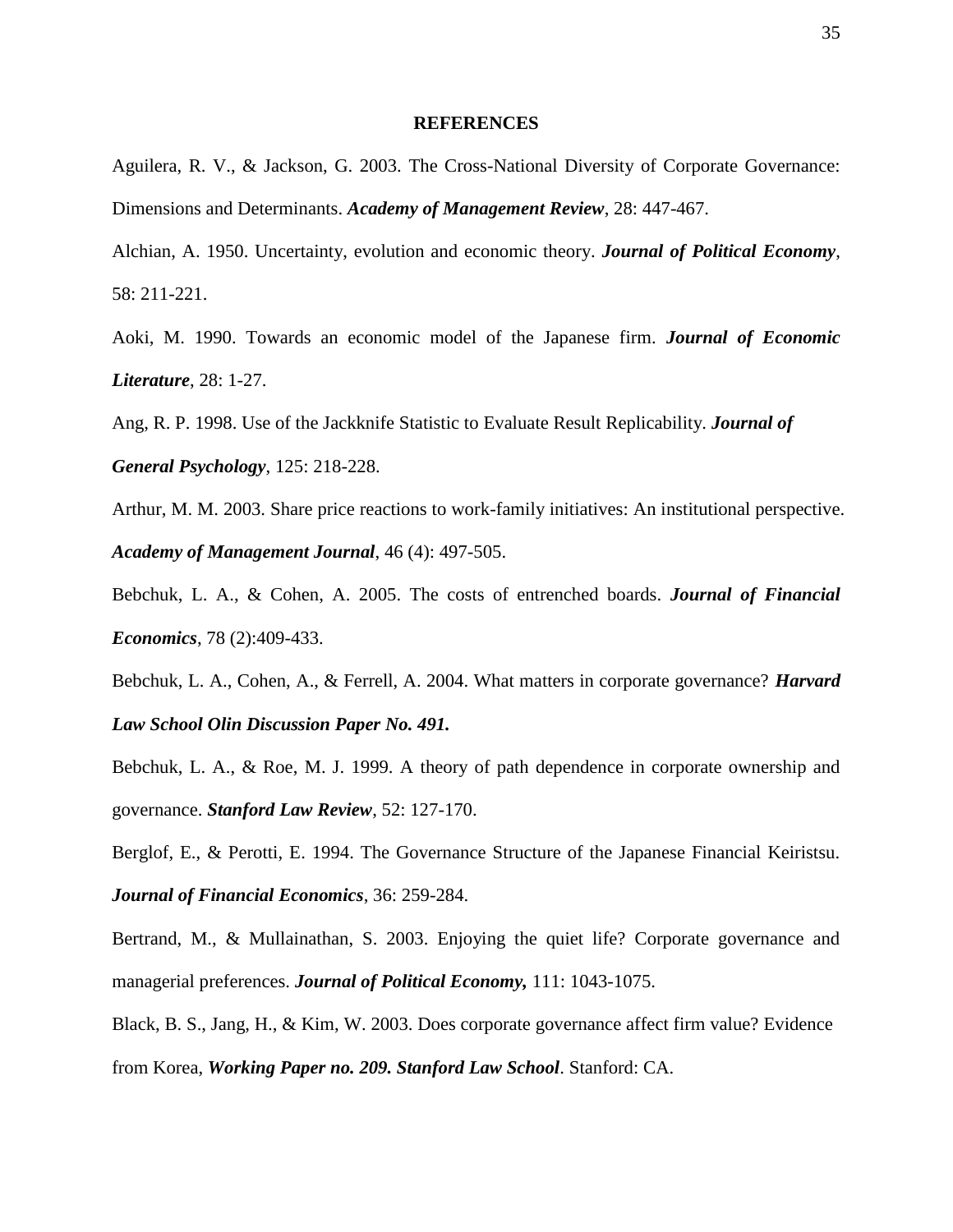Burrill, D. 1997. *Modeling and interpreting interactions in multiple regression*.

[www.document]. [http://www.minitab.com](http://www.minitab.com/)

Carter, D.A., Simkins, B.J., & Simpson, W.G. 2003. Corporate Governance, Board Diversity, and Firm Value. *Financial Review*, 38 (1): 33-53.

Chen, K., Chen, Z., & Wei, K. 2003. Disclosure, corporate governance, and the cost of equity capital: Evidence from Asia's emerging markets, *Working Paper*: Hong Kong University of Science and Technology.

Crask, M. R., & Perreault, W. D., Jr. 1977. Validation of Discriminant Analysis in Marketing Research. *Journal of Marketing Research*, 14: 60-68.

Cremers, K. J. M., & Nair, V. B. 2005. Governance Mechanisms and Equity Prices. *The Journal of Finance*, 60 (6): 2859-2894.

Cyert, R.M., Kang, S-H., & Kumar, P. 2002. Corporate governance, takeovers, and topmanagement compensation: Theory and evidence. *Management Science*, 48: 453-469.

Daily, C. M., Dalton, D. R., & Cannella, A. A. 2003. Corporate governance: decades of dialogue and data. *Academy of Management Review,* 28: 371-382.

Daily, C. M., Dalton, D. R., & Rajagopalan, N. 2003. Governance through ownership: Centuries of practice, decades of research. *Academy of Management Journal*, 46(2): 151-158.

Dalton, D. R., Daily, C. M., Certo, S. T., & Roengpitya, R. 2003. Meta-analyses of financial performance and equity: Fusion or confusion? *Academy of Management Journal*, 46(1): 13-26.

Dalton, D. R., Daily, C. M., Ellstrand, A. E., & Johnson, J. L. 1998. Meta-analytic reviews of

board composition, leadership structure, and financial performance. *Strategic Management Journal*, 19: 269-290.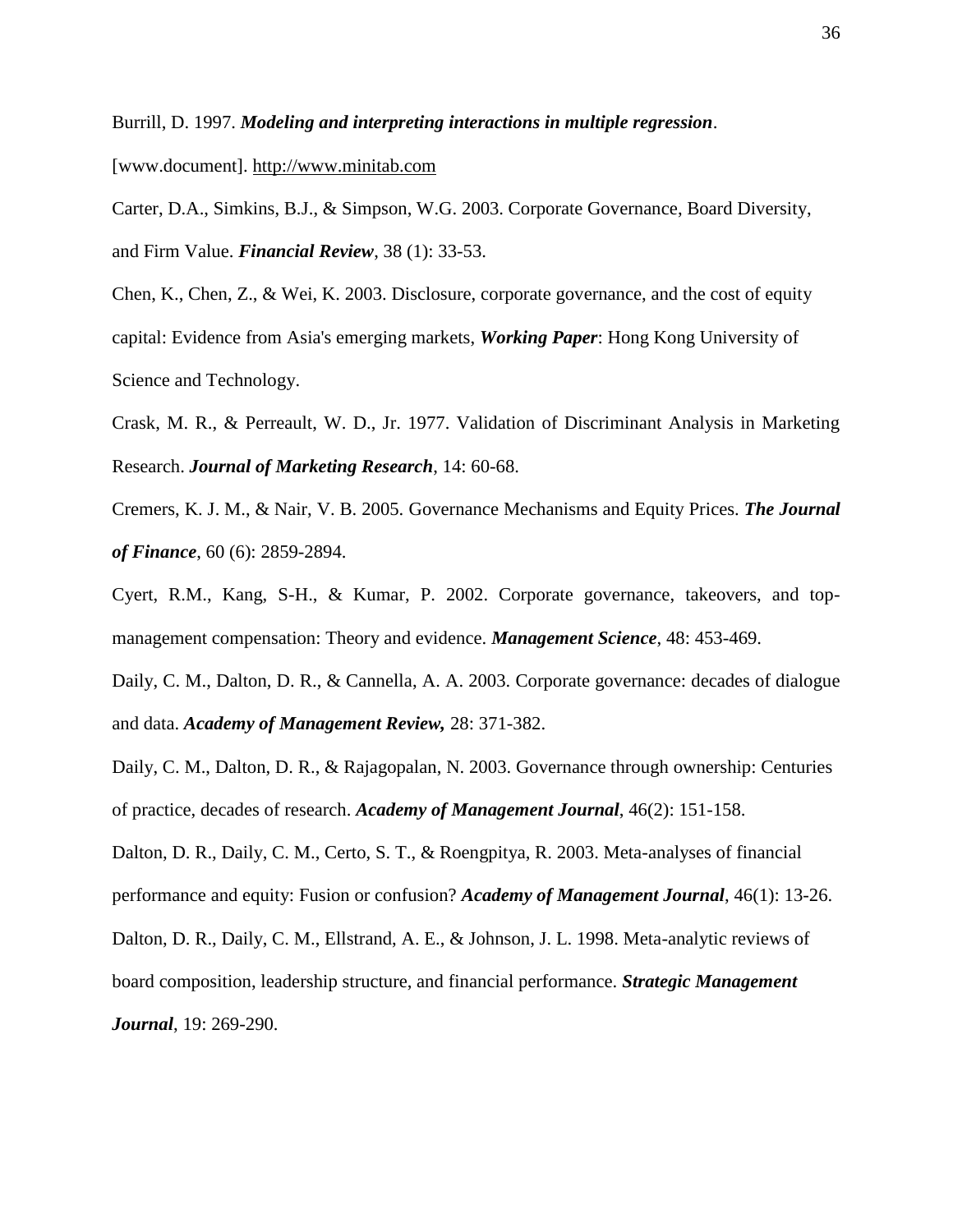Dalton, D. R., Daily, C. M., Johnson, J. L., & Ellstrand, A. E. 1999. Number of directors and financial performance: A meta-analysis. *Academy of Management Journal*, 42(6): 674-686. Deephouse, D. L. 1996. Does Isomorphism Legitimate? *Academy of Management Journal*, 39(4): 1024-1039.

Diamond, D. 1984. Financial intermediation and delegated monitoring. *Review of Economic Studies*, 51(393-414).

DiMaggio, P. J., & Powell, W. W. 1983. The iron cage revisited: Institutional isomorphism and collective rationality in organizational fields. *American Sociological Review*, 48: 147-160.

Doidge, C., Karolyi, G. A., & Stulz, R. M. 2004. Why do country characteristics matter so much for corporate governance? *Working Paper No. 10726. National Bureau of Economic Research, Inc*. Cambridge: MA.

Donaldson, T., & Preston, L., E. 1995. The stakeholder theory of the corporation: Concepts, evidence, and implications. *Academy of Management Review*, 20(1): 65-91.

Durnev, A., & Kim, E. H. 2003. To steal or not to steal: Firm attributes, legal environment and valuation, *Working Paper*. Ann Arbor, MI: University of Michigan.

Duysters, G., & Hagedoorn, J. 2001. Do Company Strategies and Structures Converge in Global Markets? Evidence from the Computer Industry. *Journal of International Business Studies*, 32: 347 - 356.

Easterbrook, F. & Fischel, D. 1991. **The economic structure of corporate law**. Harvard University Press: Cambridge, MA.

Fiss, P. C., & Zajac, E. J. 2004. The Diffusion of Ideas over Contested Terrain: The (Non)adoption of a Shareholder Value Orientation among German Firms. *Administrative Science Quarterly*, 49: 501-534.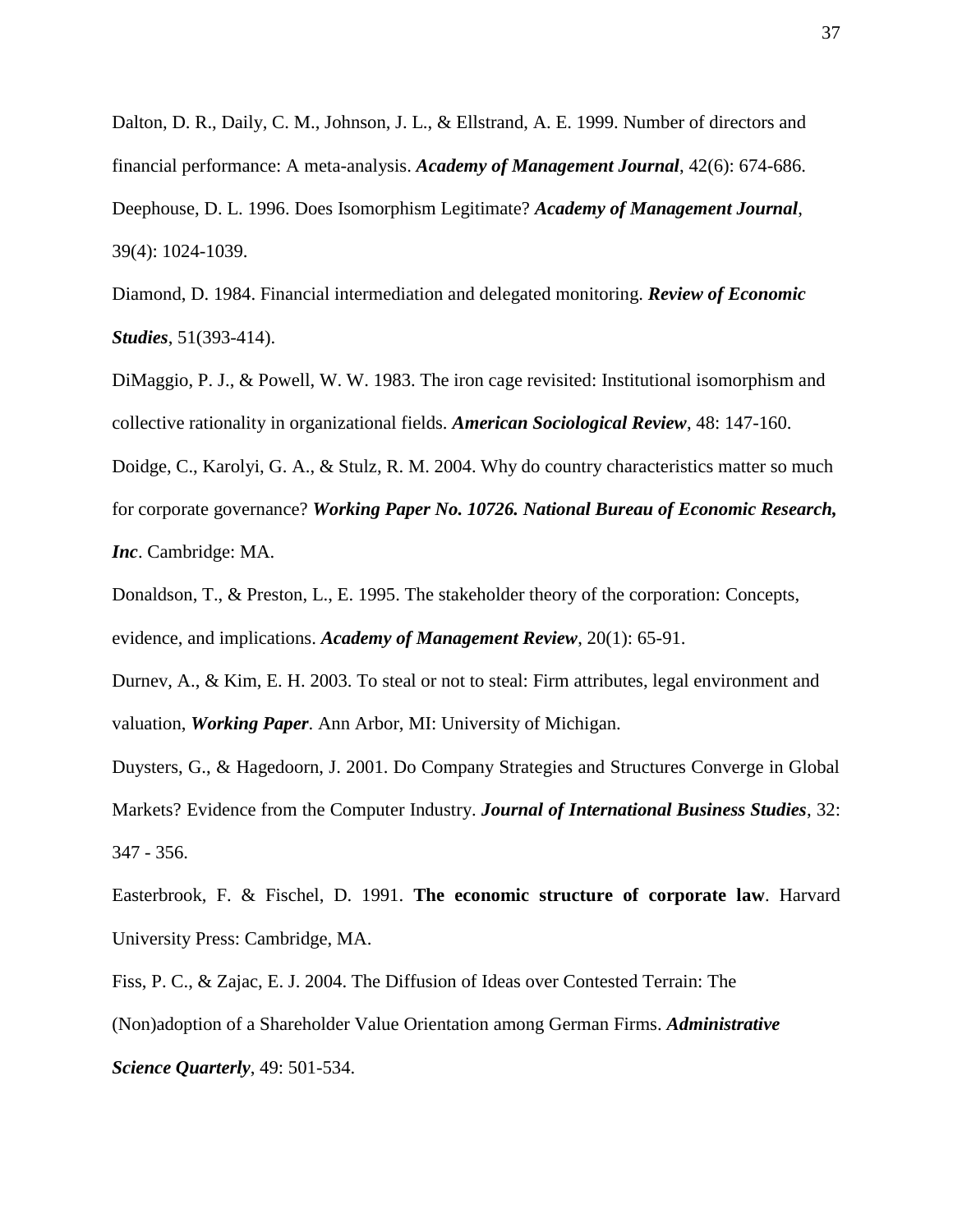Freeman, R. E. 1984. *Strategic management: A stakeholder approach*. Marshfield, MA: Pitman Publishing Inc.

Gillan, S. L., & Starks, L. T. 2001. Institutional investors, corporate ownership, and corporate governance: Global perspectives, *TIAA-CREF Working Paper 5-110101*.

Glaeser, E., Johnson, S., & Shleifer, A. 2001. Coase Versus the Coasians. *Quarterly Journal of Economics*, 116: 853-899.

Gompers, P.A., Ishi, J.L., & Metrick, A. 2003. Corporate governance and equity prices. *The Quarterly Journal of Economics*, 118: 107-155.

Hannan, M. T., & Freeman, J. 1977. The population ecology of organizations. *American Journal of Sociology*, 82: 929–64.

Hannan, M. T., & Freeman, J. 1984. Structural Inertia and Organizational Change. *American Sociological Review*, 49 (2): 149-164.

Hart, S. L., & Milstein, M. B. 2003. Creating sustainable value. *Academy of Management Executive*, 17(2): 56-69.

Henisz, W. J., & Delios, A. 2001. Uncertainty, imitation and plant location: Japanese multinational corporations, 1990-1996. *Administrative Science Quarterly*, 46: 443-475.

Hillman, A. J., Cannella, A. A., & Paetzold, R. L. 2000. The resource dependence role of corporate directors: Strategic adaptation of board composition in response to environmental change. *Journal of Management Studies*, 37: 235-255.

Hillman, A. J., & Dalziel, T. 2003. Boards of directors and firm performance: Integrating agency and resource dependence perspectives. *Academy of Management Review*, 28(3).

Hillman, A. J., & Keim, G. D. 2001. Shareholder value, stakeholder management, and social issues: What's the bottom line? *Strategic Management Journal*, 22(2): 125-139.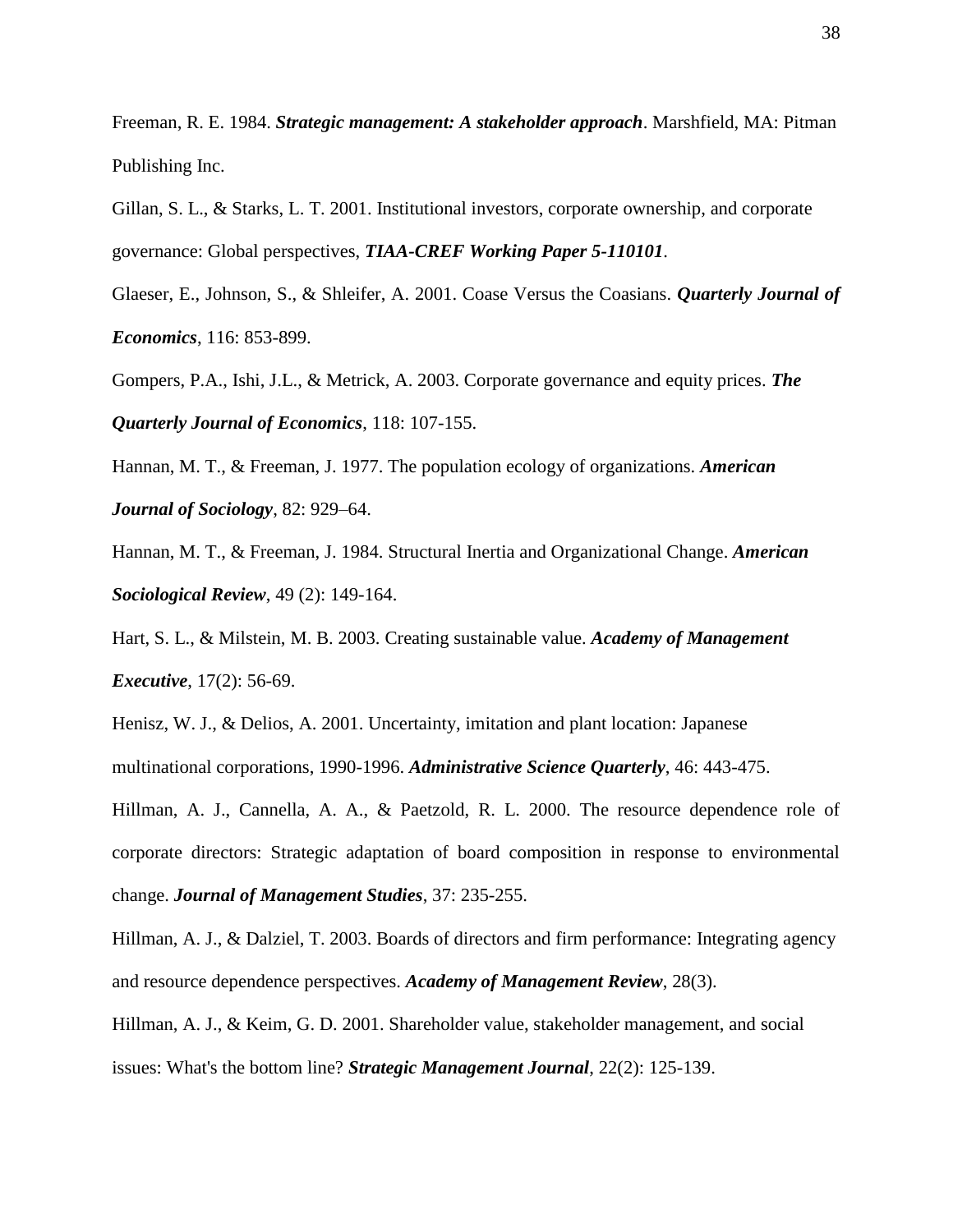Hillman, A. J., & Wan, W. P. 2005. The determinants of MNE subsidiaries' political strategies: Evidence of institutional duality. *Journal of International Business Studies*, 36: 322-340.

Holmstrom, B. 1982. Moral Hazard in Teams. *Bell Journal of Economics*, 13 (2): 324-340.

Jensen, M. C. 1986. Agency costs of free cash flow, corporate finance, and takeovers. *American Economic Review*, 76(2): 323-339.

Jensen, M. C., & Meckling, W. H. 1976. Theory of the firm: Managerial behavior, agency costs and ownership structure. *Journal of Financial Economics*, 3(4): 305-360.

Jensen, M. C., & Ruback, R. S. 1983. The market for corporate control. *Journal of Financial Economics*, 11(1): 5-49.

Jensen, M. C., & Zajac, E.J. 2004. Corporate elites and corporate strategy: How demographic preferences shape the scope of the firm. *Strategic Management Journal*, 25: 507-524.

Khanna, T., & Palepu, K. 2000. The future of business groups in emerging markets: Long-run evidence from Chile. *Academy of Management Journal*, 43(3): 268-285.

Khanna, T., & Palepu, K. 2004. Globalization and Convergence in Corporate Governance: Evidence from Infosys and the Indian Software Industry'. *Journal of International Business Studies*, 35: 484-507.

Khanna, T., & Palepu, K. 2004. The Evolution of Concentrated Ownership in India: Broad Patterns and a History of the Indian Software Industry'. *Working Paper 10613*. National Bureau of Economic Research, Cambridge, MA.

Kim, B., & Prescott, J. E. 2005. Deregulatory Forms, Variations in the Speed of Governance Adaptation, and Firm Performance. *Academy of Management Review*, 30: 414-425.

Klapper, L. F., & Love, I. 2002. Corporate governance, investor protection and performance in emerging markets, *Working Paper*.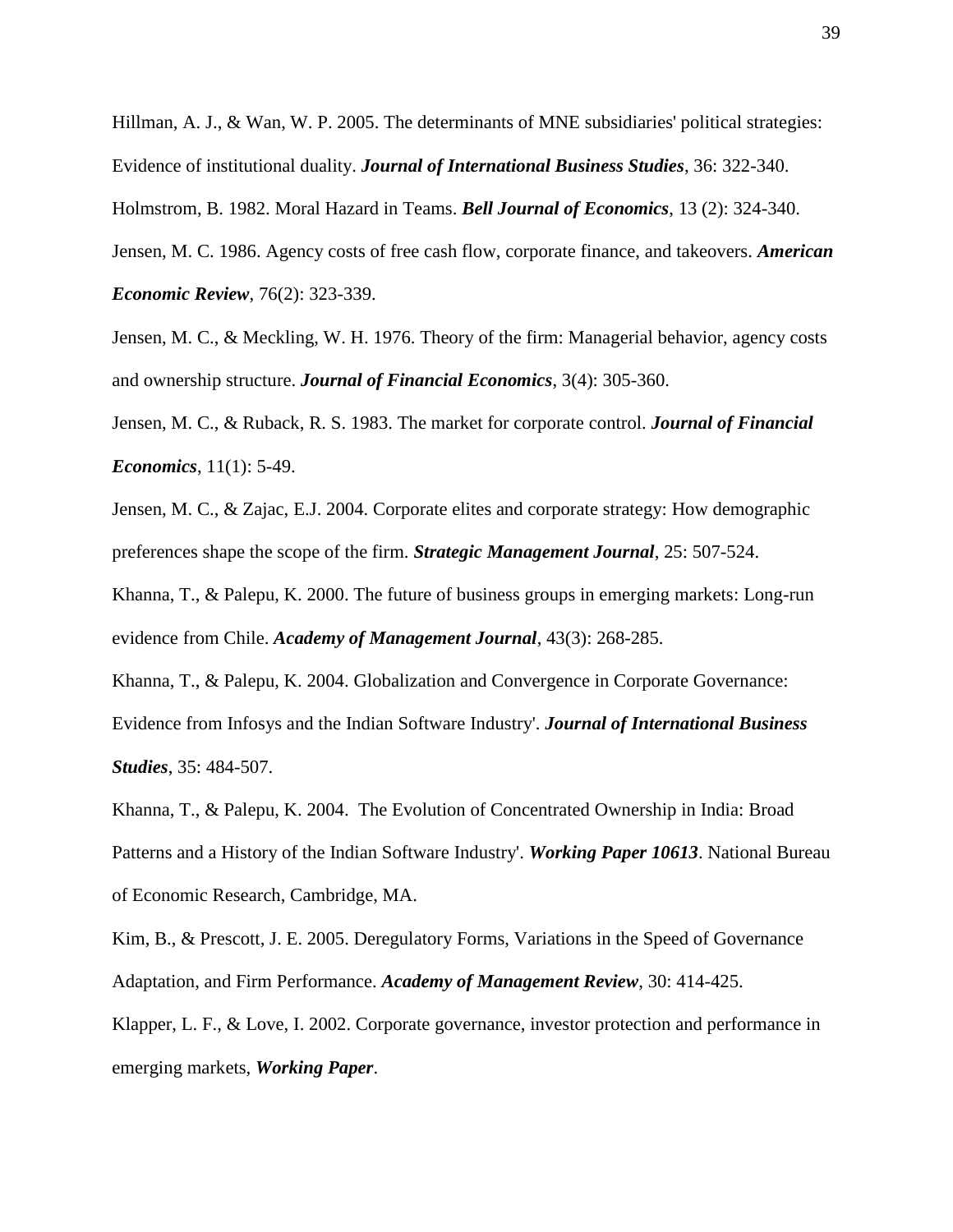Kole, S. R., & Lehn, K. M. 1997. Deregulation, the evolution of corporate governance, and survival. *American Economic Review*, 87: 421-425.

Krishnamurti, C., Sevic, A., & Sevic, Z. 2003. Legal environment, firm-level corporate governance, and expropriation of minority shareholders in asia, *Working Paper*. Singapore: Nanyang Technological University.

LaPorta, R., Lopez-de-Silanes, F., & Shleifer, A. 1999. Corporate ownership around the world. *The Journal of Finance*, 54(2): 471-517.

LaPorta, R., Lopez-De-Silanes, F., Shleifer, A., & Vishny, R. 2002. Investor protection and corporate valuation. *Journal of Finance*, 57(3): 1147-1170.

LaPorta, R., Lopez-de-Silanes, F., Shleifer, A., & Vishny, R. W. 1998. Law and finance. *The Journal of Political Economy*, 106(6): 1113-1155.

Lee, P. M., & O'Neill, H. M. 2003. Ownership structures and R&D investments of U.S. and Japanese firms: Agency and stewardship perspectives. *Academy of Management Journal*, 46(2): 212-225.

Leuz, C. N., Nanda, D., & Wysocki, P. D. 2003. Earnings management and investor protection: An international comparison. *Journal of Financial Economics*, 69(3): 505-528.

Levy, D. L., & Prakash, A. 2003. Bargains old and new: Multinational corporations in global governance. *Business & Politics*, 5(2): 131-150.

Nalebuff, B. J., & Stiglitz, J. E. 1983. Prizes and incentives: Towards a general theory of compensation and competition. *Bell Journal of Economics*, 14 (1) 21-43.

Oliver, C. 1997. The influence of institutional and task environment relationships on organizational performance. *Journal of Management Studies*, 34(1): 99-125.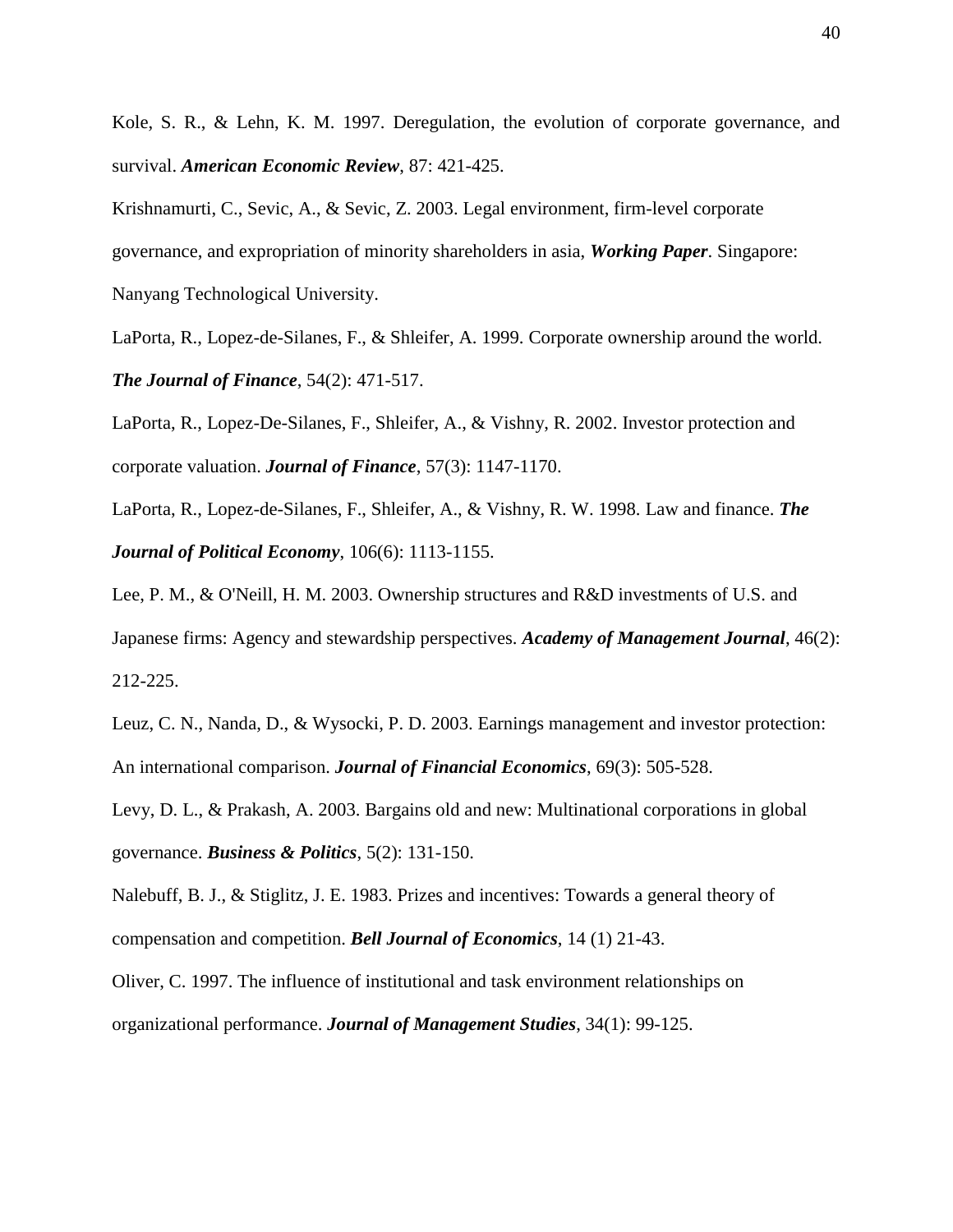Organization for Economic Cooperation and Development (OECD). (2000)**.** *OECD Principles of Corporate Governance.*

Palepu, K., Khanna, T., & Kogan, J. 2002. *Globalization and similarities in corporate governance: A cross-country analysis*. Unpublished Working Paper No. 02-041, Harvard University.

Peng, M. W. 2004. Outside directors and firm performance during institutional transitions.

*Strategic Management Journal*, 25(5): 453-471.

Perotti, E. C., & von Thadden, E.-L. 2003. Strategic transparency and informed trading: Will capital market integration force convergence of corporate governance? *Journal of Financial and Quantitative Analysis*, 38: 61-85.

Pfeffer, J. 1972. Size and composition of corporate boards of director: The organization and its environment. *Administrative Science Quarterly*, 17 (218-229).

Pfeffer, J. & Salancik, G. 1978. **The external control of organizations**. Harper & Row: New York.

Quenouille, M. H. 1956. Notes on Bias in Estimation. *Biometrika*, 43: 353-360.

Scott, W. R. 2001. *Institutions and Organizations* (2 ed.). Thousand Oaks, CA: Sage.

Schmidt, R. H., & Spindler, G. 2002. Path dependence, corporate governance and complementarity. *International Finance*, 5: 311-333.

Shleifer, A., & Vishny, R. W. 1997. A survey of corporate governance. *Journal of Finance*, 52(2): 737-783.

Stigler, G. 1958. The Economies of Scale. *Journal of Law and Economics*, 1: 54-71.

Stigler, G. 1964. Public regulation of the securities market. *Journal of Business,* 37: 117-142.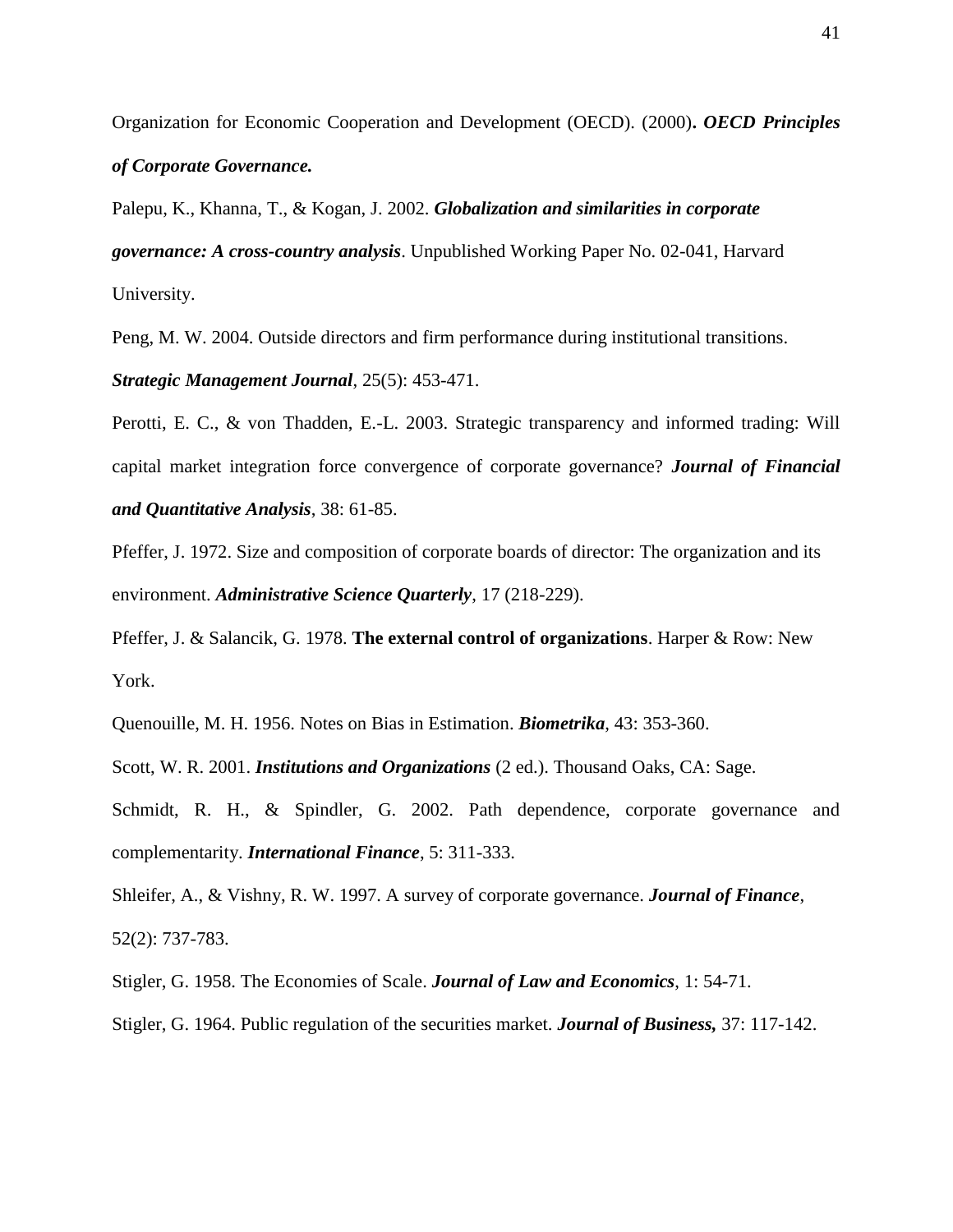Stulz, R. M. 1996. Does the cost of capital differ across countries? An Agency Perspective. *European Financial Management*, 2: 11-22.

Stulz, R.M. 1998. Globalization of Equity Markets and the Cost of Capital. *Journal of Applied Corporate Finance*, 10: 8-25

Suchman, M. C. 1995. Managing legitimacy: Strategic and institutional approaches. *Academy of Management Review*, 20(3): 571-611.

Tsipouri, L., & Xanthakis, M. 2004. Can corporate governance be rated? Ideas based on the greek experience. *Corporate Governance: An International Review*, 12 (1): 16-28.

Tukey, J. W. 1958. Bias and Confidence in Not Quite Large Samples. *Annals of Mathematical Statistics*, 29: 614.

Udayasankar, K., Das, S.S., & Krishnamurti, C. 2005. In K. M. Weaver (Ed.). Integrating

Multiple Theories of Corporate Governance: A Multi-country Empirical Study. *Proceedings of* 

*the 65th Academy of Management Annual Meeting*, Honolulu: HI

Wan, W. P., & Hoskission, R. E. 2003. Home country environments, corporate diversification strategies, and firm performance. *Academy of Management Journal*, 46(1): 27-45.

Weber, M. 1946. *Essays in Sociology*. H. H. Gerth, & C. Wright Mills (Trans.). New York: Oxford University Press.

*World Competitiveness Yearbook*. 2000. Lausanne: IMD International

Wurgler, J. 2000. Financial markets and the allocation of capital. *Journal of Financial Economics*, 58: 187-214.

Yiu, D., & Makino, S. 2002. The choice between joint venture and wholly owned subsidiary: An institutional perspective. *Organization Science*, 13(6): 667-683.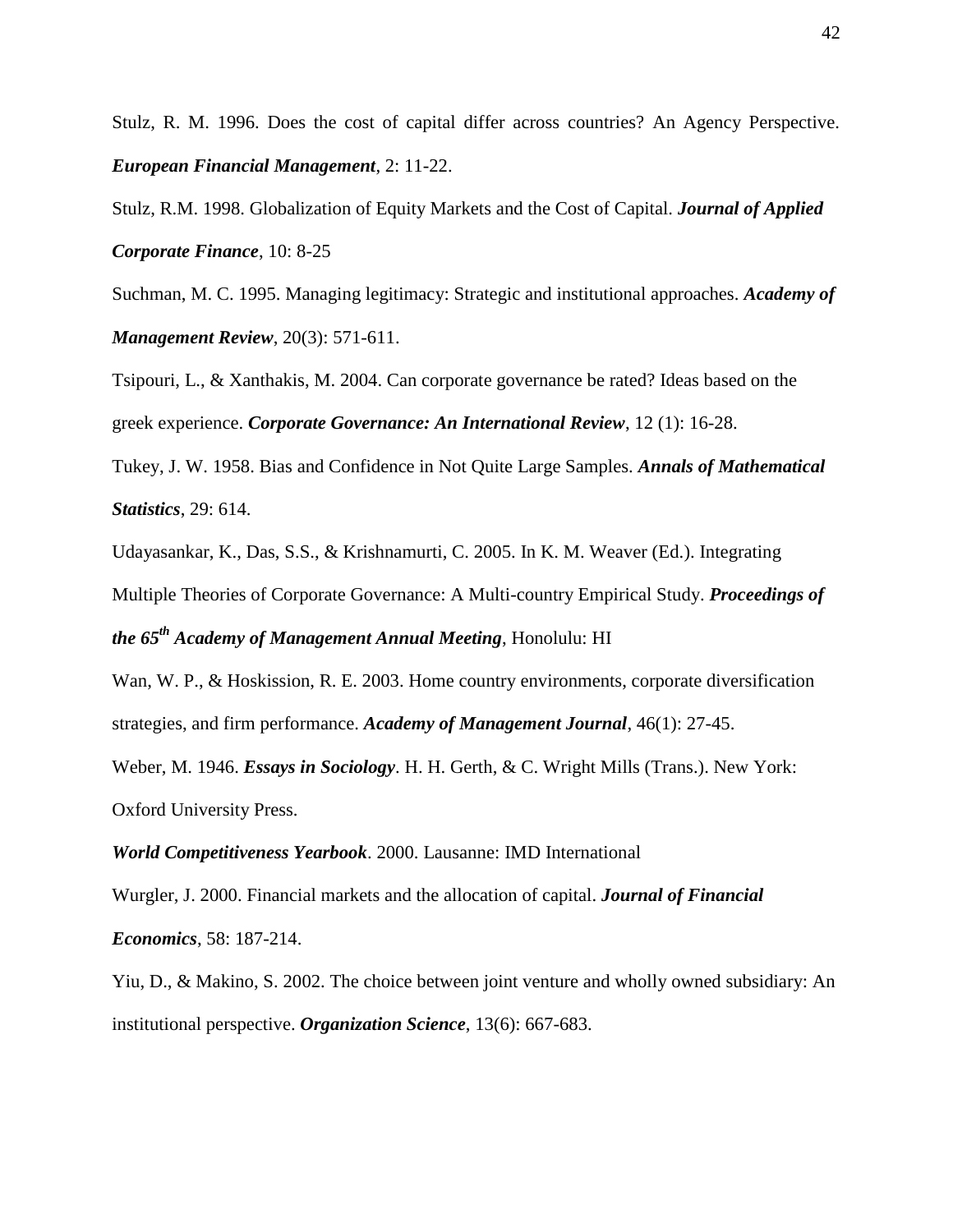Yu, C.H. 2003. Resampling Methods: Concepts, Applications, and Justification. *Practical*

*Assessment, Research & Evaluation*, 8. [www.document]

http://PAREonline.net/getvn.asp?v=8&n=19 (Accessed October 7, 2005)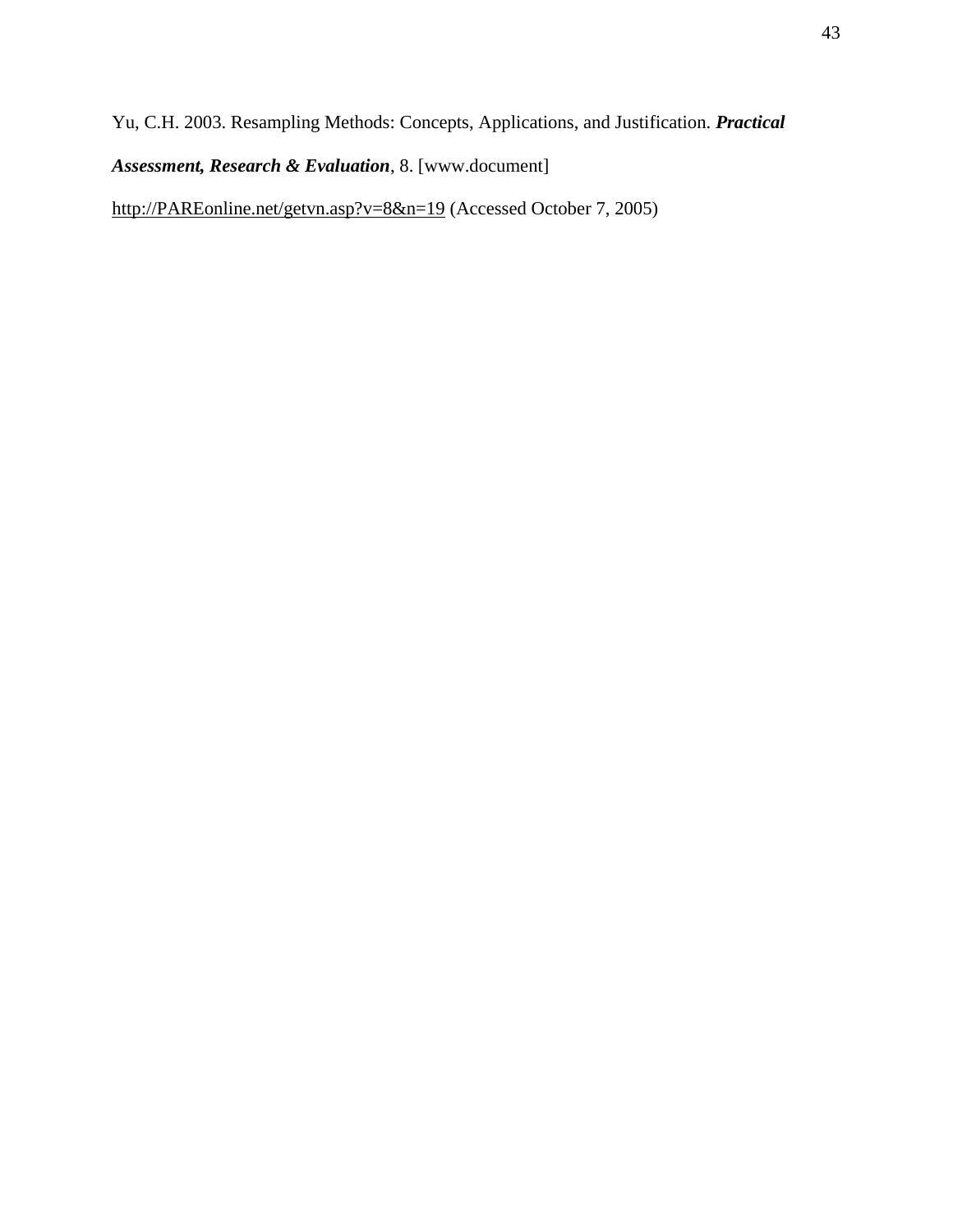## **Summary of Hypotheses**

| <b>Hypothesis</b>                                                                             | <b>Argument</b>                                                                                                                                                                                                                         | <b>Theoretical Perspective</b>                                 |  |
|-----------------------------------------------------------------------------------------------|-----------------------------------------------------------------------------------------------------------------------------------------------------------------------------------------------------------------------------------------|----------------------------------------------------------------|--|
| H1: Regulation positively                                                                     | Firms comply with regulation in order to avoid punitive measures                                                                                                                                                                        | Institutional                                                  |  |
| affects firm CG                                                                               | Firms are required to better manage stakeholders, since the latter tend<br>to be more empowered                                                                                                                                         | Stakeholder                                                    |  |
| H2: Competition positively<br>affects firm CG                                                 | Firms benefit from reducing lower costs of capital, and reduced threat<br>of takeover                                                                                                                                                   | Agency                                                         |  |
|                                                                                               | Firms benefit from better access to resources                                                                                                                                                                                           | Resource-dependence                                            |  |
| H3: The interaction of                                                                        | Firms may face conflicting pressures since competitive benefits                                                                                                                                                                         | Agency, Institutional,                                         |  |
| regulation and competition                                                                    | arising from differentiation on the basis of corporate governance will                                                                                                                                                                  | Stakeholder & Resource-                                        |  |
| negatively affects firm CG                                                                    | be contingent on the level of regulation                                                                                                                                                                                                | dependence                                                     |  |
|                                                                                               | Greater compliance with mandated CG practices in order to avoid<br>punitive measures reduces variation                                                                                                                                  | Institutional                                                  |  |
| H4: Regulation negatively<br>affects variation in CG                                          | Better protection of stakeholder results in greater overlap of<br>stakeholder groups, and consequently, similarities in stakeholder<br>practices                                                                                        | Stakeholder                                                    |  |
| H5: Competition positively                                                                    | Firms benefit from reducing costs of capital to levels lower than that<br>of competitors                                                                                                                                                | Agency                                                         |  |
| affects variation in CG                                                                       | Firms benefit from differential access to resources                                                                                                                                                                                     | Resource-dependence                                            |  |
| H6: The interaction of<br>regulation and competition<br>positively affects variation in<br>CG | Firms face conflicting pressures to converge on legally mandated CG<br>and address stakeholder interests, and to distinguish themselves<br>through better CG to enhance differential access to resources, and<br>avoid takeover threats | Institutional, Stakeholder,<br>Resource-dependence &<br>Agency |  |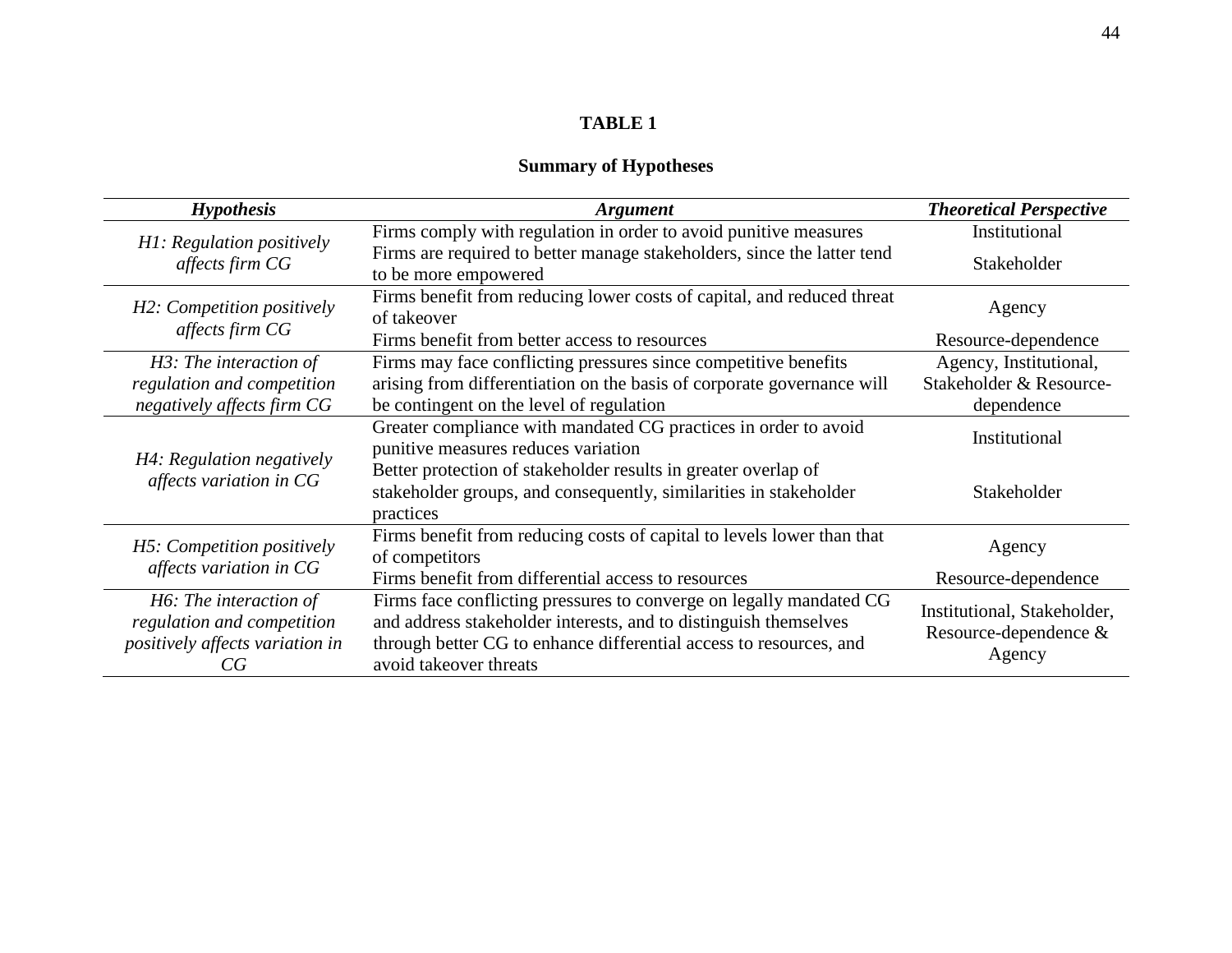| <b>Environment</b>        | Country       | <b>Number of Firms in</b><br><b>Sample</b> |  |  |
|---------------------------|---------------|--------------------------------------------|--|--|
|                           | Indonesia     |                                            |  |  |
| Weak Regulation,          |               | 18                                         |  |  |
| <b>Weak Competition</b>   | Philippines   | 20                                         |  |  |
|                           | Turkey        | 17                                         |  |  |
| Weak Regulation,          | India         | 79                                         |  |  |
| <b>Strong Competition</b> | Korea         | 24                                         |  |  |
| Strong Regulation,        | Latin America | 45                                         |  |  |
| <b>Weak Competition</b>   | South Africa  | 40                                         |  |  |
|                           |               |                                            |  |  |
|                           | China         | 25                                         |  |  |
|                           | Hong Kong     | 38                                         |  |  |
| Strong Regulation,        | Malaysia      | 47                                         |  |  |
| <b>Strong Competition</b> | Singapore     | 43                                         |  |  |
|                           | Taiwan        | 47                                         |  |  |
|                           | Thailand      | 20                                         |  |  |
| Total                     |               | 463                                        |  |  |

### **Country-wise Distribution of Data**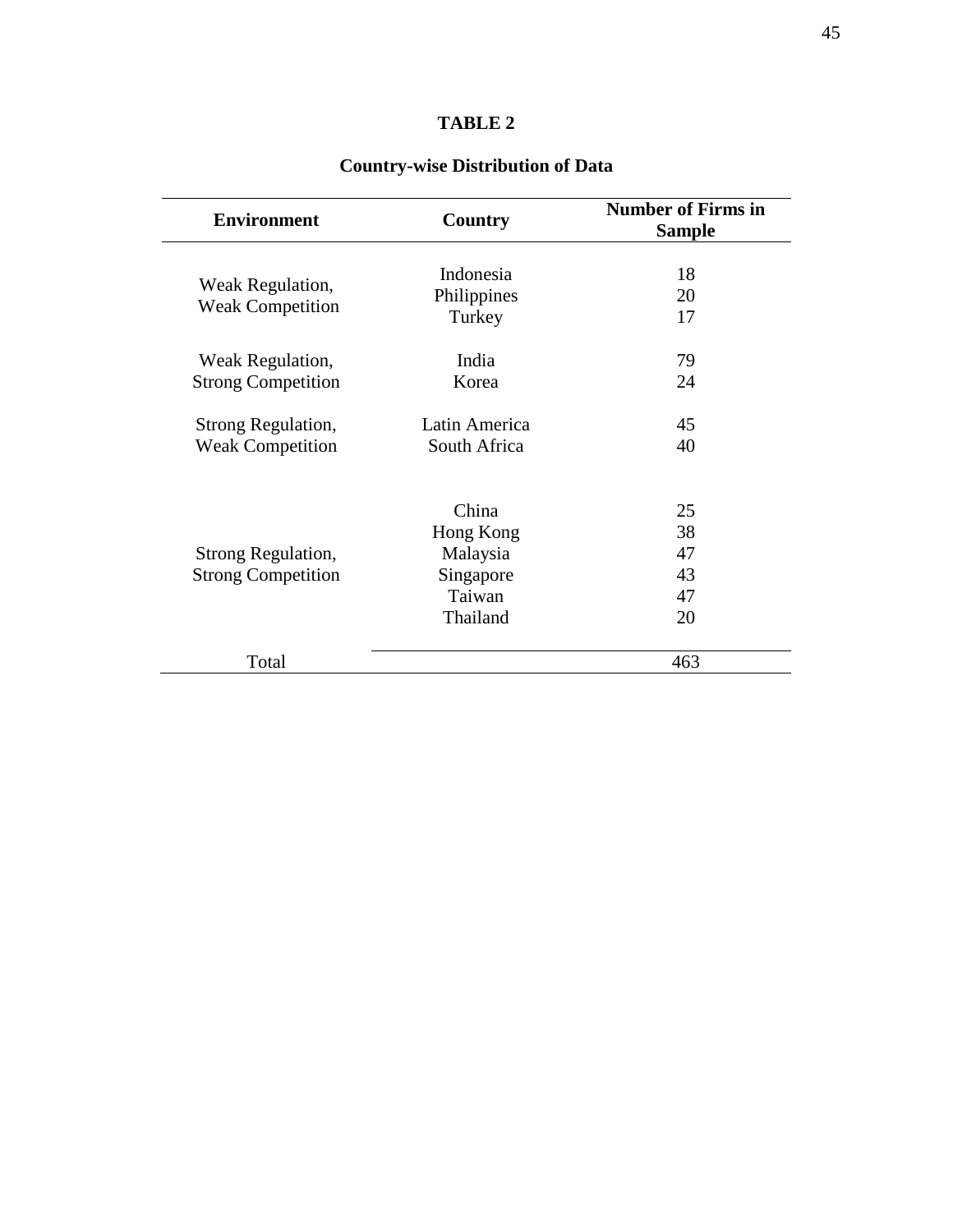| <b>Variables</b>                                                 | <b>Mean</b> | s.d.  | Correlations (2-tailed significance) |                |                         |                         |              |
|------------------------------------------------------------------|-------------|-------|--------------------------------------|----------------|-------------------------|-------------------------|--------------|
|                                                                  |             |       | $\mathbf{1}$                         | $\overline{2}$ | $\overline{\mathbf{3}}$ | $\overline{\mathbf{4}}$ | 5            |
| Firm CG                                                          | 56.11       | 12.94 | $\mathbf{1}$                         |                |                         |                         |              |
| Variation in Firm CG                                             | 3.10        | 5.27  | $-0.13**$                            | $\mathbf{1}$   |                         |                         |              |
| Country                                                          | 0.72        | 0.45  | $-0.20***$                           | 0.07           | $\mathbf{1}$            |                         |              |
| Regulation                                                       | 15.89       | 4.63  | $0.29***$                            | $-0.06$        | $-0.69***$              | $\mathbf{1}$            |              |
| Competition                                                      | 15.20       | 6.17  | $-0.07*$                             | 0.05           | $-0.05$                 | $0.57***$               | $\mathbf{1}$ |
| Interaction (Regulation X Competition) <sup><math>a</math></sup> | 0.00        | 1.00  | $-0.11**$                            | $0.22***$      | 0.26                    | 0.00                    | 0.00         |

 $p < .05$ , \*\*  $p < .01$ , \*\*\*  $p < .001$ 

<sup>a</sup> Orthogonalized variable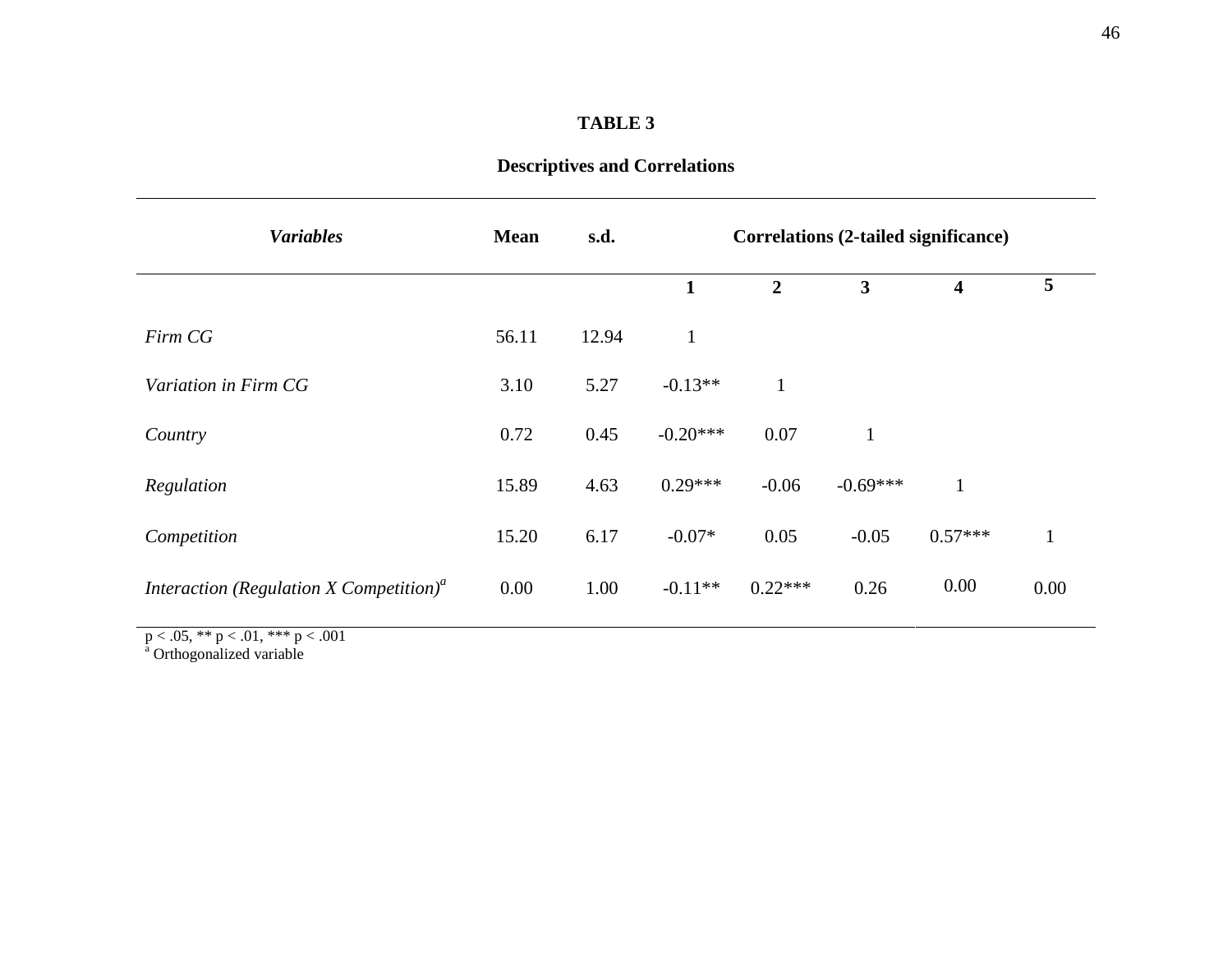| <b>Predictors</b>                        | Firm $CGa$ | <b>Variation in</b><br>Firm $CGa$ |
|------------------------------------------|------------|-----------------------------------|
|                                          | 18.89***   | $9.53***$                         |
| Intercept                                | (4.14)     | (1.89)                            |
|                                          | 15.99***   | $-3.34**$                         |
| Country                                  | (2.21)     | (1.00)                            |
|                                          | $2.91***$  | $-0.48***$                        |
| Regulation                               | (0.25)     | (0.11)                            |
|                                          | $-1.35***$ | $0.24***$                         |
| Competition                              | (0.13)     | (0.6)                             |
|                                          | $-3.37$    | $1.53***$                         |
| Interaction (Regulation $X$ Competition) | (0.58)     | (0.26)                            |
| <b>F</b> Statistic                       | 41.72      | $10.63***$                        |
| Adjusted $R^2$                           | 0.26       | 0.08                              |
| $R^2$                                    | 0.27       | 0.09                              |

**TABLE 4 Regression Results**

\*\*  $p < .01$ , \*\*\*  $p < .001$ .  $n = 463$ 

<sup>a</sup>Unstandardized beta coefficient shown. Standard errors in parentheses.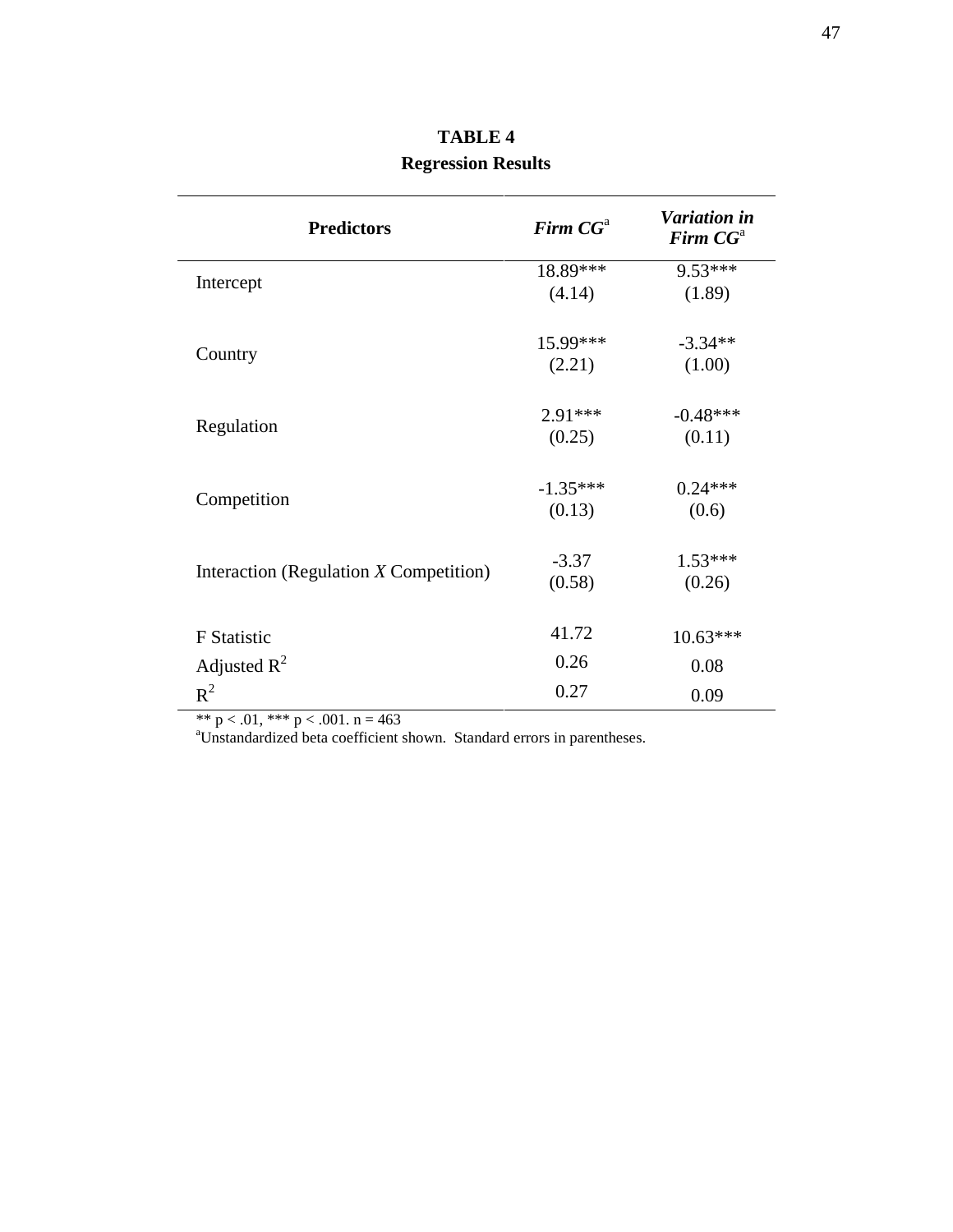| <b>Condition (I)</b>                                   | N   | <b>Mean</b><br>(s.d) | Mean Differences in Firm CG <sup>a</sup> |                |             |             |
|--------------------------------------------------------|-----|----------------------|------------------------------------------|----------------|-------------|-------------|
|                                                        |     |                      | 1                                        | $\overline{2}$ | 3           | 4           |
| <b>Weak Regulation-</b><br><b>Weak Competition</b>     | 55  | 41.43<br>(11.80)     |                                          | $-23.03***$    | $-11.96***$ | $-16.38***$ |
| <b>Strong Regulation-</b><br><b>Weak Competition</b>   | 85  | 64.47<br>(8.75)      | 23.03***                                 |                | $11.07***$  | $6.65***$   |
| <b>Weak Regulation-</b><br><b>Strong Competition</b>   | 103 | 53.4<br>(10.58)      | $11.96***$                               | $-11.07***$    |             | $-4.41**$   |
| <b>Strong Regulation-</b><br><b>Strong Competition</b> | 220 | 57.81<br>(12.24)     | 16.38***                                 | $-6.65***$     | $4.41**$    |             |

### **Post-hoc One-Way ANOVA Results: Firm CG**

\*\*\*p < .001 level, \*\* p < .01 level.

 $ANOVA$  F = 50.34, p= 0.00.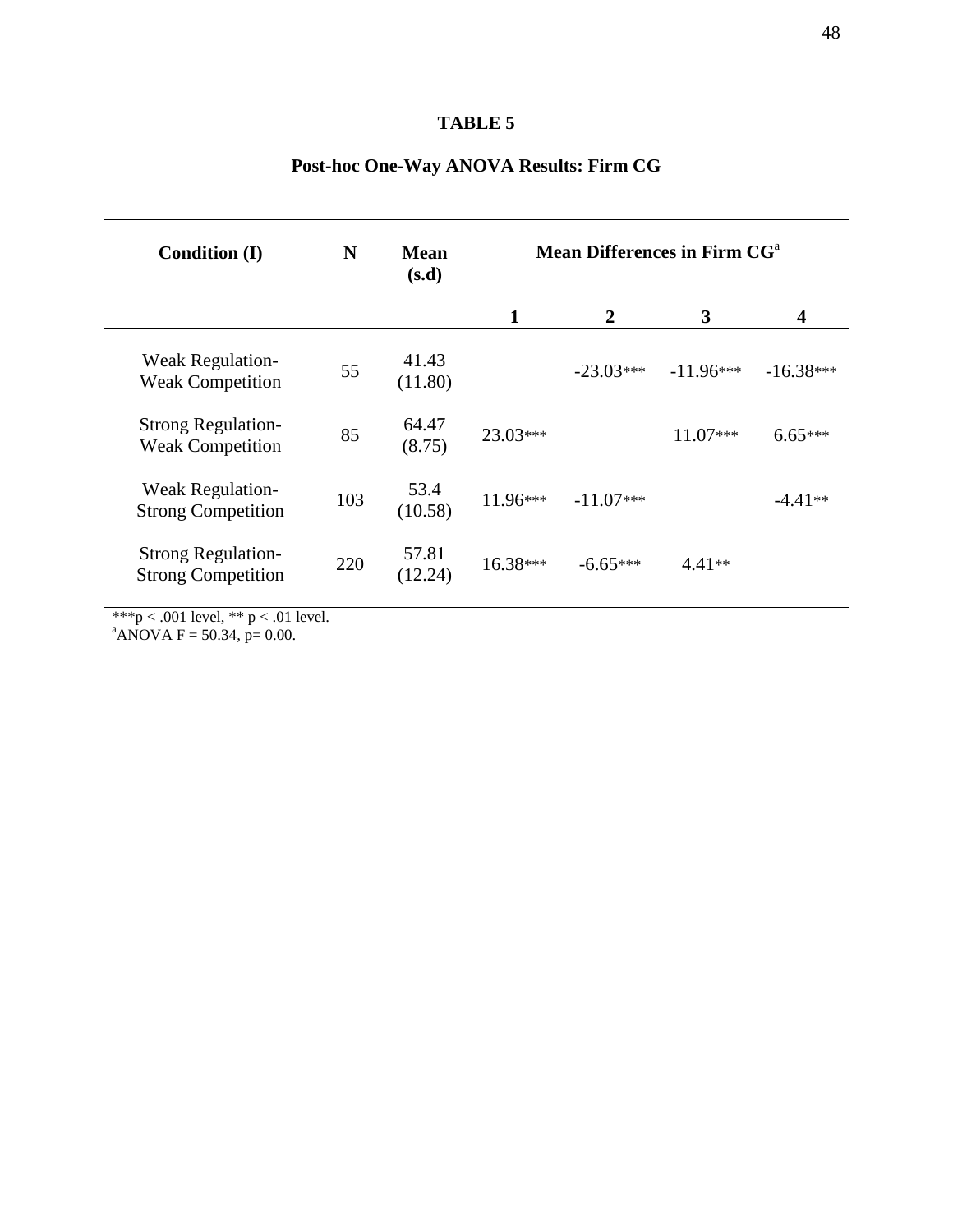| <b>Condition (I)</b>                                   | N   | <b>Mean</b><br>(s.d) | Mean Differences in Variation in Firm CG <sup>a</sup> |                  |           |            |
|--------------------------------------------------------|-----|----------------------|-------------------------------------------------------|------------------|-----------|------------|
|                                                        |     |                      | 1                                                     | $\boldsymbol{2}$ | 3         | 4          |
| <b>Weak Regulation-</b><br><b>Weak Competition</b>     | 55  | 7.30<br>(8.79)       |                                                       | $5.96***$        | $5.93***$ | $3.75***$  |
| <b>Strong Regulation-</b><br><b>Weak Competition</b>   | 85  | 1.34<br>(2.16)       | $-5.96***$                                            |                  | $-0.024$  | $-2.2**$   |
| Weak Regulation-<br><b>Strong Competition</b>          | 103 | 1.36<br>(2.41)       | $-5.93***$                                            | 0.024            |           | $-2.17***$ |
| <b>Strong Regulation-</b><br><b>Strong Competition</b> | 220 | 3.54<br>(5.28)       | $-3.75***$                                            | $2.2**$          | $2.17***$ |            |
|                                                        |     |                      |                                                       |                  |           |            |

### **Post-hoc One-Way ANOVA Results: Variation in Firm CG**

\*\*\*p < .001 level, \*\* p < .01 level.

 $ANOVA$  F = 21.55, p= 0.00.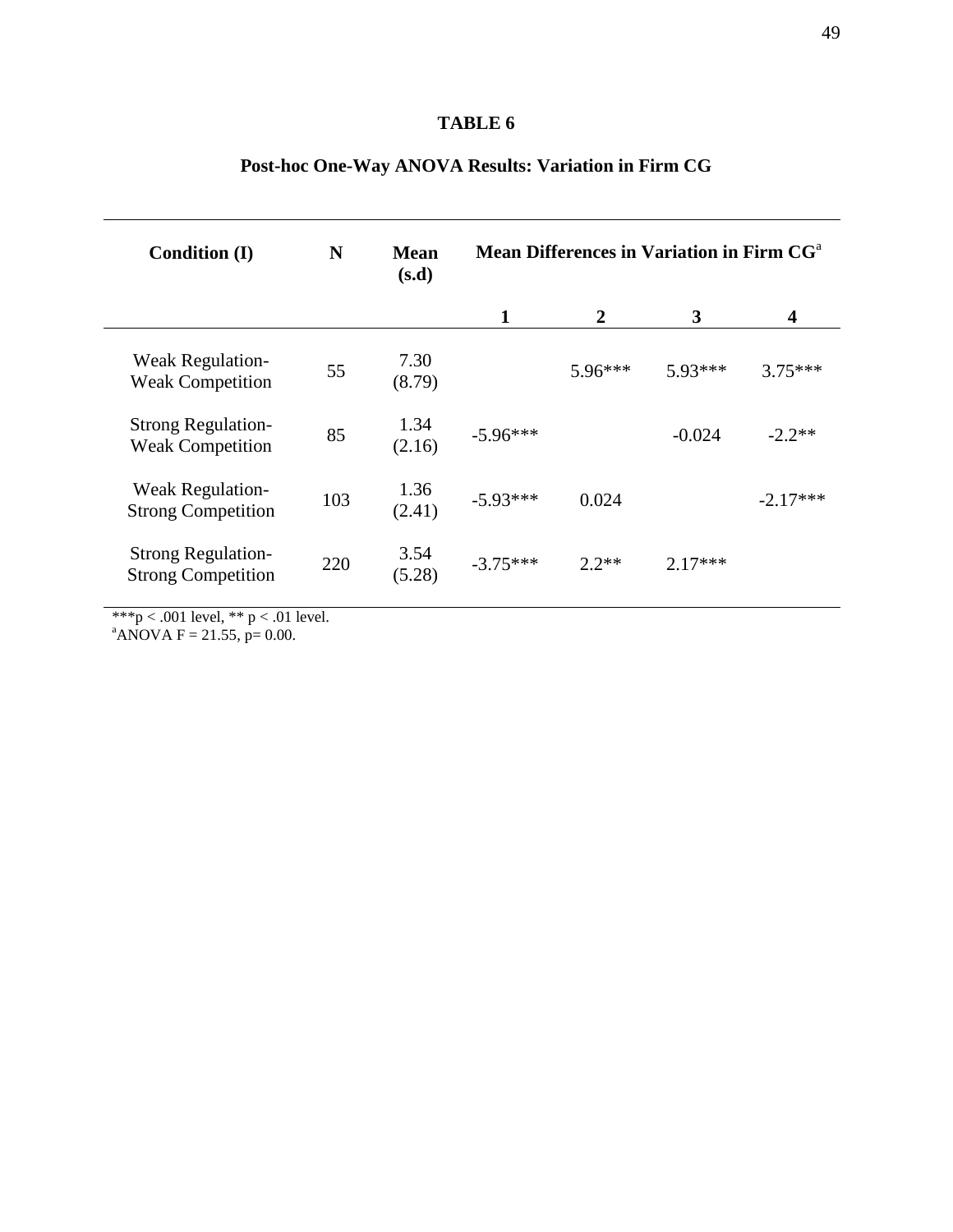



**Effects of Competition and Regulation on Corporate Governance**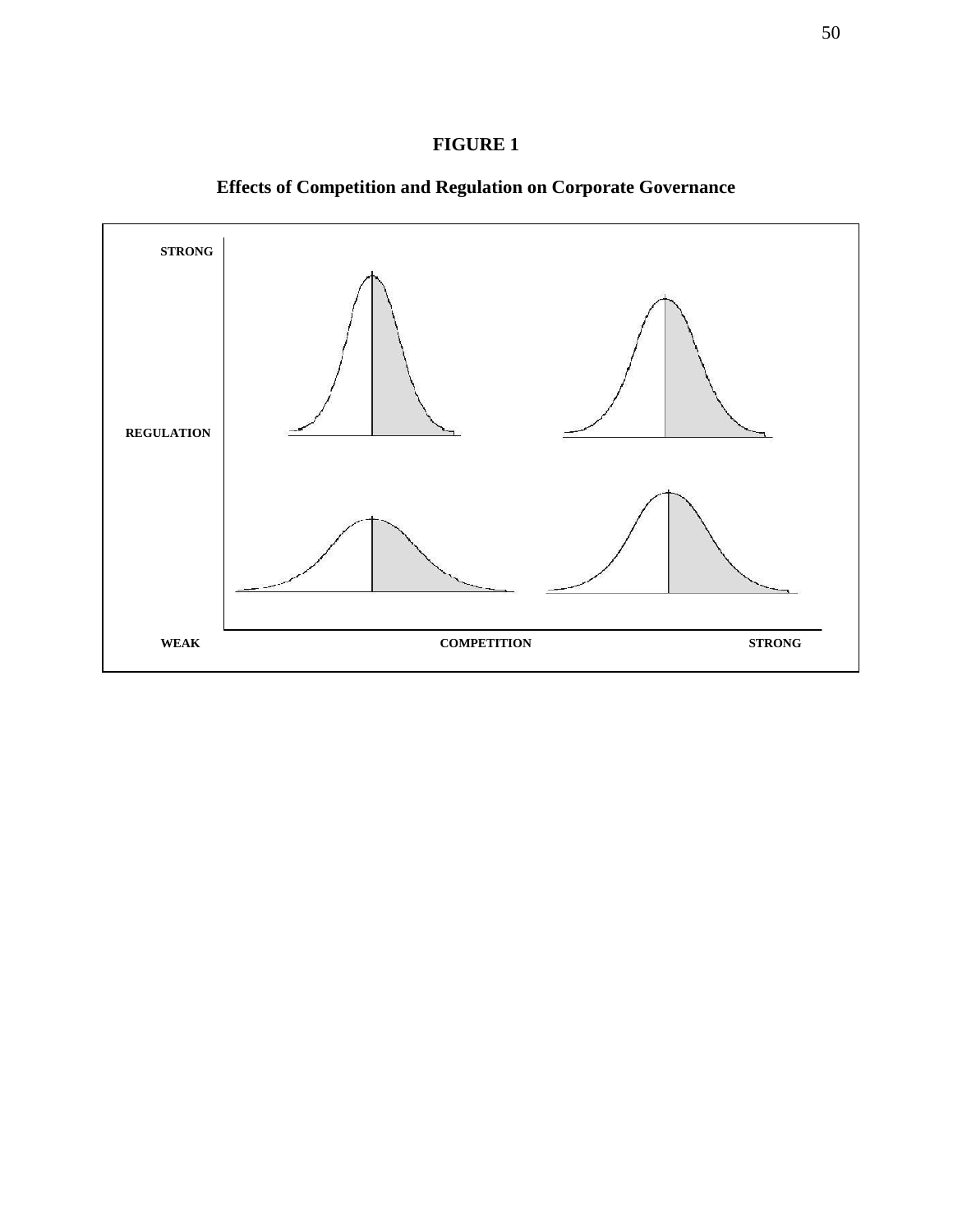#### **APPENDIX A**

### **Competition and Regulation in Countries in Sample**

*China*. We find that China occupies the strong regulation and strong competition quadrant in our classification. China"s focus on business regulation began a substantial amount of time ago, while the reform of state-owned enterprises (SOE) from the 1990s. This coupled with the social hangover of a communist regime suggests that China may find it easier to introduce and ensure compliance with regulation. However, in keeping with the need to foster a competitive business environment, such regulation has been used to develop an efficient business atmosphere, rather than create a protectionist economic regime. The China Securities Regulatory Commission has made tremendous efforts to increase the levels of transparency disclosure and efficiency of the environment as a whole, in a bid to attract foreign investors. In terms of the competition in the environment, China excels on certain counts, but falls behind on others, suggesting that while the environment is highly competitive, it may not be well balanced. China has exhibited impressive growth rates particularly since its 2001 entry into the WTO. This, coupled with low costs and availability of basic resources such as labor, had led to very high foreign direct investment (FDI). However, capital markets remain very young, with approximately only five percent of the companies in the country listed on its stock exchange. Despite this particular shortcoming, many of these factors suggest that not only is China currently a well-regulated and competitive environment, but also has tremendous future potential, thereby justifying its classification.

*Hong Kong.* We find Hong Kong classified as being strong on both regulation and competition, on the basis of WCR rankings. Hong Kong follows the common law system, considered as offering the highest protection to shareholders. In addition, its special dual status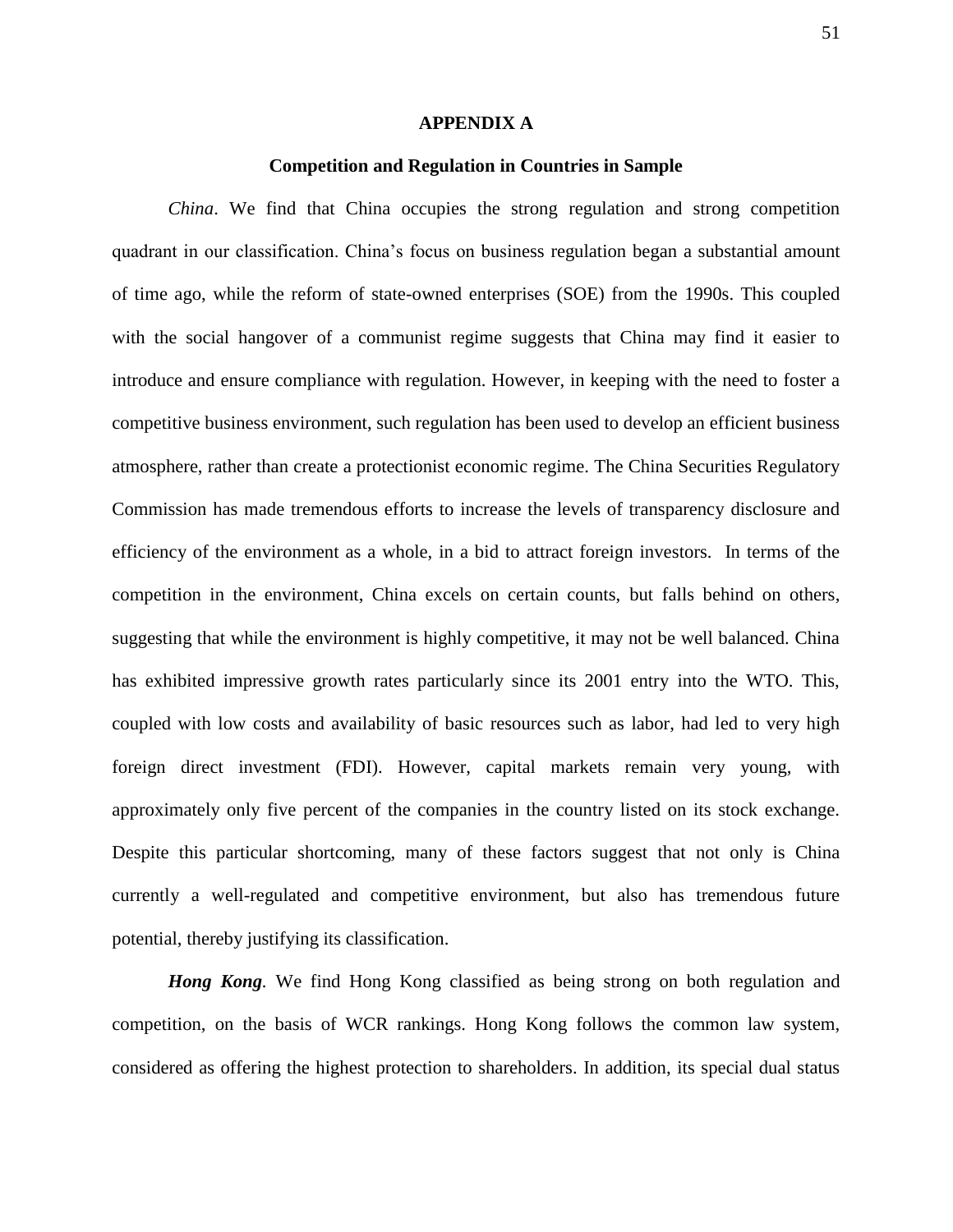has offered a climate that is similar in many ways to Western business environments, with commensurate institutional and regulatory environments. Hong Kong has also thereby positioned itself as a strong service-oriented economy. Services consistently contribute to over 80% of Hong Kong"s GDP, and this coupled with excellent infrastructure, offers a highly efficient business environment, leading to its strong competition categorization in our study.

*India*. Not surprisingly, our classification shows India's regulatory climate as weak. In general judicial efficiency is low, despite the extensive amounts of legislation found in India, and its common law tradition. Business legislation in particular facilitates bureaucratic inefficiency, further coupled with political interference. India also fares poorly in terms of its levels of corruption. However, India falls into the strong competition category. While GDP per capita is low, Purchasing Power Parity (PPP) is quite high. India"s growth potential for direct investment abroad, exports of good and services, and overall resilience of the economy makes it an attractive environment. In particular, capital markets are very well developed, with a large percentage of domestic companies listed on stock exchanges. Labor is well-skilled and available. In general, India does well in terms of the availability of market intermediaries despite need to improve business infrastructure, thereby attracting foreign investors.

*Indonesia.* Indonesia was one of the worst hit countries during the Asian Financial Crisis, and its recovery remains incomplete, leading to its position in the weak regulation, weak competition quadrant in our dataset. Per capita GDP is one of the lowest of all countries in our dataset, at USD 740. While the Indonesian Bank Restructuring Agency (IBRA) has taken measures to ensure a recovery of capital markets, huge debts are still outstanding. In terms of its regulation, Indonesia follows the French legal tradition, observed by researchers to be the poorest for shareholder protection. This coupled with judicial inefficiency and political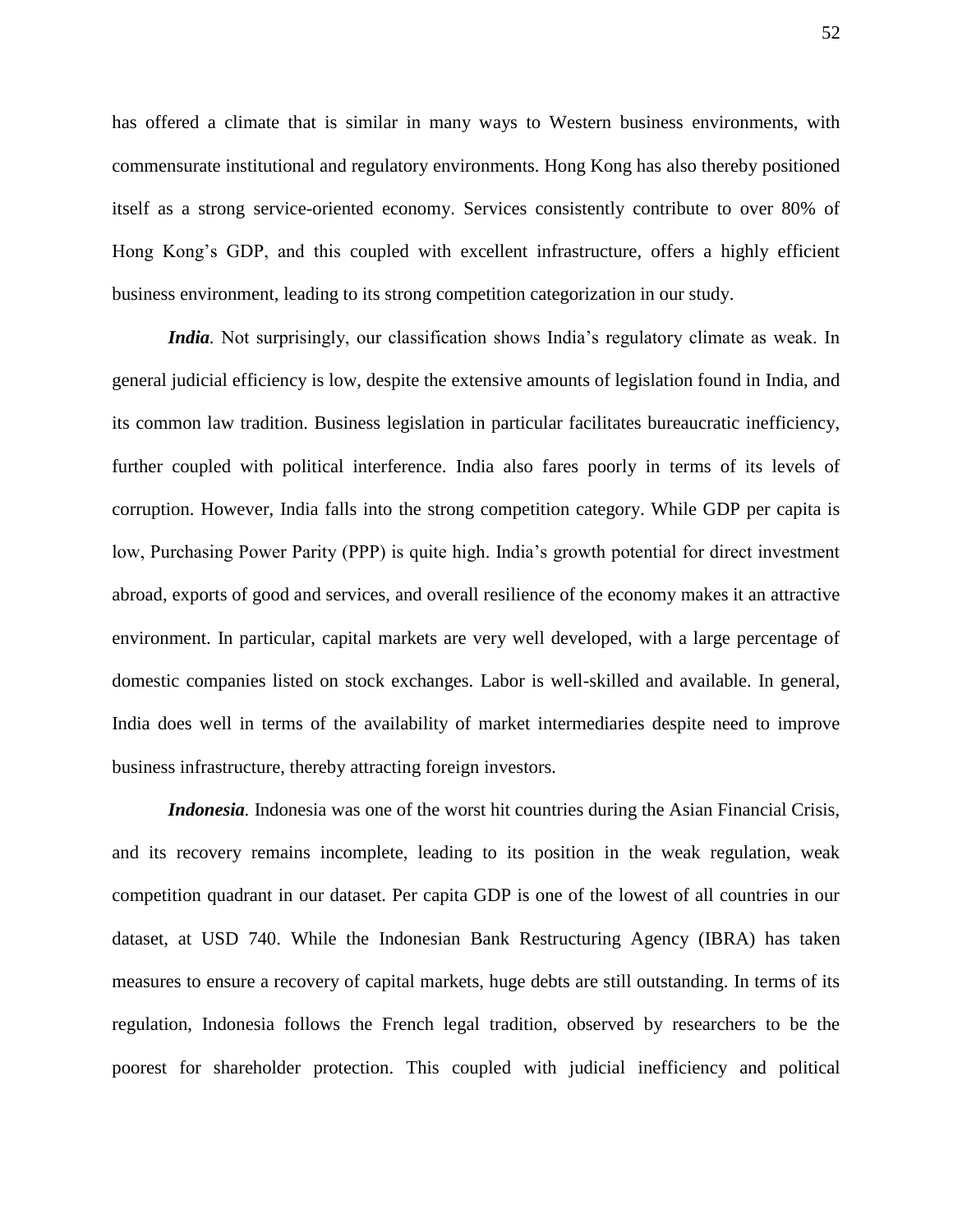interference in dealing with post-crisis recovery lawsuits and regulation places Indonesia in the weak regulation condition.

*Korea.* South Korea ranks in our dataset as being weak on regulation but strong on competition. With a German legal tradition, Korea affords only moderate protection to shareholders, as compared to Common Law traditions. However, Korea"s recovery, post the Asian Crisis, has been laudable. With the high proliferation of Internet Technology amongst its population, South Korea is emerging as a strong niche competitor in the IT industry. This also allows for increased development of capital markets through online trading and operations. Corporate Sectors reforms, which re-examined the Chaebol system and allowed for operation of market principles, and a strong emphasis on Foreign Direct Investment, support the strong compeitition categorization of Korea.

Latin America. The countries of Latin America that we include in this study, namely Brazil, Chile and Mexico, all fall into the strong regulation and weak competition cell, on the basis of the WCR scoreboard. Despite histories of political strife, countries in Latin America have made efforts to ameliorate regulation. The process has been further supplemented by political reforms. While these have not yet resulted in significant increase in the competition in the environment, regulatory scores for these countries tend to be high. The emphases on ensuring sustainable development, and dealing with issues of poverty and population have been a consistent priority in recent years. However, issues relating to the liberalization of economies, and free trade have continued to restrict the development of a competitive environment.

*Malaysia.* Malaysia displays consistently high per capita GDP amongst Asian countries, well over 3000 USD. Its legal system is predominantly influenced by Common Law. Malaysia's current ranking as strong on regulation and competition, on the basis of WCR components is also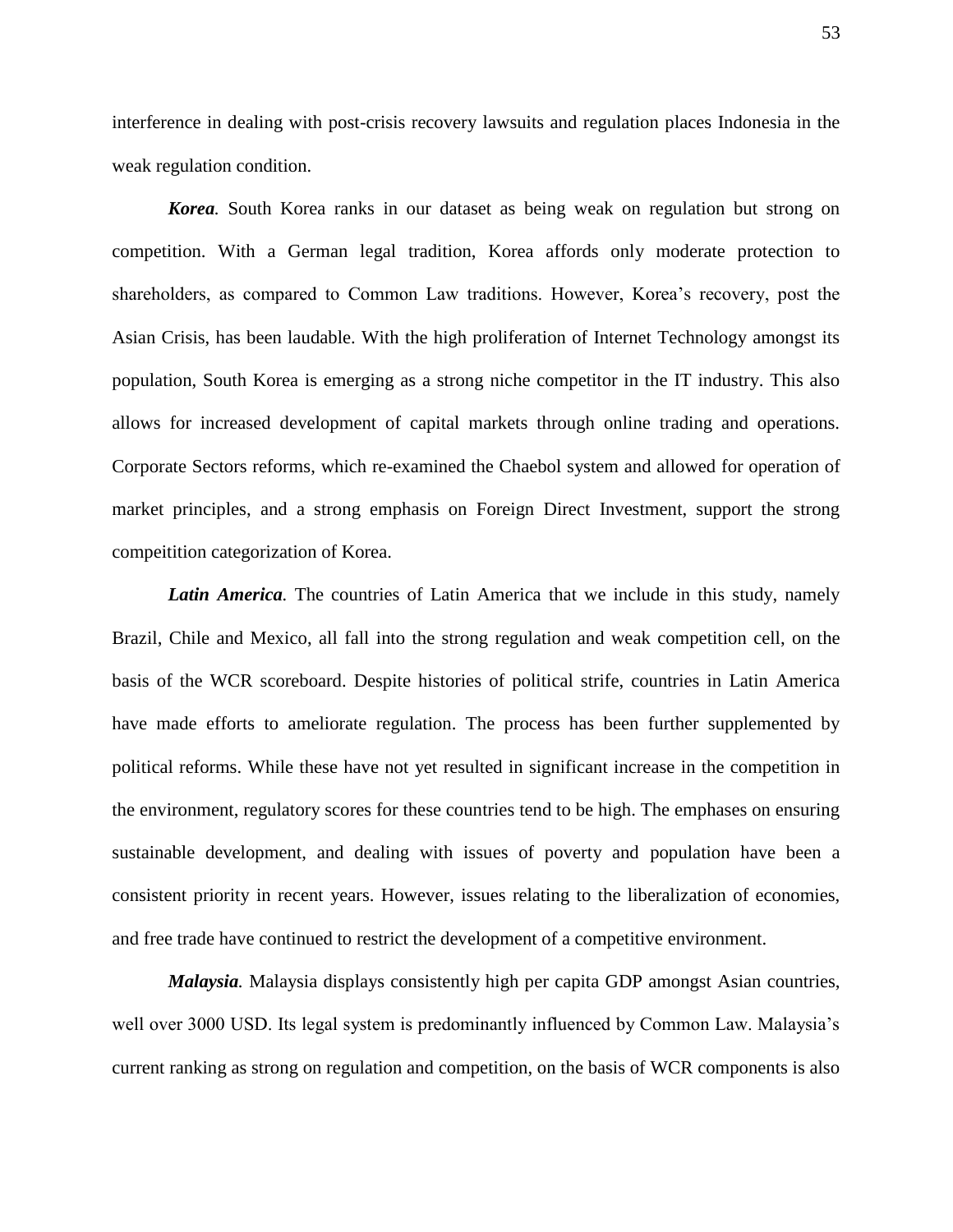a function of its economic and regulatory resilience. Despite inflation and other impacts post the Asian Crisis, legal proceedings against political leaders and members of government, and suggestions that its recovery policies were motivated by private interests, Malaysia has been successful in curbing inflation and increasing its foreign exchange reserves.

**Philippines**. The current legal system of the Philippines is based on the French legal tradition, setting the tenor for lower shareholder protection. Furthermore, at the time period in question, the Philippines was the focus of political unrest, threats of rebellion and money laundering, all making for poor regulation. Philippines also had high inflation, high interest rates and currency instability, coupled with fiscal deficit. Since then however, the country has seen a period of political change, with the new government taking some measures to change the economic situation through liberalization and better business regulation, making the Philippines an interesting country to watch as it goes through its transition, despite its position in the weak regulation and weak competition cell, in our study.

*Singapore*. Singapore consistently ranked as having a strong competitive environment, over diverse indicators and many years. With high investment in infrastructure, and numerous beneficial bilateral trade agreements, Singapore has since long been able to maintain its position as a highly ranked business environment, in terms of its efficiency and ease of transaction. Its emphasis on entrepreneurship and emerging industries, such as biotechnology, provide Singapore considerable current and long-term economic promise. The origins of Singapore"s legal systems are in Common Law. A highly stable political environment, strong emphasis on business legislation and high quality of national governance, all contribute to Singapore"s classification as a strong regulation environment.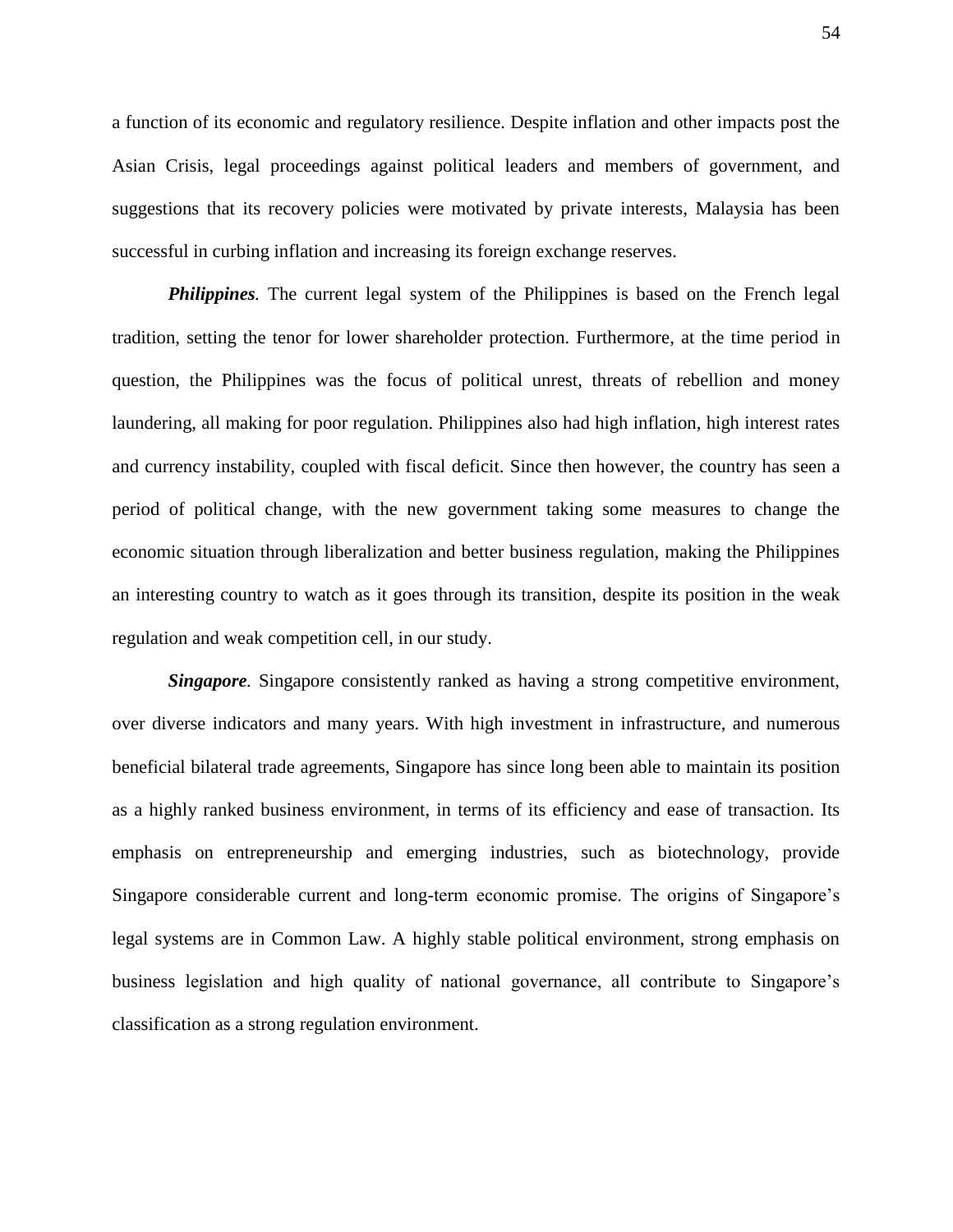*South Africa.* In the post-apartheid era South Africa"s priorities have involved nation rebuilding and the provision of basic infrastructure and amenities to its people. Given this focus, it is not surprising that South Africa falls into the strong regulation category. However, as an economy that already lags due to the unusual lack of strong relations with many nations over the years, South Africa has been able to do little to boost its competitiveness. Costs of investment are high, and capital is not easily available. However, given that the country's economic future may well depend on exports, the strong focus on education in South Africa serves not only a social, but also economic purpose.

*Taiwan*. Developing business relationships with China have further boosted the strong competitive environment in Taiwan. With large FDI flows into Taiwan from China over the last decade, the economy continues to be strong. Taiwan is an instance of Western business practices that have been integrated into the Asian context, leaving little concern on the efficiency of conducting business in the country. Despite hailing from a German law tradition, Taiwan is strong in regulation, given the transparency and ease of conduct of business in its environment. This offers support for our classification of Taiwan as being strong on both competition and regulation, in this study.

*Thailand.* Thailand has been one of the countries to recover best from the Asian Financial Crisis, particularly due to its dual emphasis on domestic consumption as well as international trade. Thailand has a liberal investment regime and does not impose export restrictions, foreign equity limits for manufacturing, or local content requirements. It also has lucrative taxation systems for foreign investors and expatriates. By offering the strongest benefits in regions, which are the least developed, Thailand aims to achieve all around economic health. With strong economic growth rates, spurred by credit spending, Thailand ranks as a strong